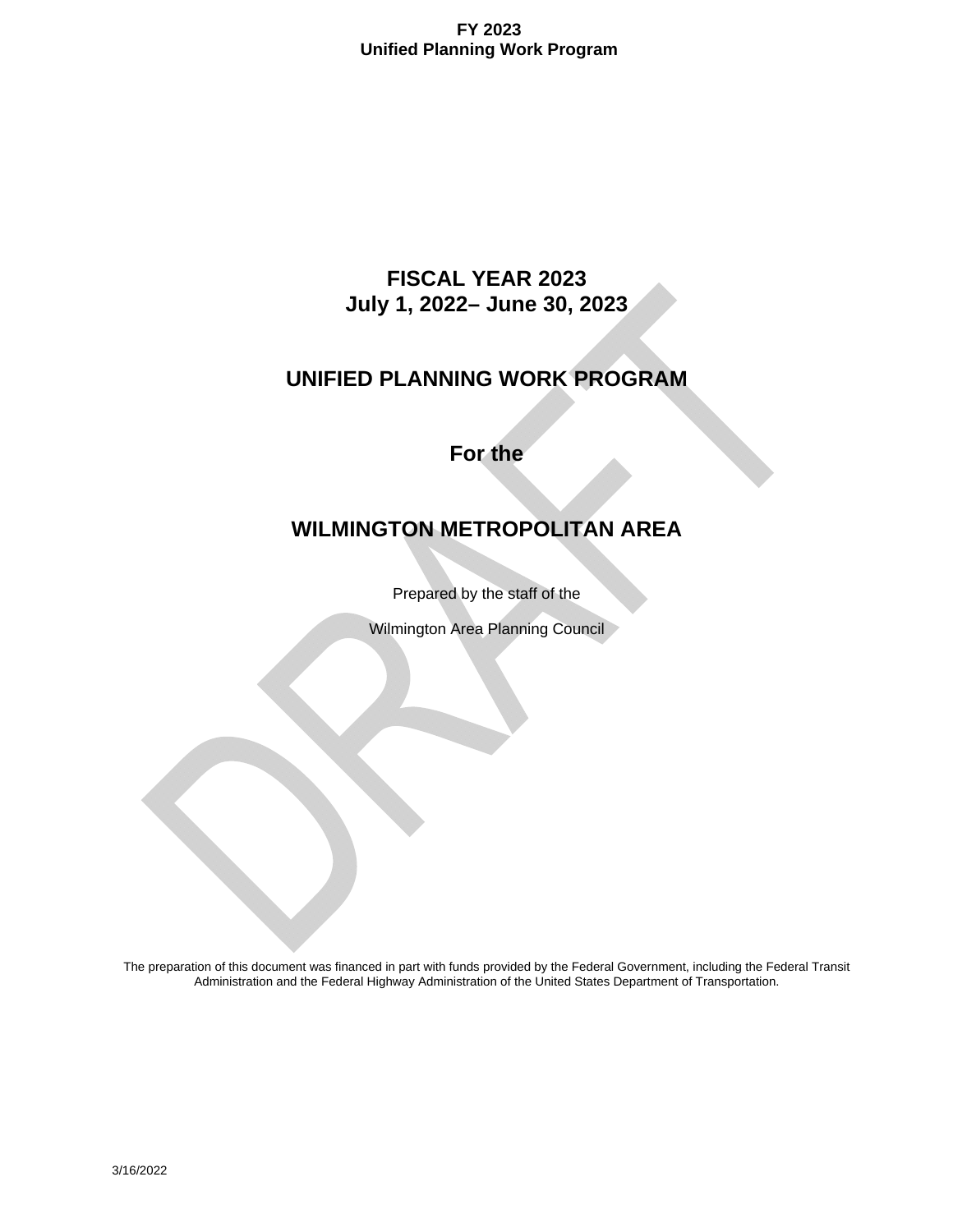## **FY 2023 Unified Planning Work Program**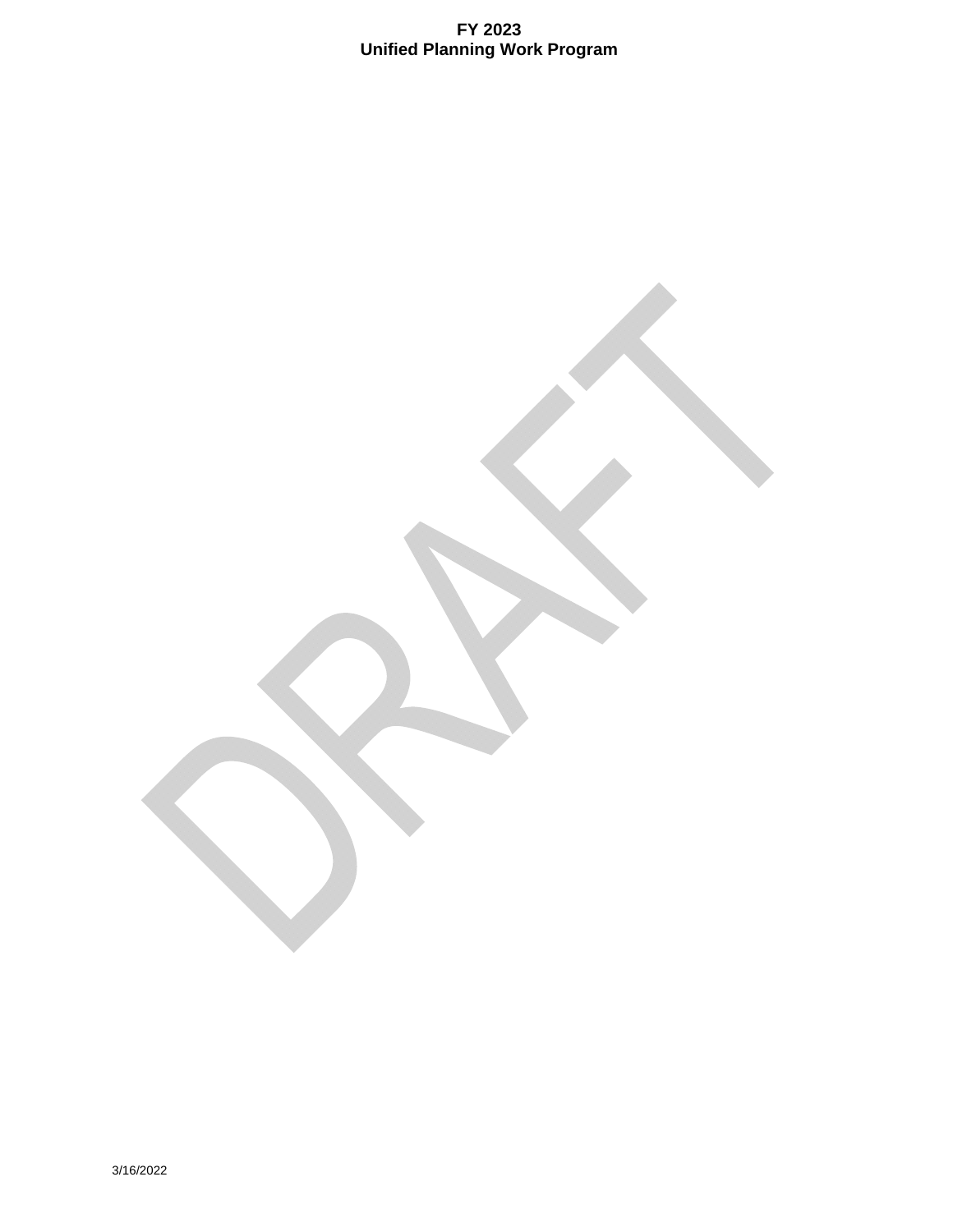## FY 2023 **Unified Planning Work Program**

Wilmington Area Planning Council Unified Planning Work Program - FY 2022

|  | <b>TABLE OF CONTENTS</b> |
|--|--------------------------|
|  |                          |

| <b>PAGE</b> |
|-------------|
|             |
|             |
|             |
|             |
|             |
|             |
|             |
|             |
|             |
|             |
|             |
|             |
|             |
|             |
|             |
|             |
|             |
|             |
|             |
|             |
|             |
|             |
|             |
|             |
|             |
|             |
|             |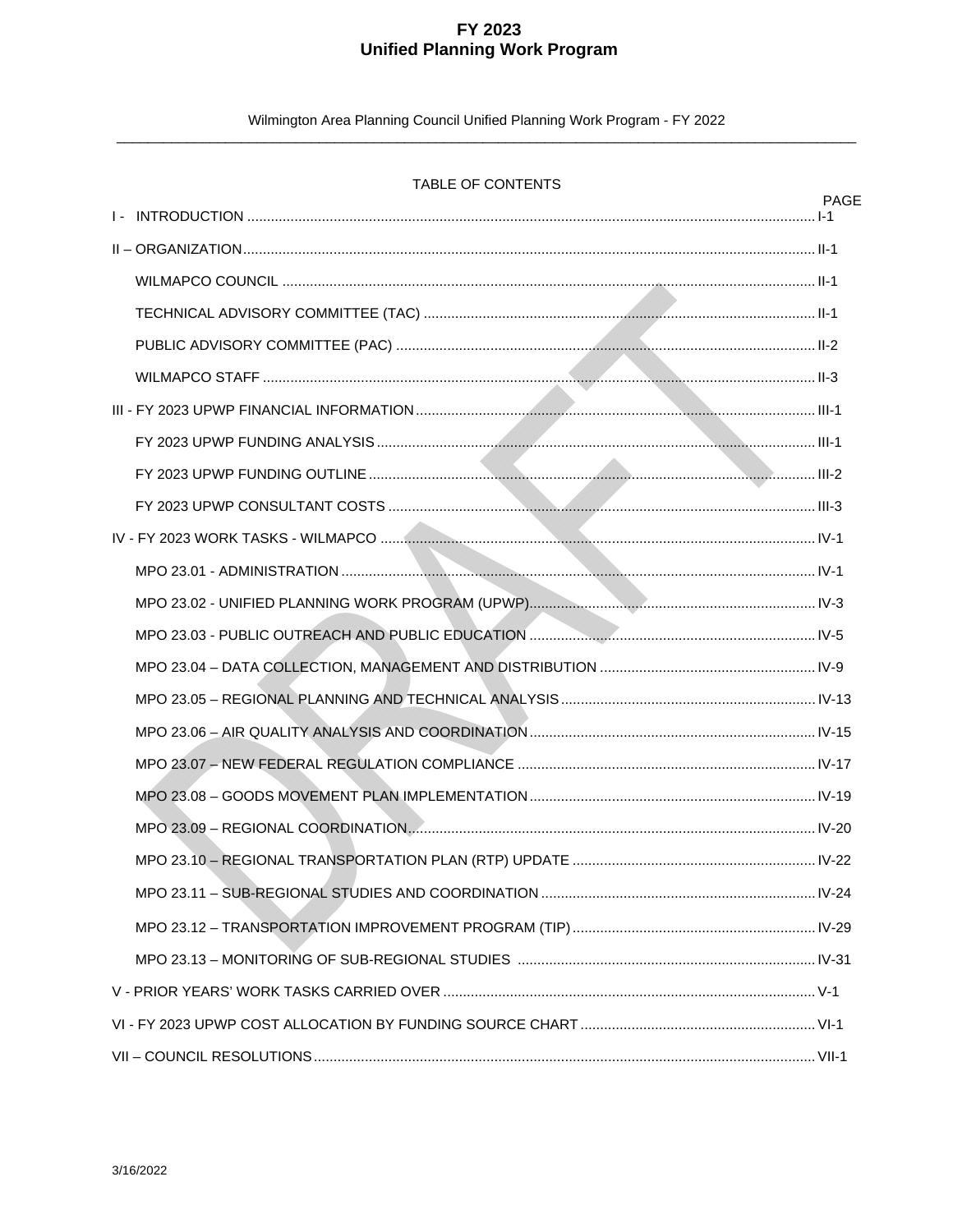#### **I INTRODUCTION**

The Unified Planning Work Program (UPWP) is a document that includes all planning activities to be performed with funds provided under Title 23. U.S.C. and the Federal Transit Act. The Fixing America's Surface Transportation Act (FAST Act) requires that metropolitan planning organizations (MPOs), such as the Wilmington Area Planning Council (WILMAPCO), in areas with over 200,000 populations develop a UPWP in cooperation with the State and operators of publicly owned transit. Other sources of federal funds used for planning activities in the region should also be included in the UPWP.

The UPWP discusses the planning priorities facing the metropolitan planning area and should describe all metropolitan transportation and transportation-related air quality planning activities anticipated within the area during the next one- or two-year period, regardless of funding sources or agencies conducting activities, in sufficient detail to indicate who will perform the work, the schedule for completing the work and the products that will be produced.

The WILMAPCO region consists of two counties. The total area is 744 square miles (396 in New Castle County and 348 in Cecil County) with a 2020 population of 674,478. Although the square mileage of the two counties is similar, their population figures are quite disparate: Cecil County had a 2020 population of 103,725, while New Castle County had 570,753. New Castle County is an urbanized county with a density of 1,441 persons per square mile while Cecil County has only 298 persons per square mile.

WILMAPCO's mission is to ensure the implementation of the best multi-modal transportation plan that meets all the requirements mandated by the Federal Clean Air Act and its Amendments (CAAA) and FAST Act and that promotes the attainment of the Goals for the Region. The Goals, Objectives and Actions arrived at by consensus through the several longrange plan updates are:

#### **Support Sustainable Economic Development and Goods Movement**

- *Objectives:* 
	- o Maximize our Investments
	- o Develop Effective Transportation networks
	- o Plan for Energy Security and Resilience

#### **Efficiently Transport People**

- *Objectives:* 
	- o Improve System Performance
	- o Promote Accessibility and Connectivity
	- o Engage the Public Via an Open Involvement Process

#### **Improve Quality of Life**

- *Objectives:* 
	- o Protect the Public Health and Safety
	- o Promote Active Transportation
	- o Ensure Transportation Choice and Equity
	- o Preserve Natural and Cultural Resources

WILMAPCO performs its mission by using the Comprehensive, Continuing and Cooperative (3-C) metropolitan transportation system planning process. It serves as a cooperative regional forum for the development of transportation system plans and programs and for the resolution of transportation planning-related issues.

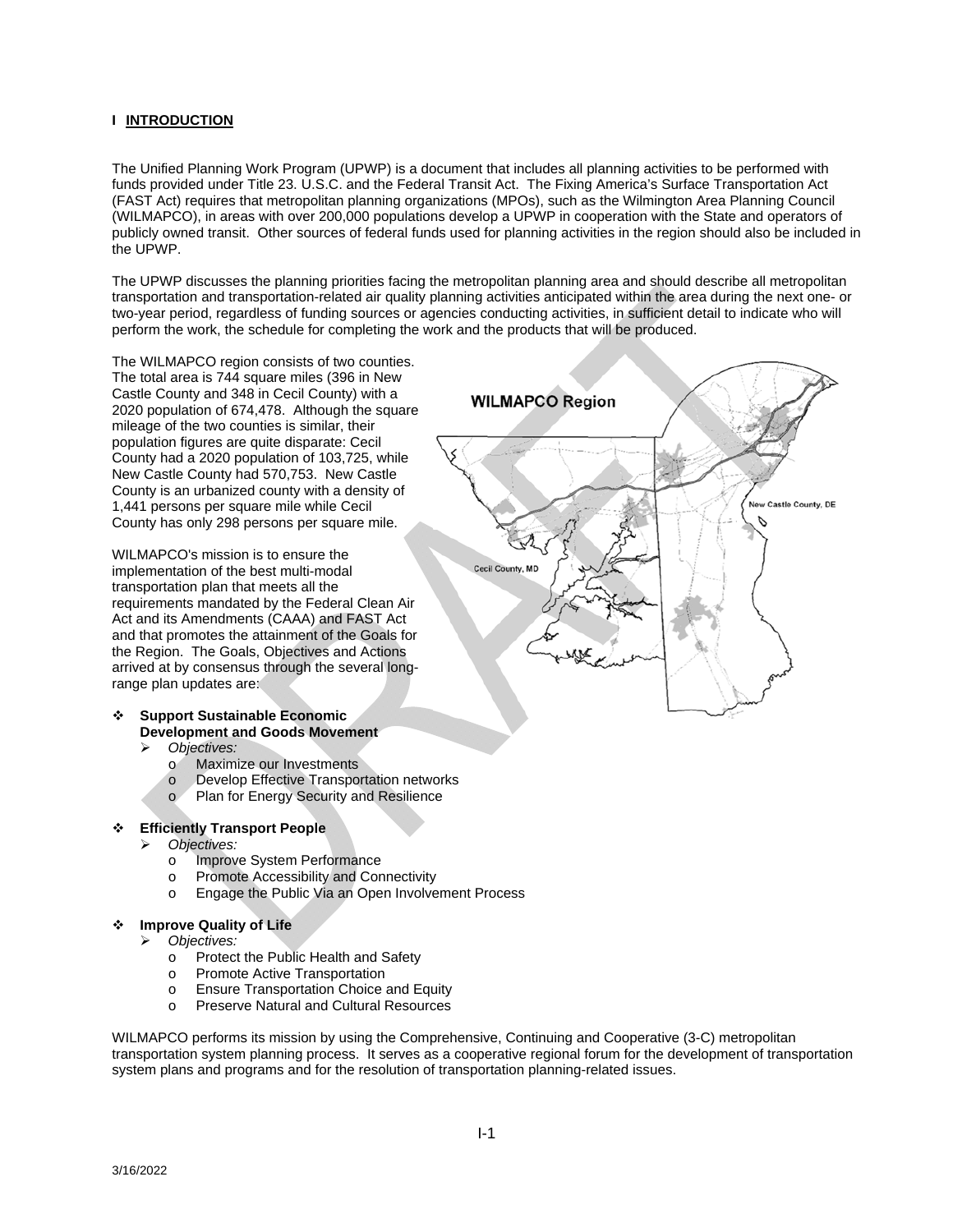WILMAPCO is responsible to all the citizens of the region to ensure the implementation of the best transportation plan for the region. Therefore, the WILMAPCO Council is composed of elected officials from state, county and municipal jurisdictions. These elected officials are accountable to their respective citizens. The implementation of the transportation plan is carried out by WILMAPCO's member agencies.

WILMAPCO collects, analyzes and evaluates demographic, land use and transportation-related data and seeks public input to understand the transportation system requirements of the region. Understanding these requirements allows for the development of plans and programs and the implementation of a transportation system that provides for the efficient transport of people, goods and services.

WILMAPCO has developed and updated a long-range Regional Transportation Plan (RTP). The RTP is a regionally based plan encompassing a twenty-year planning horizon and includes all transportation modes. The Transportation Improvement Program (TIP) is a four-year program of capital investments that implements the long-range plan. The RTP is derived from the Vision and Goals established for the region and is supported by demographic and land use data to define the transportation system investments. These transportation system investments are periodically tested and updated, and the resulting paradigms are adopted as the twenty-year horizon transportation plan.

WILMAPCO evaluates the RTP within a four-year planning horizon, weighs and prioritizes elements, considers funding sources, and evaluates the potential near-term benefit to the citizens of the WILMAPCO region. The highest priority RTP projects are then incorporated into the TIP for implementation. WILMAPCO, in conjunction with its member agencies, implements these near-term elements of the RTP. In addition, WILMAPCO, as the region's metropolitan planning organization, must approve all federally funded transportation projects in the region and must select all projects other than projects on the National Highway System.

The work tasks in this UPWP are presented in a sequence that reflects the planning process used by WILMAPCO. The first three tasks describe activities that are overarching and permeate all aspects of the planning process. *Administration* provides the underpinnings of WILMAPCO's activities, the *Unified Planning Work Program (UPWP)* task provides for the development and administration of the work plan and budget that guide all of WILMAPCO's activities, and the *General Public Outreach and Education* task provides for public involvement and education throughout the planning process.

The actual planning work is reflected in the remaining work tasks. The following flow chart shows the general flow of the planning process as reflected in the Unified Planning Work Program (UPWP). Data is collected and analyzed and used to inform policy discussions. Policies are determined and incorporated into the long-range regional transportation plan (RTP). The Plan includes policies, objectives, actions, performance measures, and projects that guide the development of studies and plans. The projects that are recommended for implementation in studies and plans are programmed for capital and operating funds in the TIP. Projects programmed for engineering in the TIP are monitored by WILMAPCO to provide continuity from the planning process through the engineering process.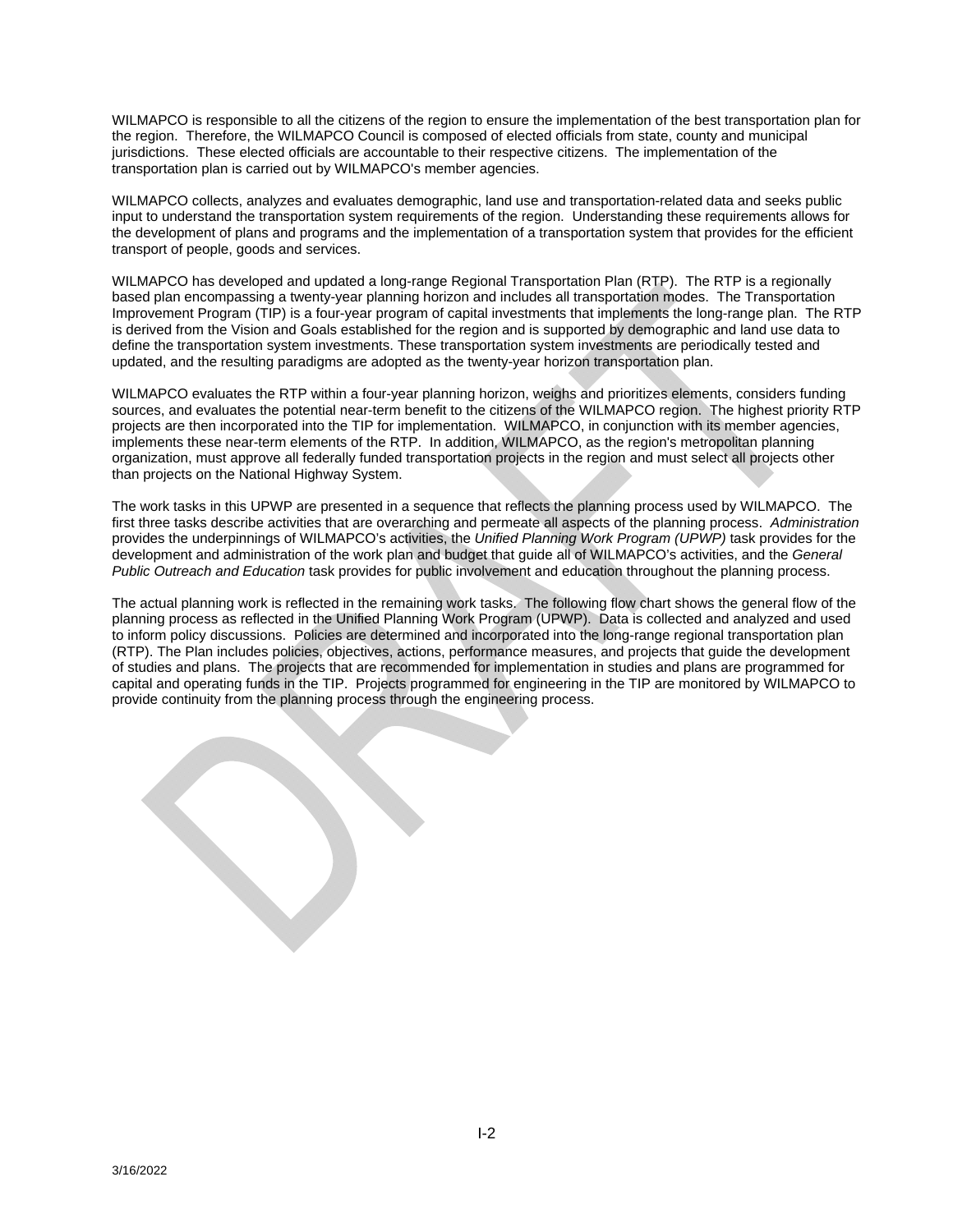#### **WILMAPCO FY 2023 UPWP**

#### **Planning Flow Chart**

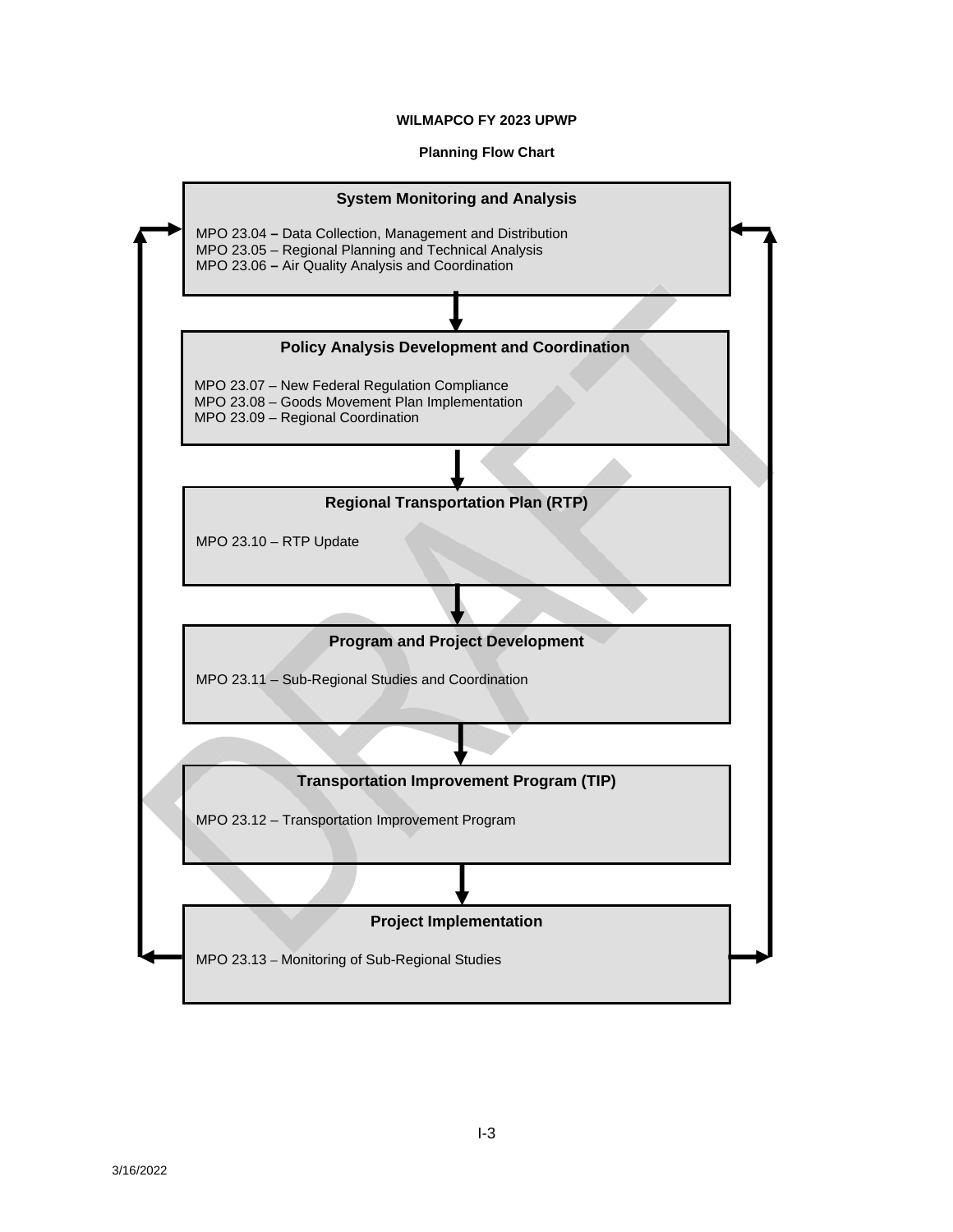#### **II ORGANIZATION**

#### **WILMAPCO Council**

The policy making body of WILMAPCO is its Council that consists of nine voting members:

- 1. **Delaware Governor's appointee** David Edgell
- 2. **Delaware Department of Transportation, Secretary** Nicole Majeski
- 3. **Delaware Department of Transportation, Delaware Transit Corporation, Chief Executive Officer**  John Sisson
- 4. **City of Wilmington, Mayor** Michael S. Purzycki
- 5. **New Castle County, County Executive** Matthew Meyer
- 6. **New Castle County, Municipalities representative** Eric Scott Thompson, Mayor, Town of Elsmere
- 7. **Maryland Governor's appointee** Heather Murphy, Maryland Department of Transportation
- 8. **Cecil County, County Executive** Danielle Hornberger
- 9. **Cecil County, Municipalities representative** Michael Kline, Mayor, Town of North East

#### **Technical Advisory Committee (TAC)**

The TAC consists of planners and engineers from all WILMAPCO participating agencies. It performs analyses and makes recommendations concerning transportation and land use issues to Council for their approval. The actual technical work is performed by WILMAPCO staff and the TAC member organizations. The TAC elects its own chairperson and vice-chair annually from among its members to serve for a one-year period from fiscal year to fiscal year, subject to approval by the Council. The following is a list of the TAC member agencies and the current representatives:

- 1. **Cecil County Office of Planning and Zoning Matthew Littlejohn**
- 2. **Delaware Department of Natural Resources and Environmental Control** Marvina Cephas
- 3. **Delaware Department of Transportation** Cooper Bowers
- 4. **Delaware River and Bay Authority** Stephen D. Williams
- 5. **Delaware Division of Small Business, Development & Tourism**  Patricia Cannon
- 6. **Delaware Department of Transportation, Delaware Transit Corporation**  Catherine Smith
- 7. **Maryland Department of Transportation** Dan Janousek
- 8. **Maryland Transit Administration** Laurie Brown
- 9. **Maryland Department of Planning David Dahlstrom**
- 10. **Maryland State Highway Administration**  Derrick Sexton
- 11. **Maryland Department of the Environment**  Catherine Salarano
- 12. **Newark Planning Department** Michael Fortner
- 13. **New Castle County Department of Land Use** Matthew Rogers
- 14. **Delaware Office of State Planning Coordination** Tricia Arndt
- 15. **Town of Elkton** Jeanne D. Minner
- 16. **Wilmington Department of Planning**  Gwinneth Kaminsky Rivera
- 17. **Wilmington Department of Public Works** Steven G. Weber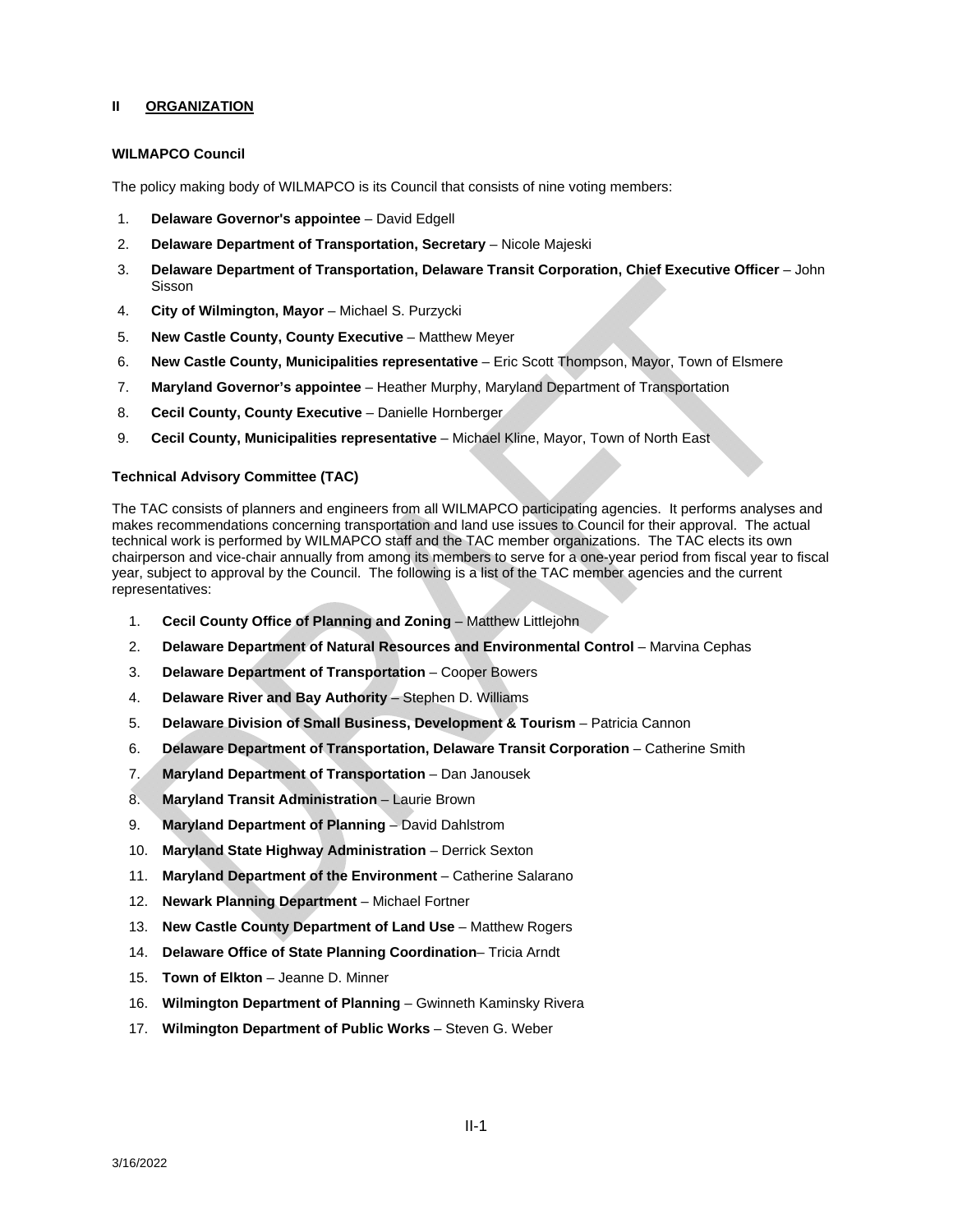Ex-Officio Members:

- 18. **Federal Transit Administration**  Timothy Lidiak
- 19. **Federal Highway Administration** Lindsay Donnellon
- 20. **Federal Environmental Protection Agency** Gregory Beacoat
- 21. **Amtrak** Harry Garforth
- 22. **Diamond State Port Corporation** Randall Horne

Current subcommittees of the TAC are the Air Quality Subcommittee (AQS), the Congestion Management System (CMS) Subcommittee, the Demographic and Data Subcommittee, the Goods Movement Working Group, the Environmental Justice Working Group, and the Nonmotorized Transportation Working Group.

#### **Public Advisory Committee (PAC)**

The Public Advisory Committee (PAC) was organized to include citizen representatives from different geographic areas throughout the WILMAPCO region that have an interest in transportation policy and public involvement. PAC members are recruited from the following groups: civic umbrella groups, business groups, public interest groups, environmental groups, transportation interest groups and agencies that represent diverse populations, such as minorities, the elderly, disabled citizens, and transit-dependent populations.

The PAC assists Council with public outreach by recommending outreach and involvement strategies; reviewing WILMAPCO publications for clarity, effectiveness and user friendliness; serving as a liaison between Council and the public for the distribution of WILMAPCO publications and information; advising Council on the needs for public education regarding WILMAPCO and regional transportation policies; and advising Council on the effectiveness of public outreach for Action Items.

Members of the PAC were recommended by the Executive Director and appointed by the Council to serve for a term of no more than three (3) years and may be reappointed by the Council for an additional term. The PAC elects its own chair and vice-chairperson annually from among its members for a term of one year from fiscal year to fiscal year, subject to approval by the Council.

#### **The current membership of the PAC is as follows:**

- 1. **Ken Grant, AAA Mid-Atlantic**
- **2. Carlos de los Ramos, AARP**
- **3. Glenn Pusey, Bear/Glasgow Council**
- **4. Deanna Murphy , Cecil Board of Realtors**
- **5. Patricia D. Folk, Cecil County**
- **6. Thomas Fruehstorfer, City of Newark (Vice Chair)**
- **7. Gail Seitz, City of New Castle**
- **8. William Dunn (Alternate), Civic League for NCC**
- **9. Vic Singer, Civic League for NCC**
- **10. William Lower , Committee of 100**
- 11. Mike Kaszyski, Delaware State Chamber of Commerce (Chair)
- **12. Ken Potts, Delmarva Rail Passenger Association**
- **13. Mark Blake, GHADA**
- **14. Dave Tancredi, Milltown-Limestone Civic Alliance**
- **15. Anna Quisel, NCC League of Women Voters**
- **16. Katherine Caudle, Pike Creek Civic League**
- **17. Barry Shotwell , 7/40 Alliance**
- **18. Tracy Chamblee, Southern NCC Alliance**
- **19. Serene Abiy, University of Delaware**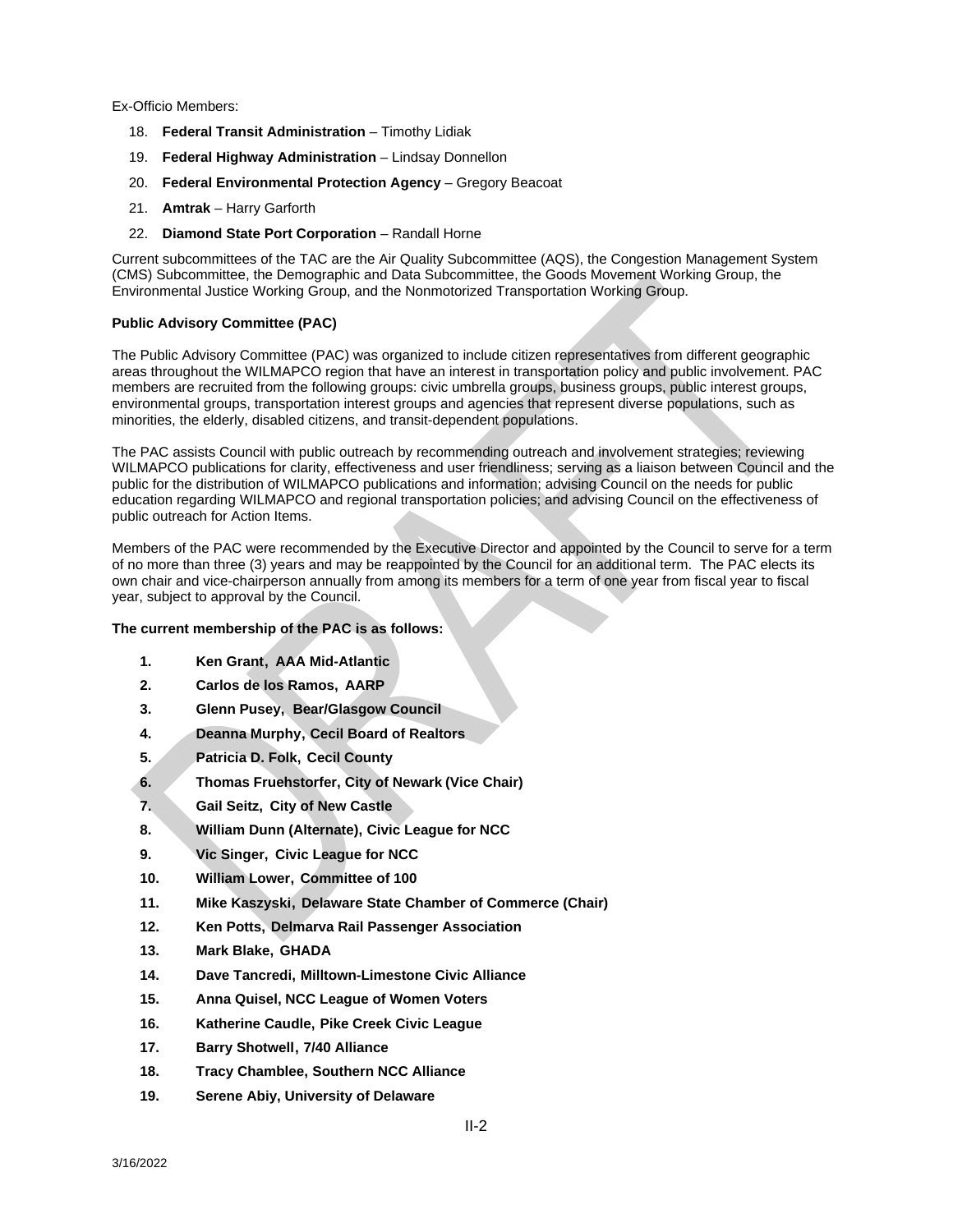#### **WILMAPCO Staff**

The day-to-day operations of the agency are performed by the WILMAPCO staff, with technical expertise in transportation systems planning and other related areas. The staff, in conjunction with WILMAPCO's member agencies, collects, analyzes and evaluates demographic, land use, and transportation data to understand the transportation system requirements of the region. They also prepare materials for use at TAC, PAC and Council meetings as well as any existing sub-committee meetings.

The professional staff members participate in all WILMAPCO meetings and provide expertise as needed. In addition, they represent the agency at other meetings of importance to planning activities within the region.

The current staff members are:

Tigist Zegeye, Executive Director

Heather Dunigan, Principal Planner

Daniel S. Blevins, Principal Planner

David Gula, Principal Planner

William Swiatek, Principal Planner

Jacob Thompson, Senior Planner

Randi Novakoff, Outreach Manager

Sharen T. Elcock, Executive Assistant

Dawn Voss, Administrative Assistant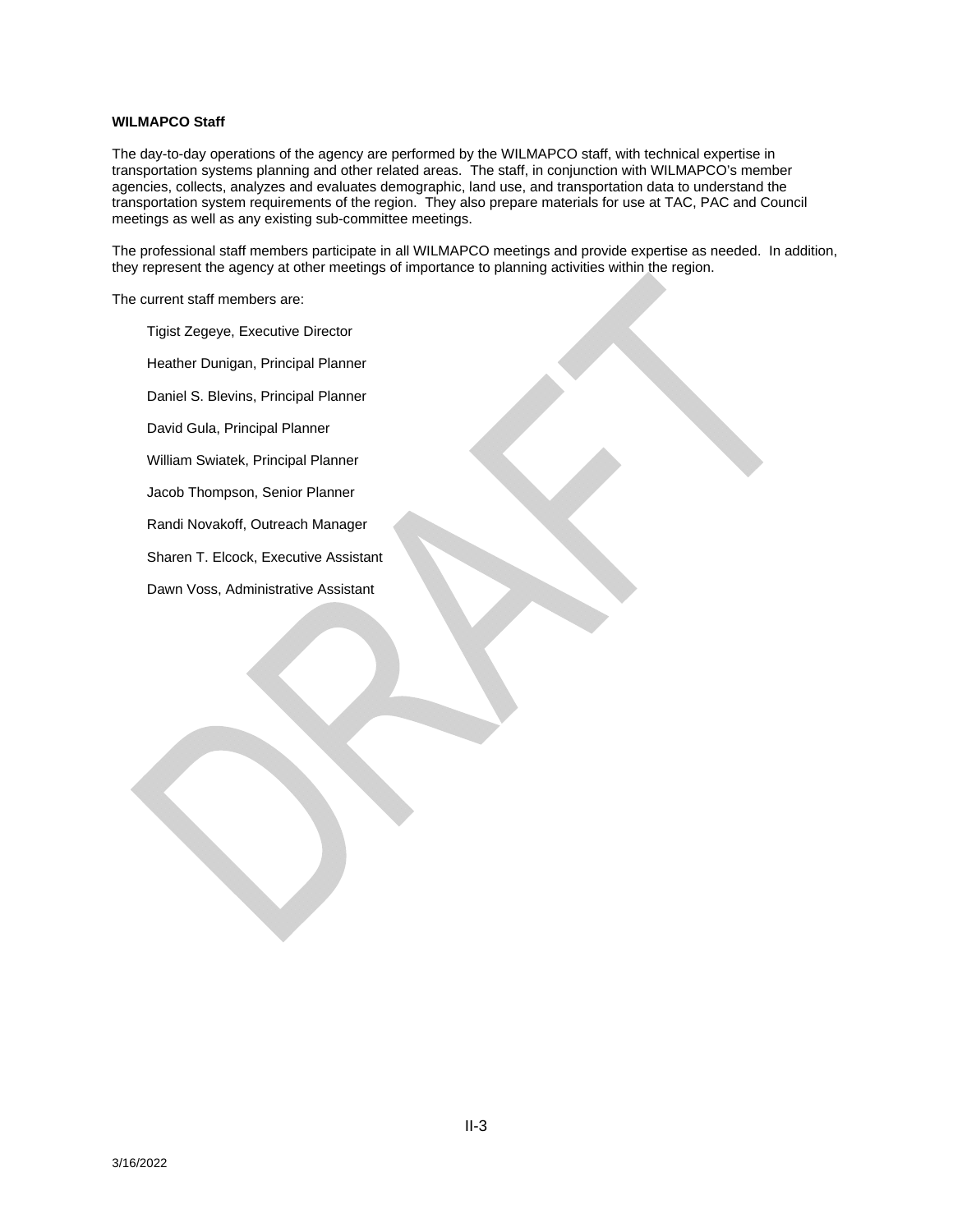# **III** FY 2022 UPWP FINANCIAL INFORMATION

#### **FY 2022 UPWP FUNDING ANALYSIS TOTAL FUNDS AVAILABLE and TOTAL CASH COMMITMENT**

| <b>SOURCE</b>             | <b>TOTAL CASH</b><br><b>COMMITMENT</b> |
|---------------------------|----------------------------------------|
| <b>DELAWARE</b>           |                                        |
| <b>FHWA</b>               | \$1,900,724                            |
| <b>FTA</b>                | \$378,260                              |
| <b>STATE</b>              | \$526,450                              |
| <b>NEW CASTLE COUNTY</b>  | \$31,500                               |
| <b>CITY OF WILMINGTON</b> | \$11,796                               |
| <b>DELAWARE TOTAL</b>     | \$2,848,730                            |
| <b>MARYLAND</b>           |                                        |
| <b>FHWA</b>               | \$77,371                               |
| <b>FTA</b>                | \$27,099                               |
| <b>STATE</b>              | \$13,059                               |
| <b>CECIL COUNTY</b>       | \$13,059                               |
| <b>MARYLAND TOTAL</b>     | \$130,588                              |
| <b>GRAND TOTAL</b>        | \$2,979,318                            |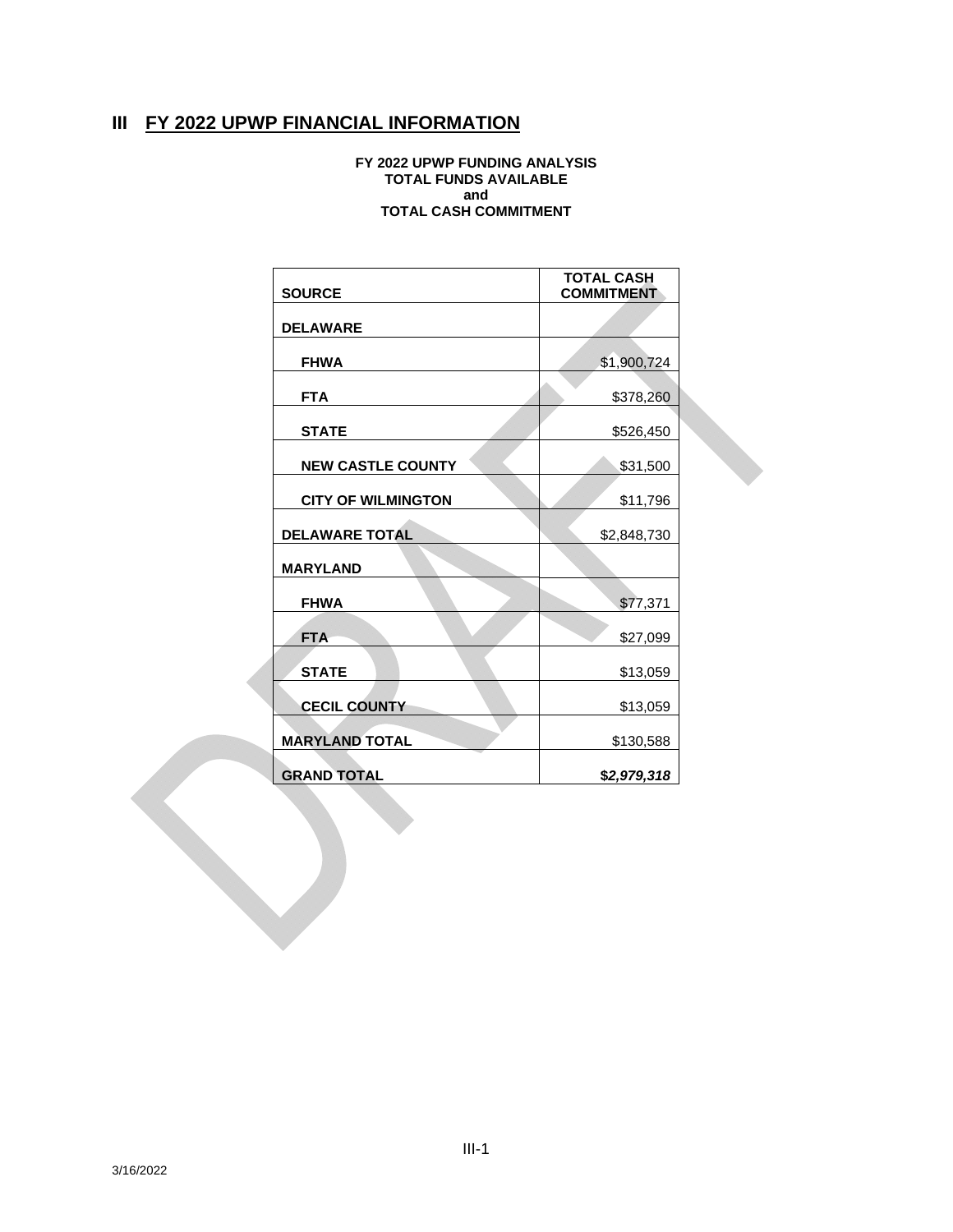### **FY 2023 UPWP FUNDING OUTLINE**

| Task#                   | <b>Task Description</b>                              | <b>Total Cash Activity</b> |
|-------------------------|------------------------------------------------------|----------------------------|
| MPO 23.01               | Administration                                       | \$298,885                  |
| MPO 23.02               | Unified Planning Work Program (UPWP)                 | \$102,727                  |
| MPO 23.03               | Public Outreach & Public Education                   | \$168,780                  |
| MPO 23.04               | Data Collection, Management &<br><b>Distribution</b> | \$140,804                  |
| MPO 23.05               | Regional Planning & Technical Analysis               | \$313,389                  |
| MPO 23.06               | Air Quality Coordination & Analysis                  | \$51,797                   |
| MPO 23.07               | New Federal Regulation Compliance                    | \$58,189                   |
| MPO 23.08               | Goods Movement Plan Implementation                   | \$94,857                   |
| MPO 23.09               | <b>Regional Coordination</b>                         | \$122,806                  |
| MPO 23.10               | RTP Implementation                                   | \$116,180                  |
| MPO 23.11               | Sub-Regional Studies and Coordination                | \$354,343                  |
| MPO 23.12               | <b>Transportation Improvement Program</b><br>(TIP)   | \$70,829                   |
| MPO 23.13               | Monitoring of Sub-Regional Studies<br>Implementation | \$871,069                  |
| <b>TOTAL</b>            |                                                      | \$2,764,654                |
| Vacation<br>and Holiday |                                                      | \$214,664                  |
| Grand<br>Total          |                                                      | \$2,979,318                |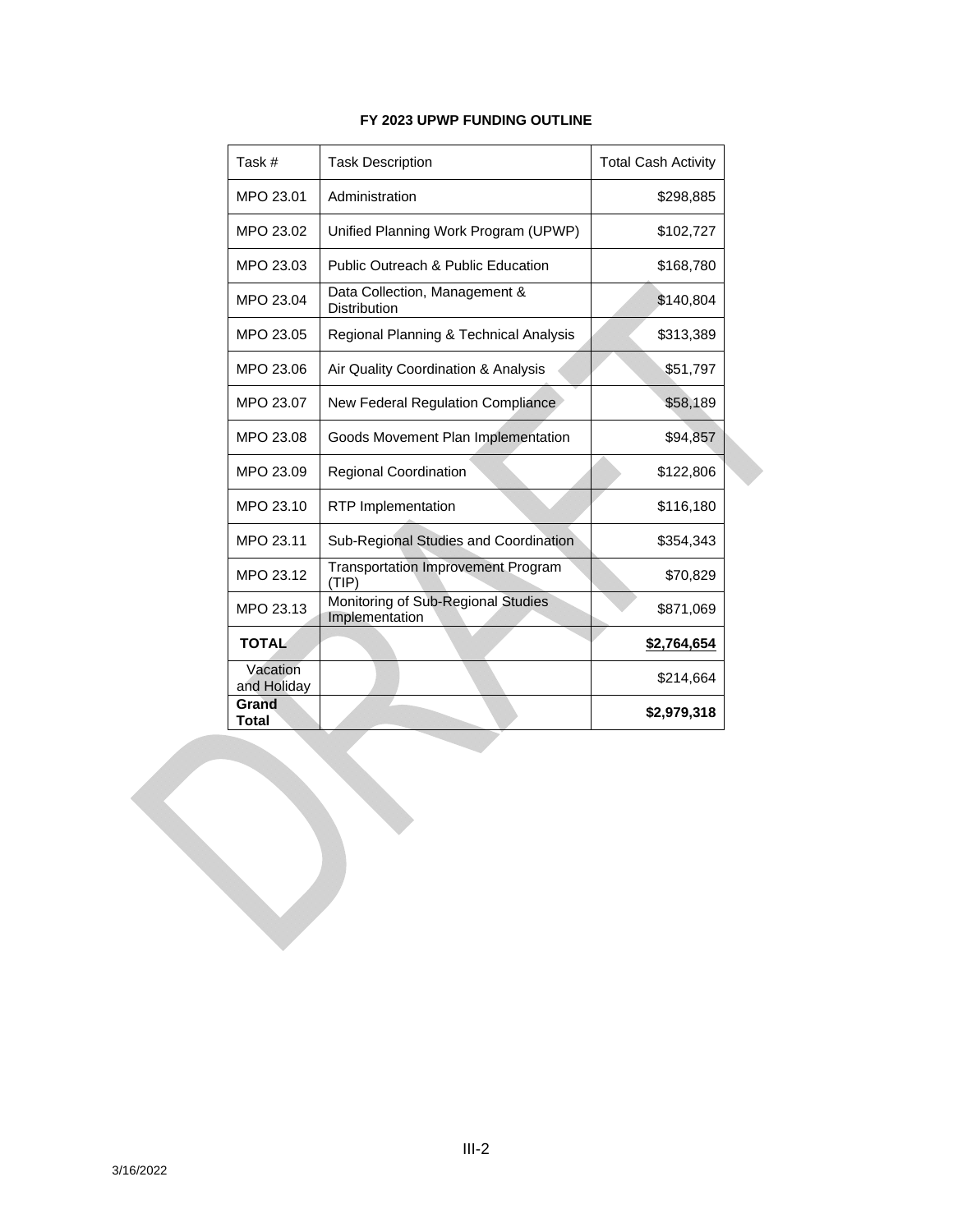## **WILMAPCO Consultant Costs (included in cash activity above) 2023.**

| MPO 23.01 | <b>BOOKKEEPING</b>                                             | \$10,000    |
|-----------|----------------------------------------------------------------|-------------|
| MPO 23.03 | URBAN BIKE PROJECT: EARN A BIKE & TRIP FOR KIDS PROGRAM        | \$3,000     |
| MPO 23.03 | NEWARK BIKE PROJECT                                            | \$2,500     |
| MPO 23.04 | INTERSECTIONS COUNTS - REGIONAL                                | \$50,000    |
| MPO 23.04 | REGIONAL MODELING SUPPORT                                      | \$20,000    |
| MPO 23.05 | CONGESTION MANAGEMENT SYSTEM CONSULTANT SUPPORT                | \$40,000    |
| MPO 23.05 | UNIVERSITY OF DELAWARE PARK & RIDE DATA COLLECTION             | \$10,000    |
| MPO 23.05 | REGIONAL TRANSPORTATION PERFORMANCE MEASUREMENT<br>DEVELOPMENT | \$35,000    |
| MPO 23.05 | ARDENS TRANSPORTATION PLAN                                     | \$70,000    |
| MPO 23.10 | CONSULTANT SUPPORT                                             | \$100,000   |
| MPO 23.11 | WILMINGTON INITIATIVES SUPPORT                                 | \$35,000    |
| MPO 23.11 | UPDATE TO THE 2008 SOUTHBRIDGE CIRCULATION STUDY               | \$95,000    |
| MP0 23.13 | US 202 CORRIDOR MONITORING SUPPORT                             | \$224,000   |
| MPO 23.13 | ROUTE 9 CORRIDOR MASTER PLAN MONITORING SUPPORT                | \$35,000    |
| MPO 23.13 | SNCCMP TRAFFIC MONITORING SUPPORT                              | \$10,000    |
| MPO 23.13 | NORTH CLAYMONT AREA MASTER PLAN MONITORING<br><b>SUPPORT</b>   | \$30,000    |
| MPO 23.13 | NEWPORT TRANSPORTATION PLAN MONITORING SUPPORT                 | \$60,000    |
| MPO 23.13 | GOVERNOR PRINTZ BLVD CORRIDOR MONITORING SUPPORT               | \$30,000    |
| MPO 23.13 | NCC RT 40 CORRIDOR MONITORING SUPPORT                          | \$25,000    |
| MPO 23.13 | CHURCHMANS CROSSING PLAN MONITORING SUPPORT                    | \$236,000   |
|           |                                                                | \$1,120,500 |
|           |                                                                |             |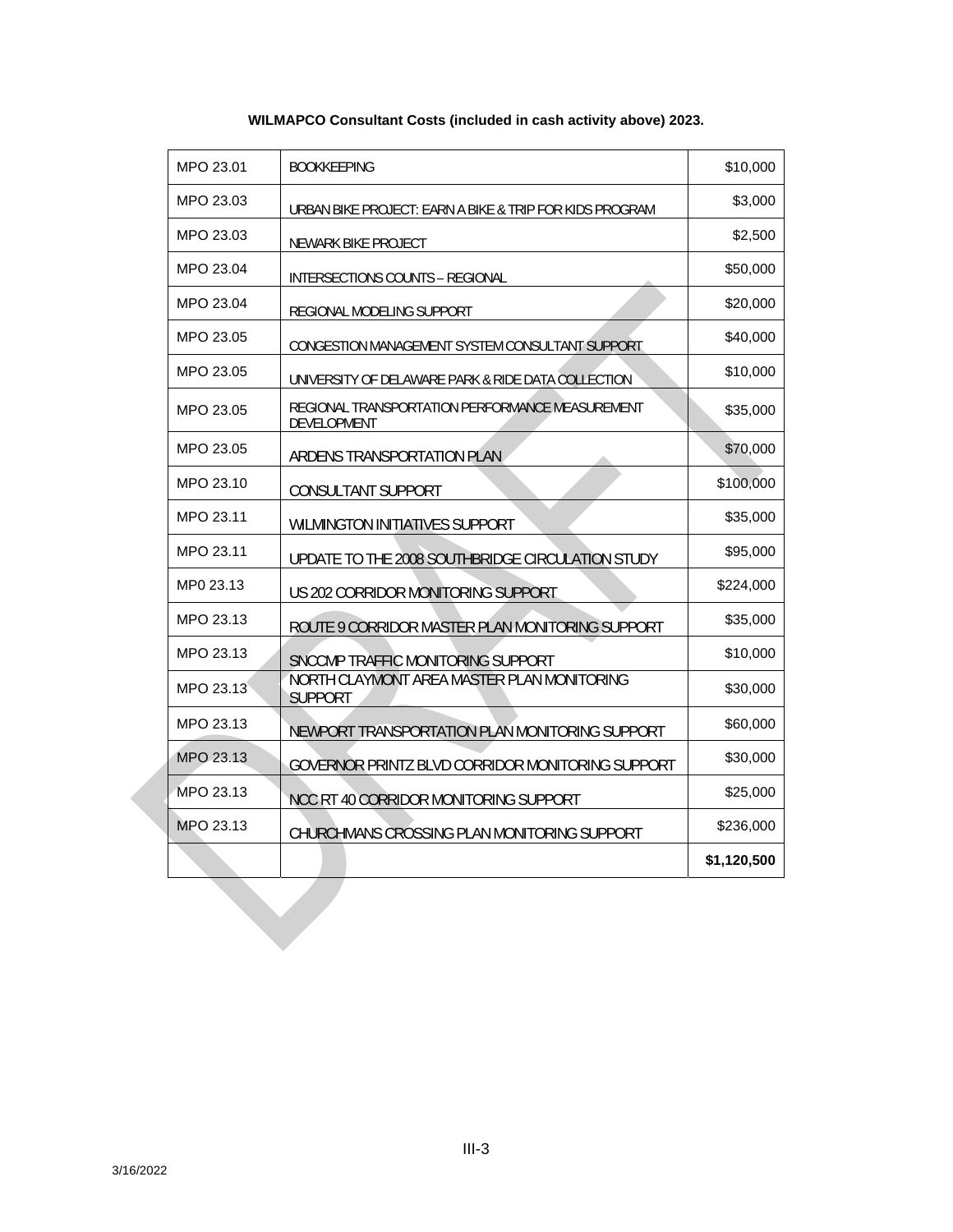#### **IV FY 2023 WORK TASKS** – **WILMAPCO**

#### **MPO 23.01 – ADMINISTRATION**

#### **23.01.01 – General Administration**

*ADMINISTRATOR: Tigist Zegeye, Executive Director and Sharen T. Elcock, Executive Assistant* 

This task includes all office management functions including purchasing all supplies, office equipment and computer equipment, maintaining equipment and facilities and developing the most cost-effective and efficient methods of providing the necessary support for staff, member agencies and the public. This task also includes updating and maintaining WILMAPCO's database of interested citizens, consultants, state and local officials, and committee members. In addition, weekly staff meetings keep staff informed of WILMAPCO activities and provide direction and the exchange of ideas.

#### **23.01.02 – Financial Administration**

*ADMINISTRATOR: Tigist Zegeye, Executive Director and Sharen T. Elcock, Executive Assistant*  This task includes all financial and accounting functions including preparation of monthly Financial Status Reports and monthly billing reports. This task also provides for annual audits, annual budget development and monitoring, and coordination with federal fund administrators.

#### **\$10,000 Bookkeeping**

#### **23.01.03 – Personnel Administration**

*ADMINISTRATOR: Tigist Zegeye, Executive Director and Sharen T. Elcock, Executive Assistant*  This task includes all personnel functions including recruiting and hiring of new personnel, maintaining personnel records, coordinating employee evaluations, administering employee benefits programs, and performing payroll functions including preparation of all tax returns, W-2s and 1099s.

#### **23.01.04 – Support for Council, Committees and Subcommittees**

ADMINISTRATORS:

*Council: Tigist Zegeye, Executive Director Technical Advisory Committee: Heather Dunigan, Principal Planner Public Advisory Committee: Randi Novakoff, Outreach Manager Air Quality Subcommittee: William Swiatek, Principal Planner Congestion Management System Subcommittee: Daniel Blevins, Principal Planner Demographics and Data Subcommittee: Daniel Blevins, Principal Planner Nonmotorized Transportation Working Group: Heather Dunigan, Principal Planner Goods Movement Working Group: Daniel Blevins, Principal Planner Transportation Justice Working Group: William Swiatek, Principal Planner* 

The Council, with the support of the advisory committees, determines WILMAPCO policy, approves the expenditure of federal transportation funds in the WILMAPCO region, and oversees staff planning and agency coordination activities. Staff efforts ensure that the Council and the supporting advisory committees' function effectively, that materials and information are developed on a timely basis to support council decisions, and that public meetings are regularly held. This task includes time and expenses for staff preparation and attendance at all WILMAPCO Council, committee and sub-committee meetings including development of materials (agendas, minutes, reports) as well as mailings.

#### **23.01.05 – Staff Training and Education**

*ADMINISTRATOR: WILMAPCO Staff* 

Ongoing staff training includes attendance at conferences, seminars and training sessions. Employee training needs are also identified, and appropriate classes and/or training programs are made available to employees to enhance their skills.

#### **23.01.06 – Other**

*ADMINISTRATOR: Tigist Zegeye, Executive Director* and *Sharen T. Elcock, Executive Assistant*  Other administrative tasks as identified.

OUTCOME AND FINAL PRODUCT: Efficient operation of the WILMAPCO Council and offices, accurate financial and budget information, efficient personnel administration, well-staffed committees provided with all necessary information to perform their functions, effective staff communications, and knowledgeable and well-trained staff.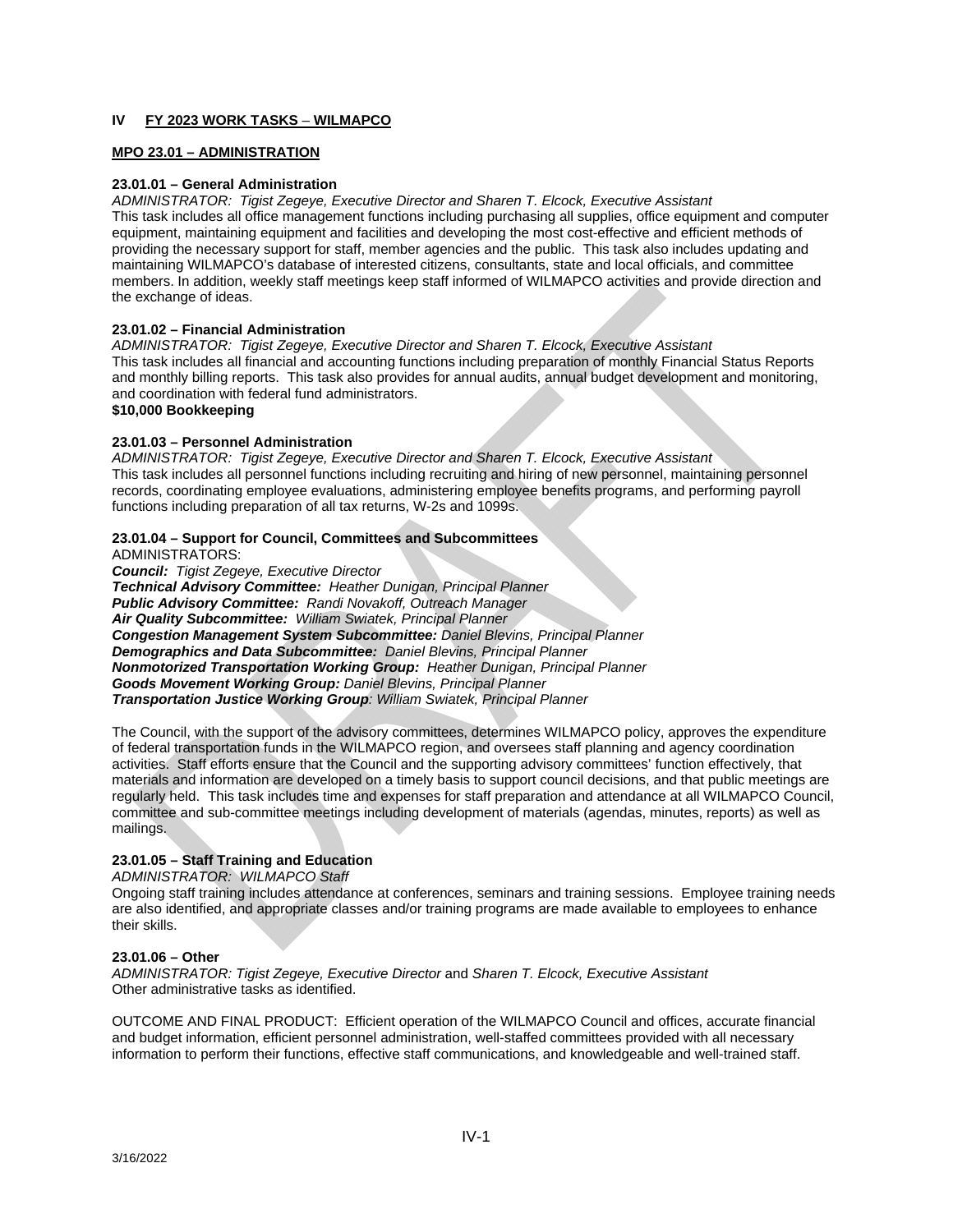#### SCHEDULE: FY 2023

#### TASK TYPE: Recurring

PUBLIC PARTICIPATION: All WILMAPCO Council, committee and subcommittee meetings are open to the public and databases are maintained to ensure that as many people as possible are kept informed of WILMAPCO activities. All financial reports are made available to the public at TAC and Council meetings or by request.

BENEFIT: Optimal utilization of planning funds by ensuring that WILMAPCO is run efficiently, cost effectively and within budget, with well-trained and educated staff, and informed committees.

PARTICIPANTS: WILMAPCO Staff

#### TOTAL COSTS:

| <b>Resource</b><br><b>Allocation</b> | <b>WILMAPCO</b>   | \$288,885                |
|--------------------------------------|-------------------|--------------------------|
|                                      | <b>CONSULTANT</b> | \$10,000                 |
|                                      | <b>TOTAL</b>      | \$298,885                |
|                                      |                   |                          |
| <b>Cost Allocation</b>               |                   | <b>Total Cash Budget</b> |
| <b>FHWA DF</b>                       |                   | \$190,680                |
| FTA DF                               |                   | \$37,947                 |
| FHWA MD                              |                   | \$7,762                  |
| FTA MD                               |                   | \$2,719                  |
| Delaware                             |                   | \$52,813                 |
| Maryland                             |                   | \$1,310                  |
| <b>New Castle County</b>             |                   | \$3,160                  |
| <b>Cecil County</b>                  |                   | \$1,310                  |
| City of Wilmington                   |                   | \$1,183                  |
| <b>TOTALS</b>                        |                   | \$298,885                |
|                                      |                   |                          |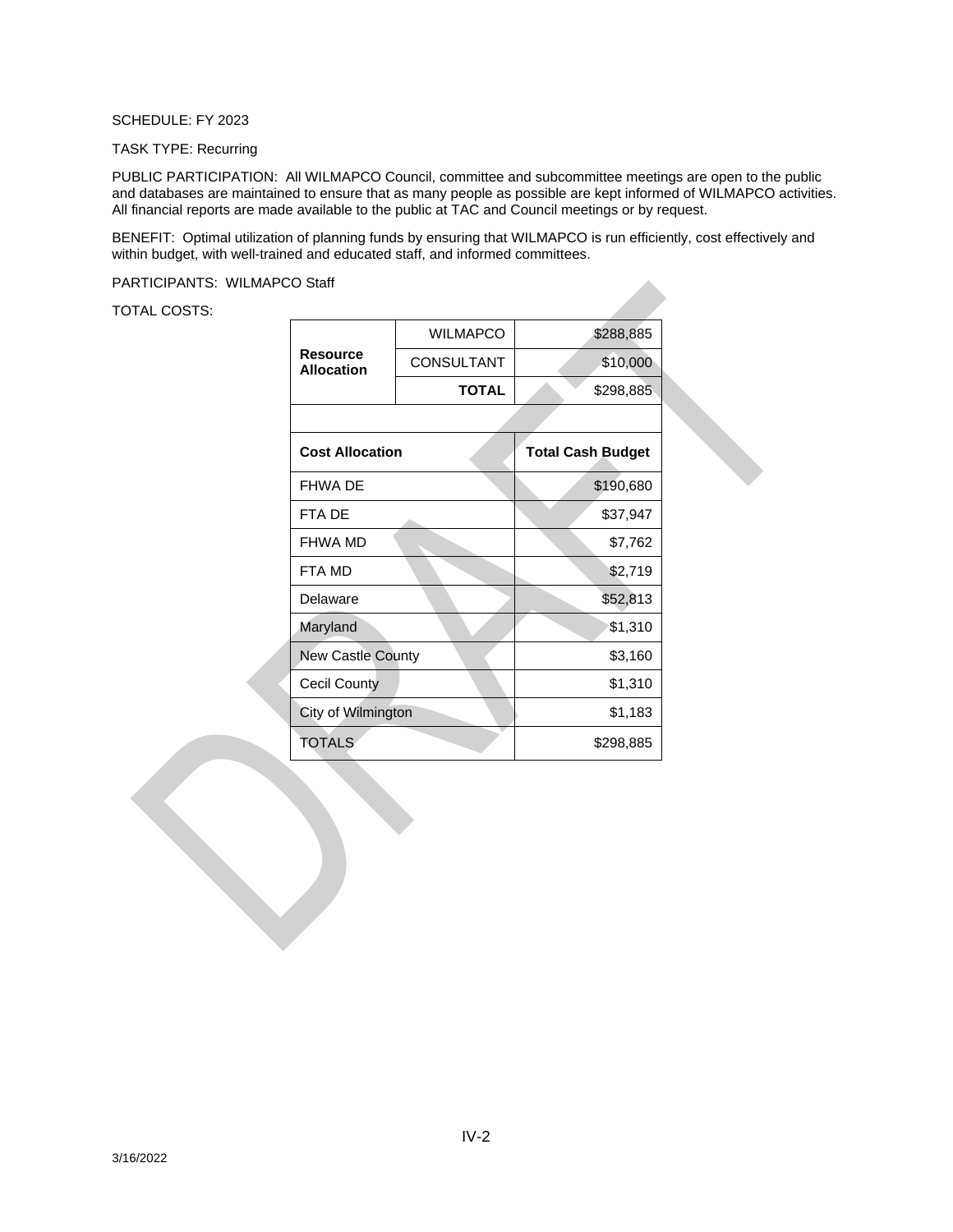#### **MPO 23.02 – UNIFIED PLANNING WORK PROGRAM (UPWP)**

#### **23.02.01 – UPWP Preparation**

*ADMINISTRATOR: Tigist Zegeye, Executive Director*, *Sharen T. Elcock, Executive Assistant, and Staff* WILMAPCO, in cooperation with the states of Delaware and Maryland and operators of publicly owned transit, develops a UPWP to meet the requirements of 23 CFR Part 420, sub-part A that states, "In urbanized areas with populations of 200,000 or more, the states' Metropolitan Planning Organization (MPO) shall develop a UPWP, which describes urban transportation and transportation-related air quality planning activities anticipated in the metropolitan area during the next one- or two-year period including all planning work to be performed regardless of funding source or the agencies conducting activities. The UPWP will also indicate who will perform the work, the schedule for completing it, and its products." This task provides for the development of the FY 2022 UPWP by the WILMAPCO staff.

#### **23.02.02 – UPWP Administration**

*ADMINISTRATOR: Tigist Zegeye, Executive Director* and *Sharen T. Elcock, Executive Assistant* This task provides for the administration of the UPWP throughout the fiscal year including distribution of the document, preparation of funding agreements, contract administration, and preparation of proposed amendments and updating the document as required.

#### **23.02.03 – Other**

*ADMINISTRATOR: Tigist Zegeye, Executive Director* and *Sharen T. Elcock, Executive Assistant* Other UPWP tasks as identified.

OUTCOME AND FINAL PRODUCT: The FY 2023 Unified Planning Work Program will contain documentation of all transportation planning activities in the WILMAPCO region.

SCHEDULE:

Draft Review by TAC and PAC March 2022 Draft UPWP 30-Day Public Comment Period April 1, 2022–May 3, 2022 Final Draft Approval by TAC and PAC April 2022 Council Approval May 2022 Submission to DelDOT and MDOT May 2022 Implementation July 1, 2022

TASK TYPE: Recurring

PUBLIC PARTICIPATION: The public is invited to attend all TAC and PAC meetings during the development of the UPWP and the final draft will be available for public review from April until adoption by the Council in May. The public review period will be advertised in local newspapers.

BENEFIT: A document that guides planning activities in the Wilmington metropolitan region.

PARTICIPANTS: WILMAPCO Staff, TAC, PAC and Council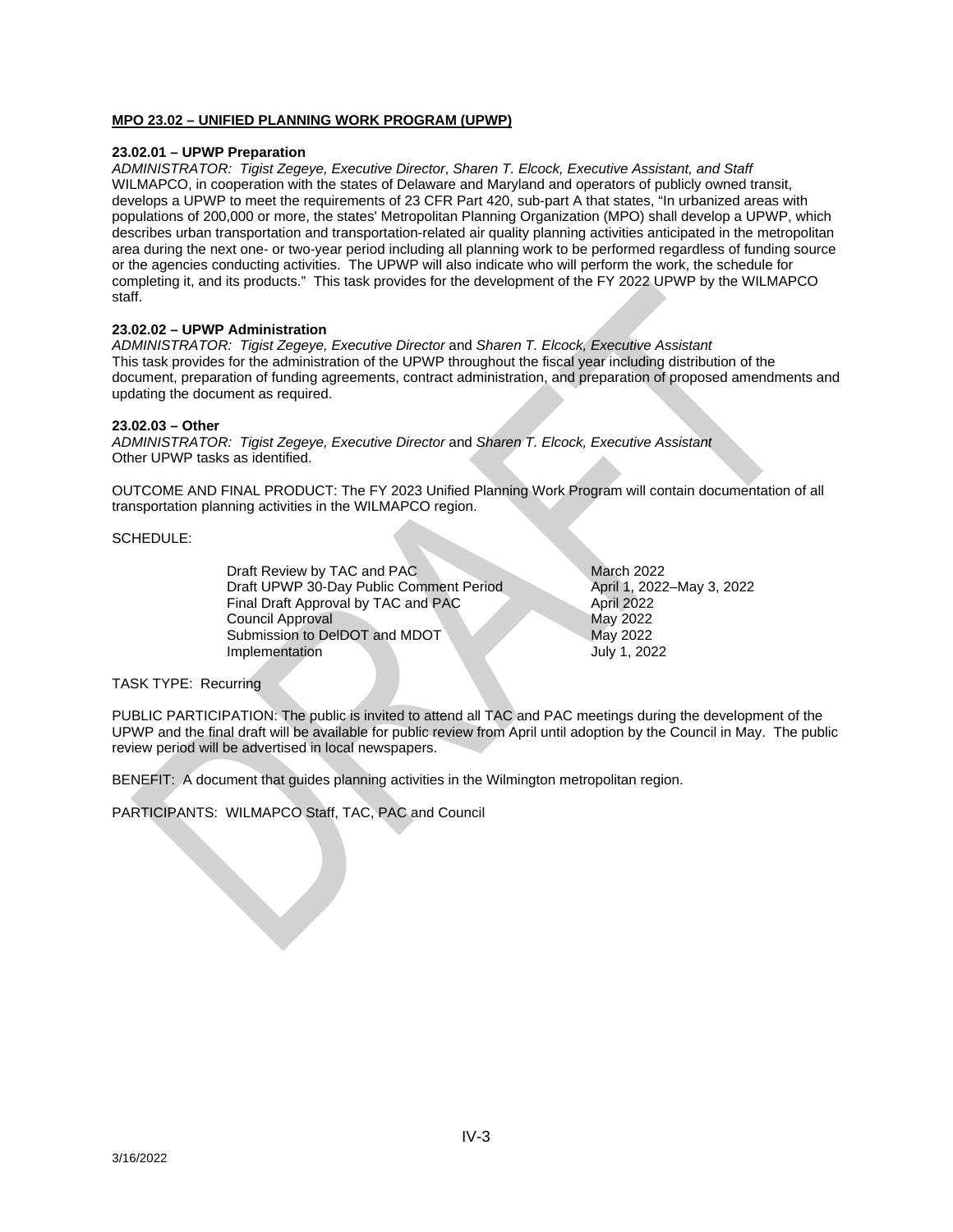### TOTAL COSTS:

|                               | <b>WILMAPCO</b> | \$102,727                |
|-------------------------------|-----------------|--------------------------|
| <b>Resource</b><br>Allocation | CONSULTANT      | \$0                      |
|                               | <b>TOTAL</b>    | \$102,727                |
|                               |                 |                          |
| <b>Cost Allocation</b>        |                 | <b>Total Cash Budget</b> |
| <b>FHWA DF</b>                |                 | \$65,537                 |
| FTA DE                        |                 | \$13,042                 |
| FHWA MD                       |                 | \$2,668                  |
| FTA MD                        |                 | \$934                    |
| Delaware                      |                 | \$18,152                 |
| Maryland                      |                 | \$450                    |
| <b>New Castle County</b>      |                 | \$1,086                  |
| <b>Cecil County</b>           |                 | \$450                    |
| City of Wilmington            |                 | \$407                    |
| TOTALS                        |                 | \$102,727                |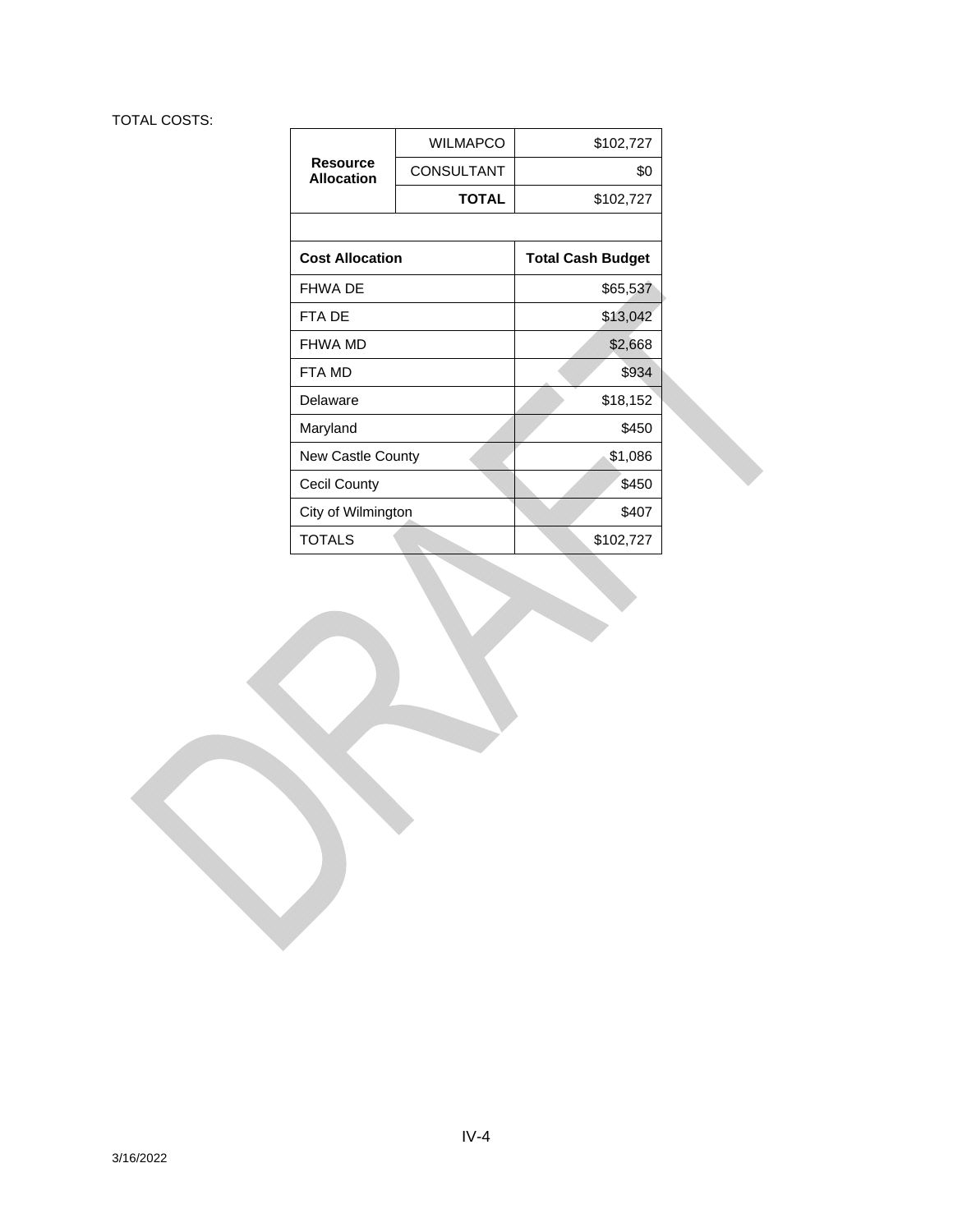#### **MPO 23.03 – PUBLIC OUTREACH AND PUBLIC EDUCATION**

OBJECTIVE AND TASK DESCRIPTION: Provides for public education and participation in transportation planning decisions in the WILMAPCO region. Federal and State transportation planning laws and regulations require public involvement in the process. These requirements reflect the fact that transportation decisions are more likely to be effective, add value to the surrounding communities, and be implemented in a timely manner when the public is involved in the process.

This task provides for the staff time for general public involvement in the transportation planning process at WILMAPCO. In addition to the specific sub-tasks described below, this task also provides for staff time to make presentations and brief interested groups and elected officials; participate in public meetings and workshops; and general staff liaison and coordination of work with other agencies and groups. Individual planning efforts and their public involvement activities are budgeted in those specific work tasks later in this document.

#### **23.03.01 – Public Meetings and Outreach**

*ADMINISTRATOR: Randi Novakoff, Outreach Manager and Staff* 

- A. General Public Staff will identify organizations and individuals representing a broad spectrum of community interests and encourage their participation in the transportation planning process. This will include working to identify new stakeholders and building relationships with underserved populations within the region. A variety of methods will be used, including public meetings, workshops, walking workshops, conferences, seminars, presentations, health and safety events, stakeholder and municipal groups, and other outreach activities as appropriate. Staff will explore new locations to hold public workshops. Venues where people are already present will be sought. Meetings will also be held in a variety of ADA compliant locations to reach a wider audience. Each project will use an array of formats specific to the needs of the community.
- B. Targeted Audiences Public participation strategies will be developed that fit the audience and its particular needs, rather than using a "one size fits all" approach. Staff will strive to understand the interests and concerns of target audiences in order to determine the most relevant content and most efficient ways to communicate with and engage each segment. Staff will target specific audiences, go where people are, and participate in events targeted to those audiences.
- C. Transportation Justice Outreach When working in communities identified in the 2019 Transportation Justice Report, additional outreach measures will be employed. Communities of particular concern include ethnic and racial minorities, low income, those with disabilities, female-headed households with children, and those with Limited English Proficiency. When working in these communities, additional strategies may include investing in relationship building, encouraging local leadership in studies, acknowledging any past harm done by transportation and land use planning, striving for equitable participation, and aiming for community empowerment.

#### **23.03.02 – Development of Public Information Documents**

*ADMINISTRATOR: Randi Novakoff, Outreach Manager and Staff* 

Brochures, booklets, pamphlets, flyers, and videos will be developed to promote general WILMAPCO efforts as well as individual tasks. Supplemental guides may also be created to provide more detailed information regarding topics such as: air quality, the TIP process, the RTP Update, or the public involvement process. A public friendly TIP summary document will be created to provide ease of understanding of the larger TIP document. Transportation planning information will be conveyed in language and context that is easily understandable to the lay citizen. Acronyms, abbreviations, and jargon will be kept to a minimum and all necessary background information on documents prepared will be provided to ease understanding of transportation planning processes and programs. Easy to understand documents and/or videos will be developed explaining steps in the planning process and typical timelines involved. Real examples and success stories will be used to demonstrate how pubic ideas have influenced planning outcomes. Staff will develop literature and videos that promote awareness of WILMAPCO's achievements and capabilities.

#### **23.03.03 – Newsletter and E-News**

#### *ADMINISTRATOR: Randi Novakoff, Outreach Manager and Staff*

A quarterly newsletter focusing on transportation issues, plans, projects, programs will be produced by Delaware Today Media and distributed to a database of interested parties. The newsletter will be distributed via postal mail and electronically on a quarterly basis. In addition, a monthly electronic newsletter will be sent out with current meeting information and brief stories of interest to the MPO's e-mail address list. Effort will be made in newsletters to include examples where the public has impacted the transportation planning process and outcomes.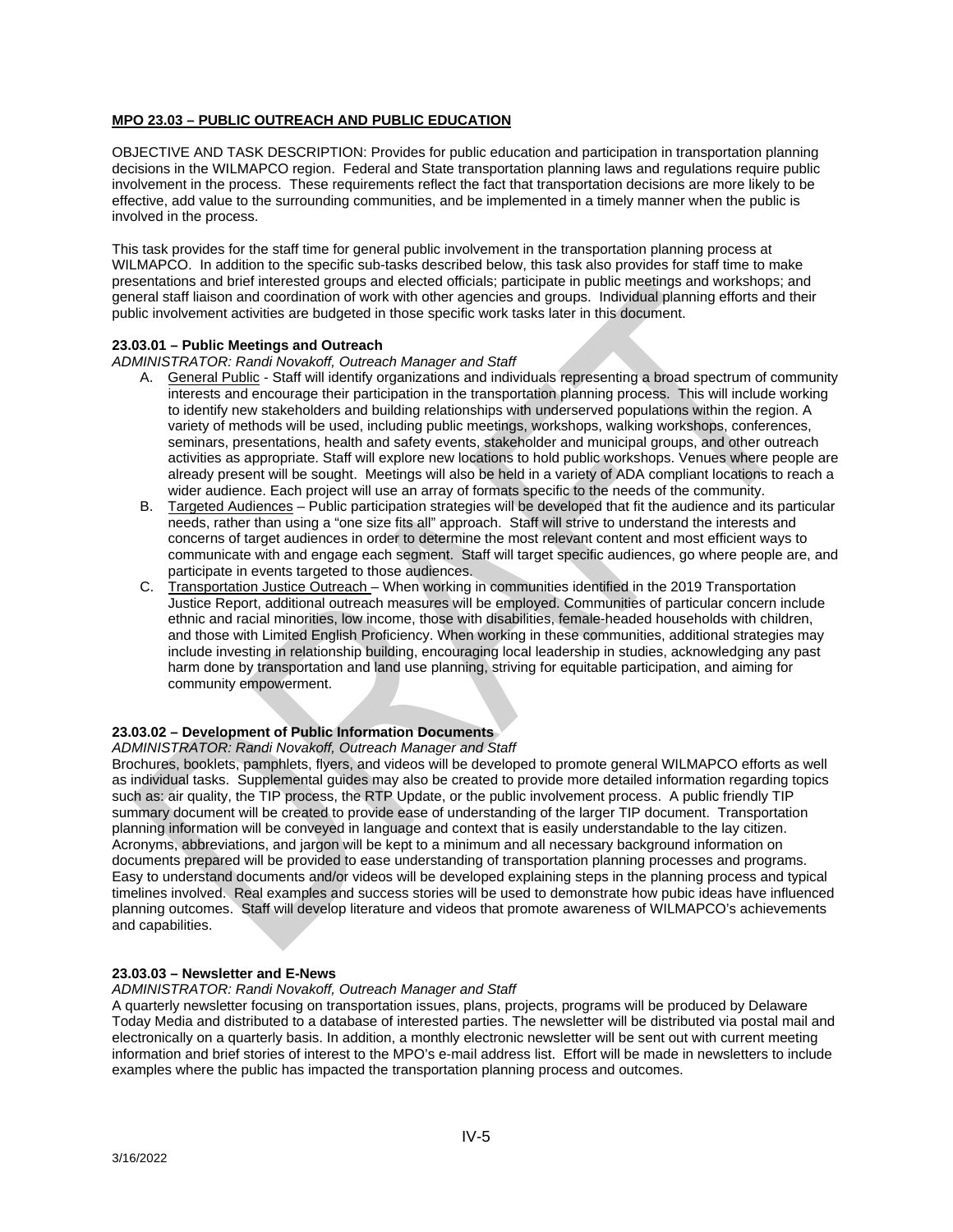#### **23.03.04 – Development of Multimedia Presentations and Videos**

#### *ADMINISTRATOR: Randi Novakoff, Outreach Manager* and *Staff*

To expand the public's awareness of WILMAPCO, staff will develop various presentations and/or videos to educate the public on the importance of their involvement in the transportation planning process. PowerPoint presentations and videos will be created to show to civic and community groups, city, town, and county council meetings, and other interested organizations. These presentations and videos may focus on several topics, including the TIP development process, interregional coordination, community and regional planning, RTP development, and freight studies.

#### **23.03.05 – Webpage Management**

*ADMINISTRATOR: Randi Novakoff, Outreach Manager; William Swiatek, Principal Planner; and Staff*  Maintain, update, and continue to improve the WILMAPCO webpage, which provides information including meeting dates, times, locations, and agendas for upcoming Council, Committee, Subcommittee, and other related meetings; publishes and makes available WILMAPCO's plans and studies; and informs the public about opportunities to participate. The webpage also provides access to the UPWP, the TIP, RTP, PPP, and other planning documents, as well as planning data and maps; and provides another method of presenting information and receiving comments on draft documents and planning activities in the region.

#### **23.03.06 – School Children Education, Safe Routes to School Program, Safe Kids Delaware**

*ADMINISTRATOR - Randi Novakoff, Outreach Manager; and William Swiatek, Principal Planner*  A School Children's Transportation Curriculum was developed in 2001 and adjustments have been made to improve its effectiveness. In 2010 the program was correlated to Delaware State learning standards and integrated into the statewide curriculum used by all Delaware schools. Staff will continue to work with other local schools and community centers by participating in educational cluster sessions, GIS days, summer camps, and other educational activities and events. WILMAPCO's Safe Routes to School Program helps create safe, convenient, and fun opportunities for children to bicycle and walk to and from schools by helping to secure federal funding for infrastructure improvements including crosswalk, sidewalk and sign improvements; and developing education and encouragement strategies. Staff will work with elementary schools, DOT's, health educators, AAA Delaware, local police departments, Safe Kids Delaware, advocacy groups, and other local partners to coordinate SRTS programs. Educational and encouragement highlights include Walk and Bike to School Days, Park-n-Walk/Bike events, bike and pedestrian rodeos, safety assemblies, art contests, health and safety fairs, surveys, poster contests, and many other educational activities and events. Staff will continue efforts to coordinate SRTS programs including, chairing and organizing meetings, coordinating walk and bike to school events, offering incentive items, partnering with outside organizations, and conducting events and activities that educate and encourage students to walk and bike to school safely. WILMAPCO also develops pedestrian and bicycle safety education activities, events, materials and videos in partnership with Safe Kids Delaware.

#### **Urban Bike Project**

The Earn-a-Bike Program serves the community's needs, provides for transportation choice and improves quality of life by engaging youth about biking. This project sparks the cultural change necessary to view the bicycle as an appropriate, affordable, healthy and energy-efficient form of transportation. In addition, the project instills a positive work ethic and occupies the student's after-school and weekend hours with a positive, productive, and self-esteem building program. The program includes class instruction allowing students to become proficient in the use, identification, and maintenance of bicycle parts and tools, and safe riding skills. Under supervision from Urban Bike Project staff, the youth begin construction of their bicycles from spare parts. Youth are tested on their understanding of safe riding habits before receiving the bicycles they have built from scratch. The program also includes bicycleriding activities for the youth such as riding around local neighborhoods, practice using bicycle racks on buses, and bicycling along scenic greenways and park trails. Laura Wilburn (Urban Bike Project) administers this project. **\$3,000 is budgeted for the program** 

#### **Newark Bike Project Youth Program**

Newark Bike Project's youth program uses bicycle education as a means of pursuing the organization's mission to work towards sustainability through emphasizing community, education, and empowerment. Youth programs include support for local safe routes to school programs in partnership with WILMAPCO, City of Newark, Christina School District, DelDOT and Bike Newark; partnership with local schools to teach bicycle safety and maintenance; and the Youth Empowerment Program. The Youth Empowerment Program is aimed at youth ages 9 to 14 and includes community service and bike activities that foster the use of bicycling as transportation and promote safety. **\$2,500 is budgeted for the program**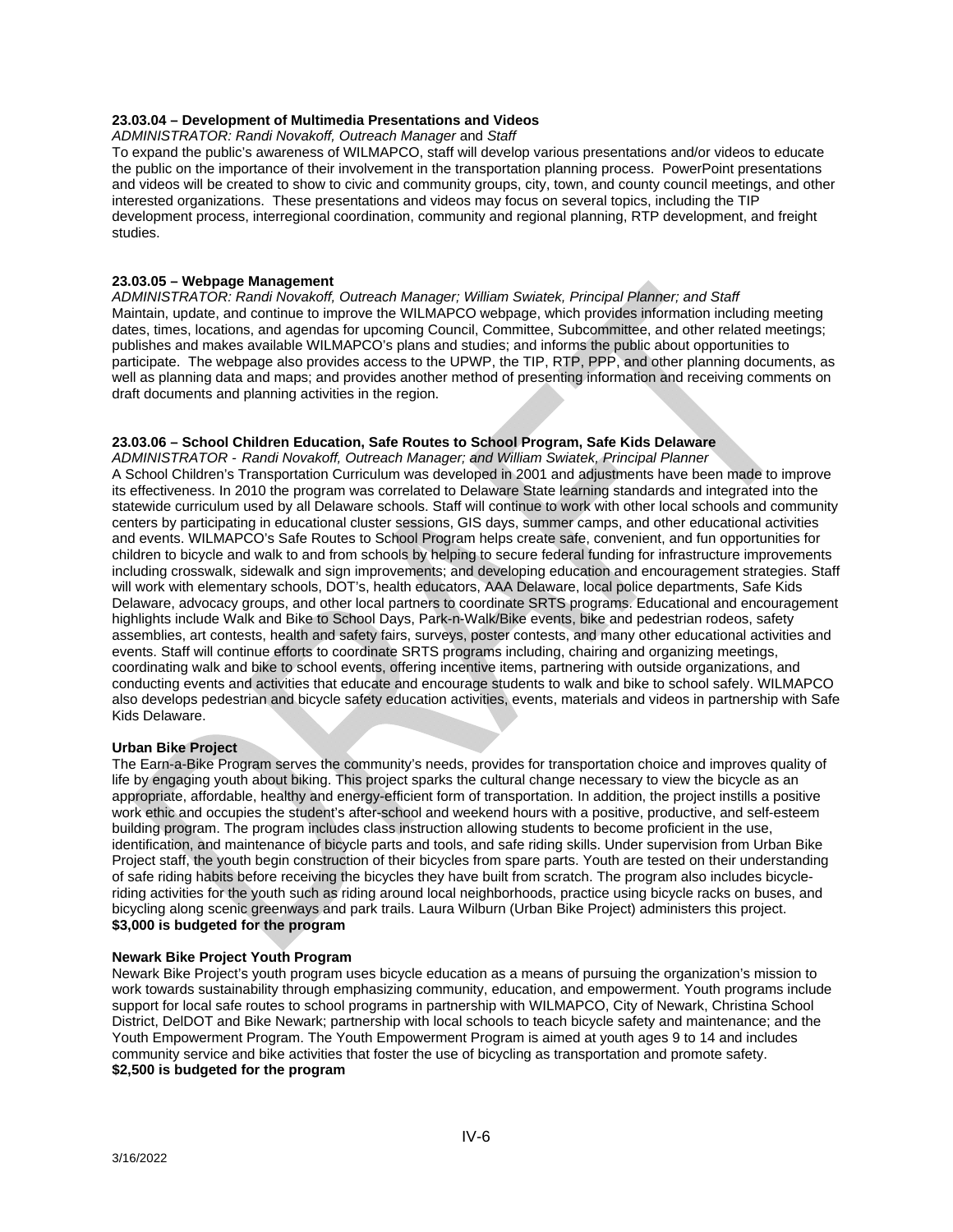#### **23.03.07 – Coordination with Other Agencies on Public Outreach**

*ADMINISTRATOR – Tigist Zegeye, Executive Director; Randi Novakoff, Outreach Manager; and Staff*  Staff will coordinate public involvement activities with other jurisdictions and agencies, particularly those focused on transportation. This includes participating and arranging local conferences and events and conducting exhibit tables during events. It also includes conducting seminars and conferences that educate target audiences on design, development, and technological advances furthering WILMAPCO's mission and goals. Staff will work to facilitate the sharing of WILMAPCO information and events with other agencies and organizations via website, social media, newsletters, and any other means available. Staff will participate in the development and scoping of a variety of plans and studies that further the goals and strategies of the RTP. Staff will also conduct legislative briefings for area elected officials as determined by community and area planning advisory committees, or major funding or policy changes.

#### **23.03.08 – Air Quality Public Outreach**

*ADMINISTRATOR – Randi Novakoff, Outreach Manager and William Swiatek, Principal Planner*  This task provides for the oversight of outreach efforts to the public and legislators on air quality matters. This includes chairing the Air Quality Partnership of Delaware (AQP). AQP is a public/private coalition of businesses, agencies, and individuals working to raise awareness and inform the public about practices that improve air quality and citizen health statewide in Delaware, and across New Castle and Cecil Counties. The Partnership includes Dover/Kent MPO, DNREC, DART First State, Delaware Commute Solutions, Chesapeake Utilities, Bruce Productions, American Lung Association of Delaware, and others. AQP has developed a mascot (Tropo) to message and educate about air quality matters. This approach provides an interactive and fun method to convey important air quality matters and provides a strong foundation for retention and understanding of targeted messaging. AQP has developed an outreach assembly program for youth and their families to increase awareness of how clean air impacts health, and how daily activities affect the environment and their health. AQP will work to convert the in-person assembly into an easily sharable video format. AQP also coordinates Delaware Air Quality Awareness Week, a social media campaign that encourages use of alternative modes of transportation throughout the week via contests, videos and social media posts. The partnership also helps coordinate the Wilmington's Earth Day event in partnership with the Open Streets event.

#### **23.03.09 – Transportation Justice Outreach**

*ADMINISTRATOR – Randi Novakoff, Outreach Manager and William Swiatek, Principal Planner*  WILMAPCO's PAC and Transportation Justice Working Group help to develop strategies to engage minority, lowincome, senior, disabled, households without an automobile, low-literacy, and Limited-English Proficiency communities in the transportation decision-making process. Strategies outlined in WILMAPCO's Public Participation Plan (PPP) and Transportation Justice Plan seek to reduce the participation barriers that these communities often experience. Staff also attends and helps to organize expos, exhibits, and conferences to better engage and understand the evolving needs of these constrained populations and will attend trainings specific to outreach to these communities.

#### **23.03.10 – Social Media and Video Outreach and Education**

*Administrator – Randi Novakoff, Outreach Manager; and Staff* 

Social media tools such as Facebook, Instagram, Twitter, YouTube, and Nextdoor may be used to supplement traditional communication methods and increase meaningful interaction with the communities WILMAPCO serves Social media will be used to promote WILMAPCO and partner organization events and may include boosted posts and events. Staff will share articles, websites, or online information as appropriate. Staff will also work to create online content via outreach videos focusing WILMAPCO's planning efforts, the planning process, and safety education.

#### **23.03.11 – Other**

*ADMINISTRATOR: Randi Novakoff, Outreach Manager* Other Public Outreach tasks as identified.

OUTCOME AND FINAL PRODUCT: A process and products that educate the public on transportation plans and processes in the region and encourages citizen initiative, involvement, and comment. Educational programs and events are designed to educate the citizens of New Castle County and Cecil County on transportation planning and programming and opportunities for involvement.

SCHEDULE: FY 2023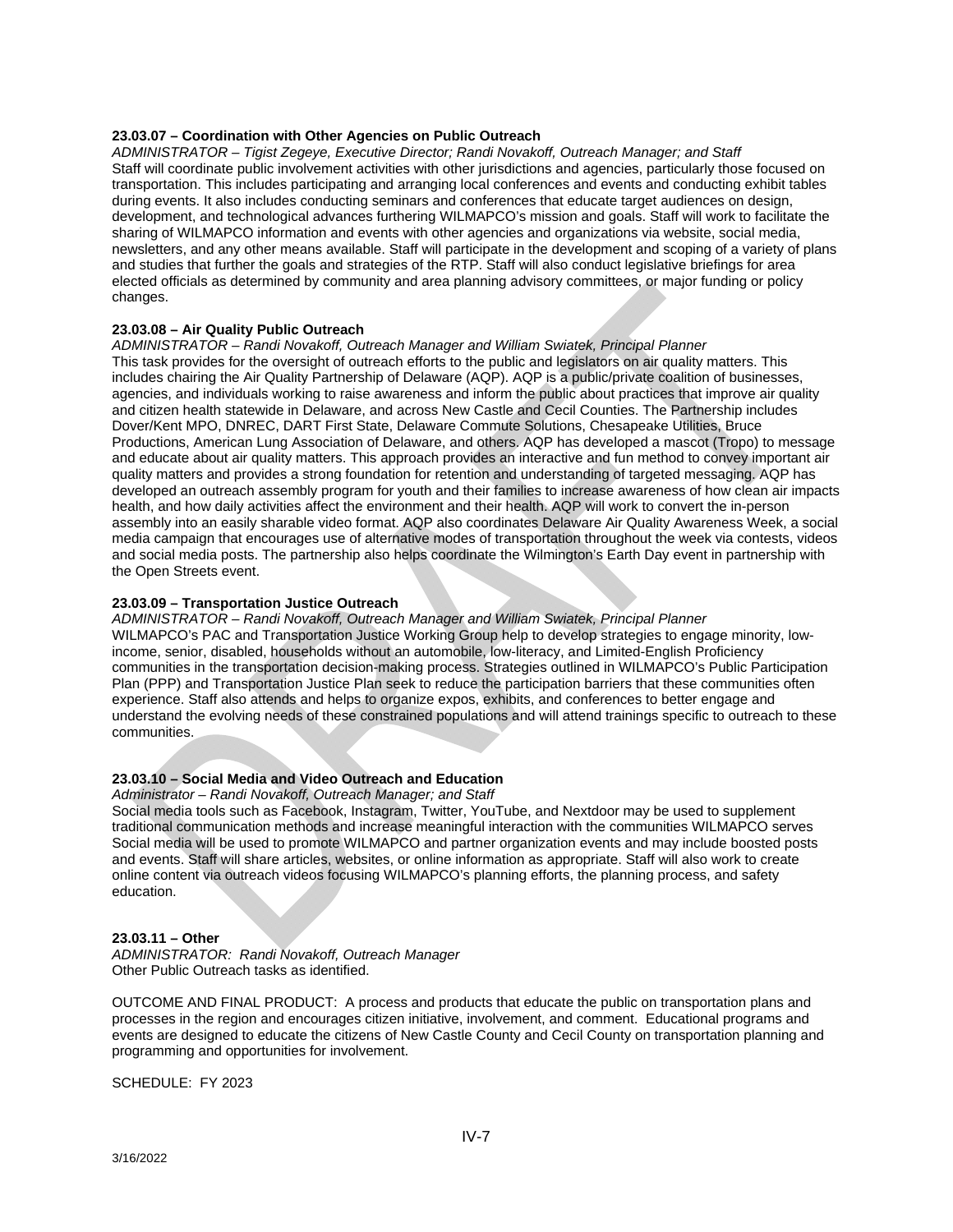#### TASK TYPE: Recurring

PUBLIC PARTICIPATION: The public is invited to attend all PAC, TAC, and Council meetings during the development of the work products described above. Individual public meetings and workshops will be advertised in local newspapers and will be publicized through press releases and media relations work with local newspapers, radio, and television stations. A Calendar of Events will be published quarterly and will include dates, times, and locations of all regular WILMAPCO Council, TAC, PAC, and subcommittee meetings, as well as special project meetings.

BENEFIT: A better-informed public who will be more equipped to make intelligent and responsible transportation decisions and a transportation system that better serves the needs of the public.

PARTICIPANTS: General Public, WILMAPCO, PAC

#### TOTAL COSTS:

|                               | <b>WILMAPCO</b>   | \$163,280                |
|-------------------------------|-------------------|--------------------------|
| Resource<br><b>Allocation</b> | <b>CONSULTANT</b> | \$5,500                  |
|                               | <b>TOTAL</b>      | \$168,780                |
|                               |                   |                          |
| <b>Cost Allocation</b>        |                   | <b>Total Cash Budget</b> |
| <b>FHWA DE</b>                |                   | \$107,677                |
| FTA DE                        |                   | \$21,429                 |
| FHWA MD                       |                   | \$4,383                  |
| <b>FTA MD</b>                 |                   | \$1,535                  |
| Delaware                      |                   | \$29,824                 |
| Maryland                      |                   | \$740                    |
| <b>New Castle County</b>      |                   | \$1,784                  |
| <b>Cecil County</b>           |                   | \$740                    |
| City of Wilmington            |                   | \$668                    |
| <b>TOTALS</b>                 |                   | \$168,780                |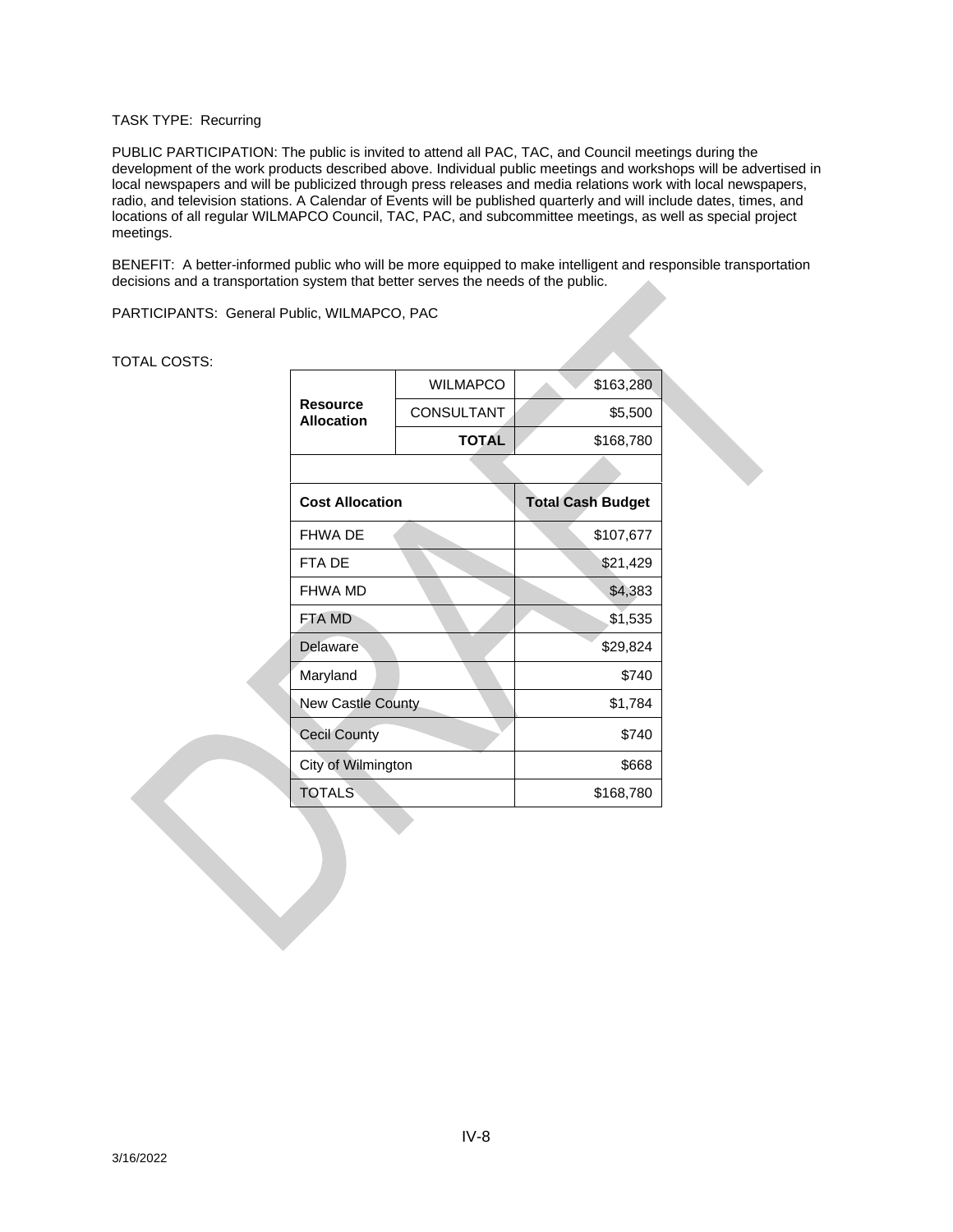#### **MPO 23.04 – DATA COLLECTION, MANAGEMENT, AND DISTRIBUTION**

OBJECTIVE AND TASK DESCRIPTION: To develop, research, and analyze data that assists member agencies and the public with understanding the demographic, economic, and transportation planning issues confronting the WILMAPCO region. This task will result in a number of analytical reports on various issues, the analysis for different studies and plan implementation, and the development of projects for the Transportation Improvement Program (TIP). Under this task, WILMAPCO staff will also provide technical assistance to member agencies, organizations, businesses and residents, as requested.

#### **23.04.01 – Data Collection**

*ADMINISTRATOR: Daniel Blevins, Principal Planner, William Swiatek, Principal Planner and Jacob Thompson, Senior Transportation Planner* 

To produce more useful analysis tools, specific data must be collected on a frequent basis. Data collection activities will include:

- Regional Traffic Counts. This task will include collection of turning movement counts and other traffic data as needs are identified. The data collected will serve as input into the WILMAPCO Congestion Management System (CMS) and support for monitoring of sub-area studies. **\$50,000 is budgeted for the counts.**
- Roadway Travel Time runs will continue in New Castle County (funded through DelDOT) and in Cecil County. The travel time runs will collect travel speed and delay data on major roadways in our region and will serve as a primary input into the WILMAPCO Congestion Management System (CMS).
- Additional traffic counts will be done in Cecil County, to help analyze both current and future transportation needs. Specific locations will be determined as part of this task in cooperation with MDOT and Cecil County.
- Travel demand data for use in planning activities such as the CMS and the long-range regional transportation plan (RTP) will be generated and maintained.
- Information on pedestrian travel will be collected for use in planning and project analysis and other uses as needed.

#### **23.04.02 – Data Updating, Management and Acquisition**

*ADMINISTRATORS: Daniel Blevins, Principal Planner, Jacob Thompson, Senior Transportation Planner and Staff*  This task includes recurring efforts such as the development of population and employment estimates and geographic information system management. This task also includes technical assistance to member agencies and reflects the needs that member agencies have identified during the Unified Planning Work Program development.

#### **Population and Employment Estimates**

To provide location-specific, accurate population estimates, future population and employment projections, and housing and employment data by traffic analysis zones (TAZs) for use in the regional transportation planning process. Estimates and projections in this task will be based on the most current Delaware Population Consortium, Maryland Office of Planning, New Castle County and Cecil County data. Data derived from this task will be utilized in transportation network modeling, land use simulation models, analysis of sub-regional projects and studies, and the future updates of the WILMAPCO Regional Transportation Plan (RTP).

#### **Geographic Information Systems**

A regional Geographic Information Systems (GIS) database will be coordinated by staff to better organize and maintain the vast amounts of spatially related data developed by member agencies. The database will make the management and tracking of transportation project status, development patterns, and demographic data, among others, much easier to comprehend. The following contains a listing and abbreviated description of some of the components of the regional GIS development:

- Annual Travel Time and Delay data for all major arterials/freeways in New Castle and Cecil Counties

- Annual Park and Ride Usage

Staff will maintain, update, and map a project database so that projects can be listed, tracked and utilized by WILMAPCO's GIS. The database will include projects from the Transportation Improvement Program (TIP) and projects contained in the Regional Transportation Plan (RTP) constrained projects. Staff will work with

New Castle County, Cecil County, DelDOT, and MDOT to compile GIS road coverages including classification, AADT, capacity and other transportation-related data elements, including land use and zoning data for planning purposes.

#### **Data Acquisition**

In order for WILMAPCO to continue producing its regional performance-based documents, large amounts of data are required for their development. As a result, WILMAPCO relies on its member agencies to provide several data items delivered in a timely manner to allow for staff to produce the desired outcomes. In order to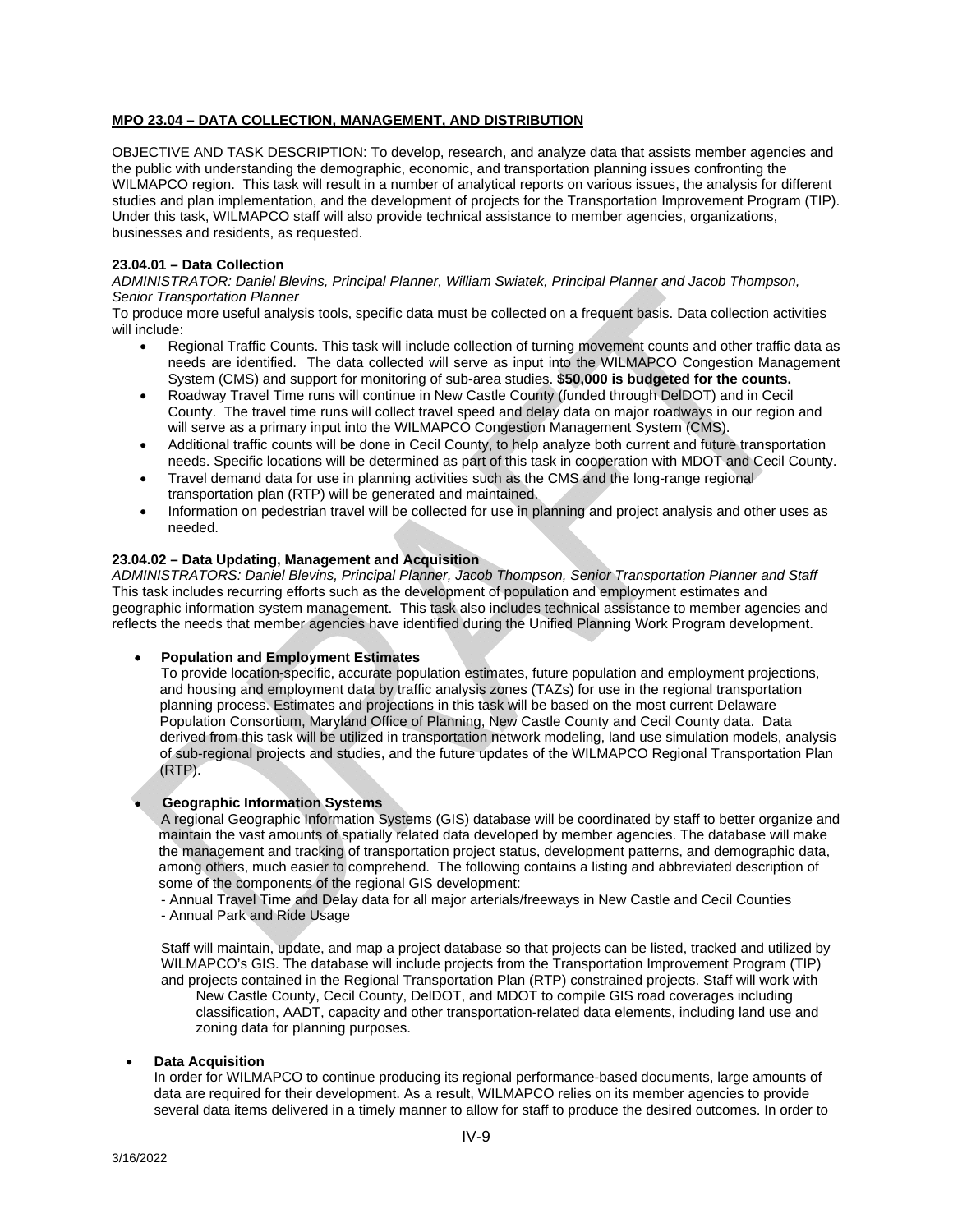better serve the needs of our planning activities, a list of additional needed data from member agencies is provided below:

| <b>Data</b>                                                | <b>Description</b>                                                                                                                                                                                                                                                                                                                                                               | <b>County</b>                         | <b>Responsible</b><br><b>Agency</b> | <b>Delivery</b><br><b>Date</b> |
|------------------------------------------------------------|----------------------------------------------------------------------------------------------------------------------------------------------------------------------------------------------------------------------------------------------------------------------------------------------------------------------------------------------------------------------------------|---------------------------------------|-------------------------------------|--------------------------------|
| <b>Pavement</b><br><b>Conditions</b>                       | Tabular data file of roadway conditions during<br>FY 2020. Includes:<br>NCC: Total centerline miles and quality rated<br>either Good, Fair or Poor<br>Cecil: Total centerline miles and quality<br>ä,<br>rated either Very Good, Good, Fair, or Poor                                                                                                                             | <b>New</b><br>Castle/<br><b>Cecil</b> | DelDOT/<br><b>MDSHA</b>             | <b>August</b><br>2022          |
| <b>Bridge</b><br><b>Inventory</b> and<br><b>Conditions</b> | Tabular/GIS file of all Bridges with each county<br>in the region and their status (Structurally<br>Deficient and Functionally Obsolete) for FY 2020                                                                                                                                                                                                                             | <b>New</b><br>Castle/<br><b>Cecil</b> | DelDOT/<br><b>MDSHA</b>             | <b>August</b><br>2022          |
| <b>Annual Crash</b><br><b>Statistics</b>                   | GIS file of all reported crashes and associated<br>attribute data for calendar year 2020                                                                                                                                                                                                                                                                                         | <b>New</b><br><b>Castle</b>           | <b>DeIDOT</b>                       | June<br>2022                   |
| Annual<br><b>Transit</b><br>Ridership                      | Tabular data consisting of transit operations<br>statistics (Monthly and Annual):<br><b>Total Transit Ridership by</b><br>service type and route<br>On-Time performance for<br>ä,<br>paratransit and fixed route<br>services<br>- Transit costs per trip for paratransit and fixed<br>route services<br>- Total Annual Route Mileage for paratransit and<br>fixed route services | <b>New</b><br>Castle                  | <b>DTC</b>                          | <b>August</b><br>2022          |
| <b>Completed</b><br>Projects-<br>FY 2020                   | GIS file of all projects completed during the<br>fiscal year                                                                                                                                                                                                                                                                                                                     | <b>New</b><br><b>Castle</b>           | <b>DeIDOT</b>                       | <b>August</b><br>2022          |
| <b>EZ Pass/MTag</b><br>Usage                               | Tabular file of Monthly/Annual totals at all toll<br>collection facilities including:<br>SR 1 & Dover, Smyrna, Denney Rd. Biddles<br>Corner and Boyd's Corner Rd.<br>I-95 @ DE/MD Line<br>÷,<br>1-95 @ Kent/Cecil Border<br>÷,                                                                                                                                                   | <b>New</b><br>Castle/<br>Cecil        | DelDOT/<br><b>MDSHA</b>             | <b>August</b><br>2022          |
| <b>Transit Data</b>                                        | Updated GIS files for DTC bus stops, transit<br>routes and headways                                                                                                                                                                                                                                                                                                              | <b>New</b><br>Castle                  | <b>DTC</b>                          | <b>August</b><br>2022          |
| <b>Air Quality</b><br><b>Data</b>                          | Tabular speed vs. emission data for ozone and<br>PM2.5. In addition, GIS shapefiles of each<br>benchmark year (including base year),<br>containing Model AADT, VMT, VHT, emissions<br>and truck volumes                                                                                                                                                                          | <b>New</b><br>Castle                  | <b>DeIDOT</b>                       | With<br>each<br>model<br>run   |
| <b>Parcel Data</b>                                         | Updated GIS file for parcels in New Castle<br>County, with descriptive attribute data, including<br>the number of units per parcel                                                                                                                                                                                                                                               | <b>New</b><br>Castle                  | <b>NCC-LU</b>                       | <b>October</b><br>2022         |

#### **Regional Model Development and Support**

Assist DelDOT modeling in developing input for all travel demand models. Effort needed to continue to incorporate relevant truck/rail traffic data into their travel demand model to help facilitate better investment decisions. Funding allows for periodic reviews that should be performed to ensure all base year model inputs are based on the most recent data collection activities. Travel demand data for use in planning activities such as the CMS and the long-range regional transportation plan (RTP) will be generated and maintained. **\$20,000 is budgeted for consultant support.** 

#### **Data Report Production**

Provide timely updates to regularly published data summaries.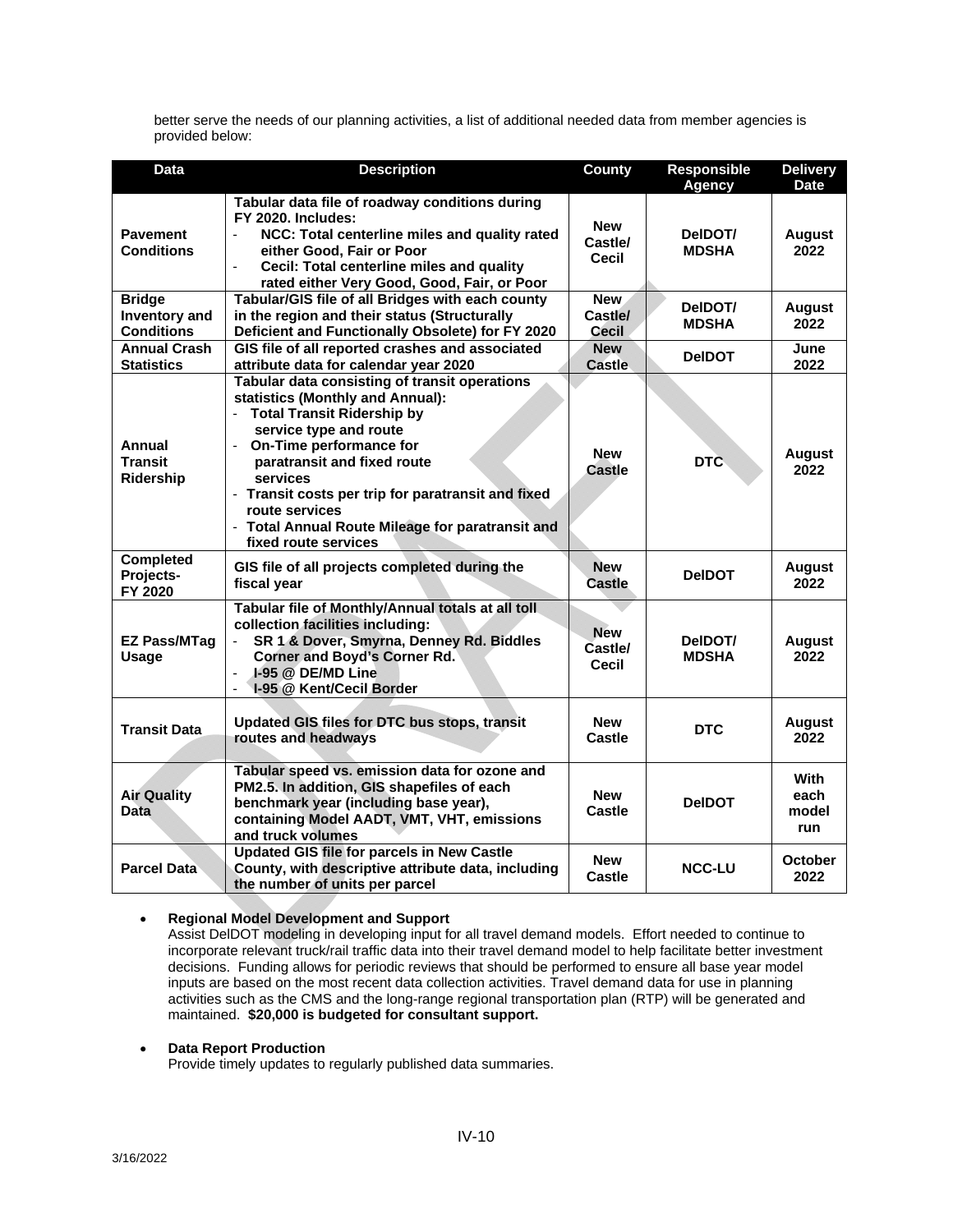#### **23.04.03 – Data Distribution and Local Planning Support**

*ADMINISTRATOR: Daniel Blevins, Principal Planner, William Swiatek, Principal Planner, Jacob Thompson, Senior Transportation Planner* 

Staff will provide technical data to WILMAPCO member agencies, local municipalities and other entities. The data provided typically includes traffic counts, accident data, demographic projections, and data developed for the RTP. Staff will work with member agencies to improve data collection activities. The following are some anticipated data management and distribution projects:

- Maintain a WILMAPCO Data Clearinghouse for regional data provided by member agencies and other sources that will be accessible via the WILMAPCO website and by request. The clearinghouse will function as a common site for data to be shared/exchanged between various groups to improve data gathering for various activities. Data such as population/employment projections, roadway network coverages, municipal boundaries, annual transit ridership figures, and other data sets will be listed on the site. The data will be accessible by direct downloading from the website, links to other websites containing the listed data, or by submitting a request to WILMAPCO staff for the data. This format also allows for accommodating individual public data requests.
- Produce a series of WILMAPCO Data Reports containing data, maps and other information pertaining to the region. The document will be accessible by direct downloading from the website and hardcopy by request.
- Develop a summary of travel time data and analyze its impact on various parts of our region. Utilizing existing data, the project will illustrate short-term and long-term shifts in travel times and the possible implications for transportation planning activities.
- Support planning exercises for local municipalities and civic groups through the provision of specialized planning information and data products.
- Accommodate individual requests from the public, providing data in a variety of formats.

#### **23.04.04 – Public Opinion Survey**

#### *ADMINISTRATOR: Randi Novakoff, Outreach Manager*

WILMAPCO's Public Opinion Survey provides data on the public perception of transportation facilities and services. The results are used to monitor public concerns and opinions and develop policy in the RTP. The Cecil County Public Opinion Survey and the New Castle County Public Opinion Survey have been revised and combined into one survey that will be conducted every four years, in concurrence with Regional Progress Report updates. This will be used in conjunction with the data received from DelDOT and other transportation agencies. WILMAPCO's Public Opinion Survey allows the MPO to track the opinions of residents over time, to identify trends, and provide direction for policies. The surveys also provide data regarding topics such as: which modes of transportation are most favored, the most effective methods to improve the transportation system; how land use, growth and development should be controlled; and the most favored public outreach methods. Results are then used, in conjunction with other outreach efforts, to set policies for future planning efforts.

#### **23.04.05 – Other**

*ADMINISTRATOR: Daniel Blevins, Principal Planner* Other data collection, management, and distribution tasks as identified.

#### OUTCOME AND FINAL PRODUCT:

Staff, with consultant assistance, will produce a series of annual population and employment estimates for the region that will serve as inputs for updates of the RTP, TIP, transportation network model, and subsequent sub-regional transportation plans. Additional products may include reports such as a project summary report that includes findings resulting from the project and an evaluation of project results, data limitations, problems and methods needed to resolve them. Staff will produce a comprehensive GIS database containing, among other elements: upcoming TIP projects, intersection data, roadway geometry data, traffic volumes, population and employment data, proposed development listings, and travel demand forecasts. Staff will maintain the regional data clearinghouse and produce spreadsheets and maps of available data as requested. Demographic data will also be produced to identify targeted populations for environmental justice analysis and outreach.

SCHEDULE: FY 2023

#### TASK TYPE: Recurring

PUBLIC PARTICIPATION: There is a 30-day public comment period on all population and employment numbers. The public is invited to attend all TAC and PAC meetings during the development of the work products described above. Individual public meetings and workshops will be advertised in local newspapers and will be publicized through press releases, the WILMAPCO website, and media relations work with local newspapers and radio and television stations.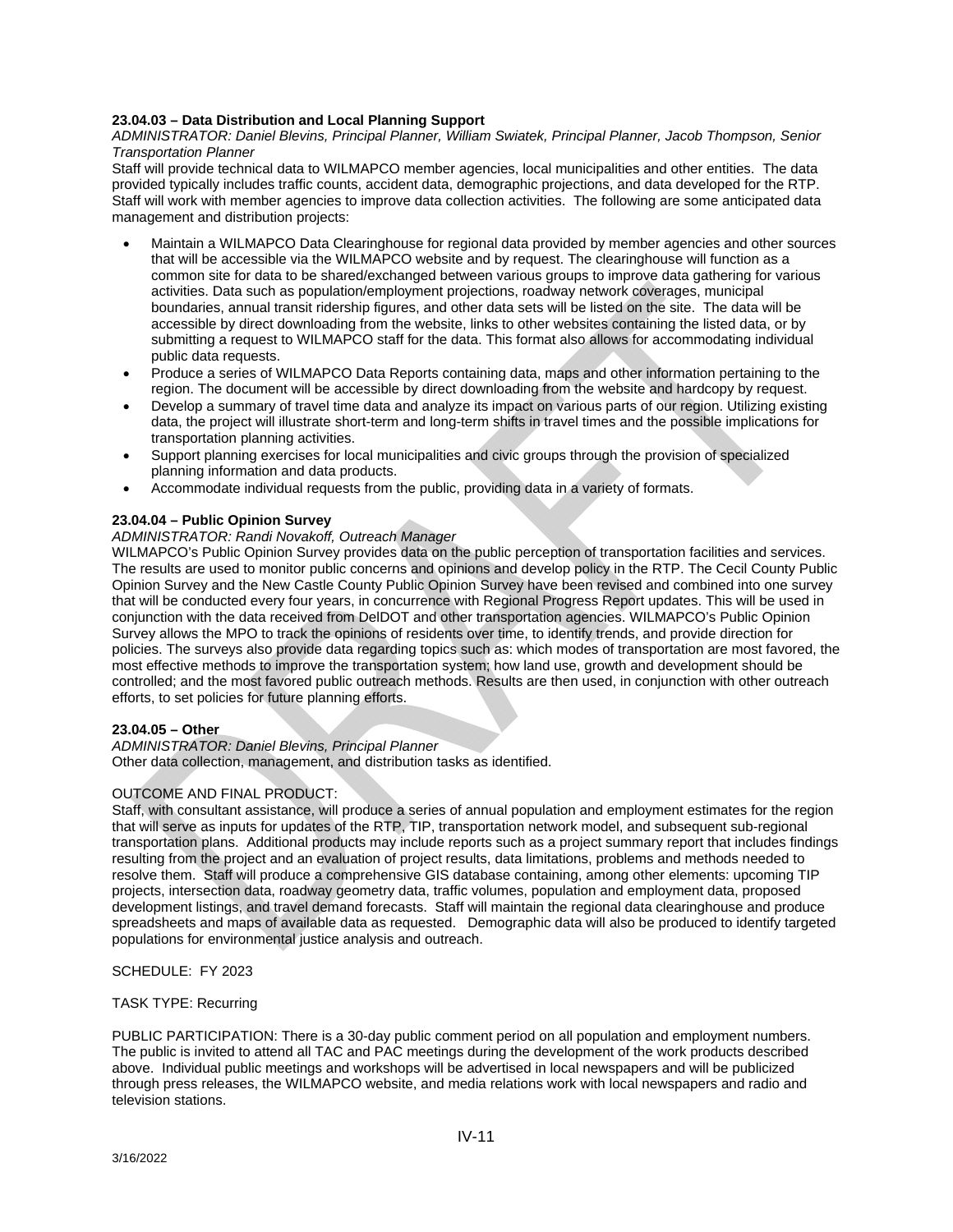BENEFIT: Knowledgeable member agencies and residents better able to contribute to the planning process; increased use of sophisticated demographic data in the planning process; and more accurate travel models that promote better plan development. Population and Employment estimates will provide a useful tool for updating and monitoring the WILMAPCO RTP, network model, and other regional and sub-regional transportation planning needs. This task will also provide reports and/or maps as requested for specific uses such as travel and demographic data analysis and area study GIS maps. Activities will be better coordinated between member agencies, local municipalities and other entities.

PARTICIPANTS: WILMAPCO Staff, Demographics Subcommittee, Congestion Management Subcommittee, Member Agencies and Municipalities

#### TOTAL COSTS:

|                                      | <b>WILMAPCO</b>          | \$70,804  |
|--------------------------------------|--------------------------|-----------|
| <b>Resource</b><br><b>Allocation</b> | <b>CONSULTANT</b>        | \$70,000  |
|                                      | <b>TOTAL</b>             | \$140,804 |
|                                      |                          |           |
| <b>Cost Allocation</b>               | <b>Total Cash Budget</b> |           |
| FHWA DF                              |                          | \$89,829  |
| FTA DE                               | \$17,877                 |           |
| FHWA MD                              |                          | \$3,657   |
| FTA MD                               |                          | \$1,281   |
| Delaware                             |                          | \$24,880  |
| Maryland                             |                          | \$617     |
| <b>New Castle County</b>             |                          | \$1,489   |
| <b>Cecil County</b>                  |                          | \$617     |
| City of Wilmington                   |                          | \$557     |
| <b>TOTALS</b>                        |                          | \$140,804 |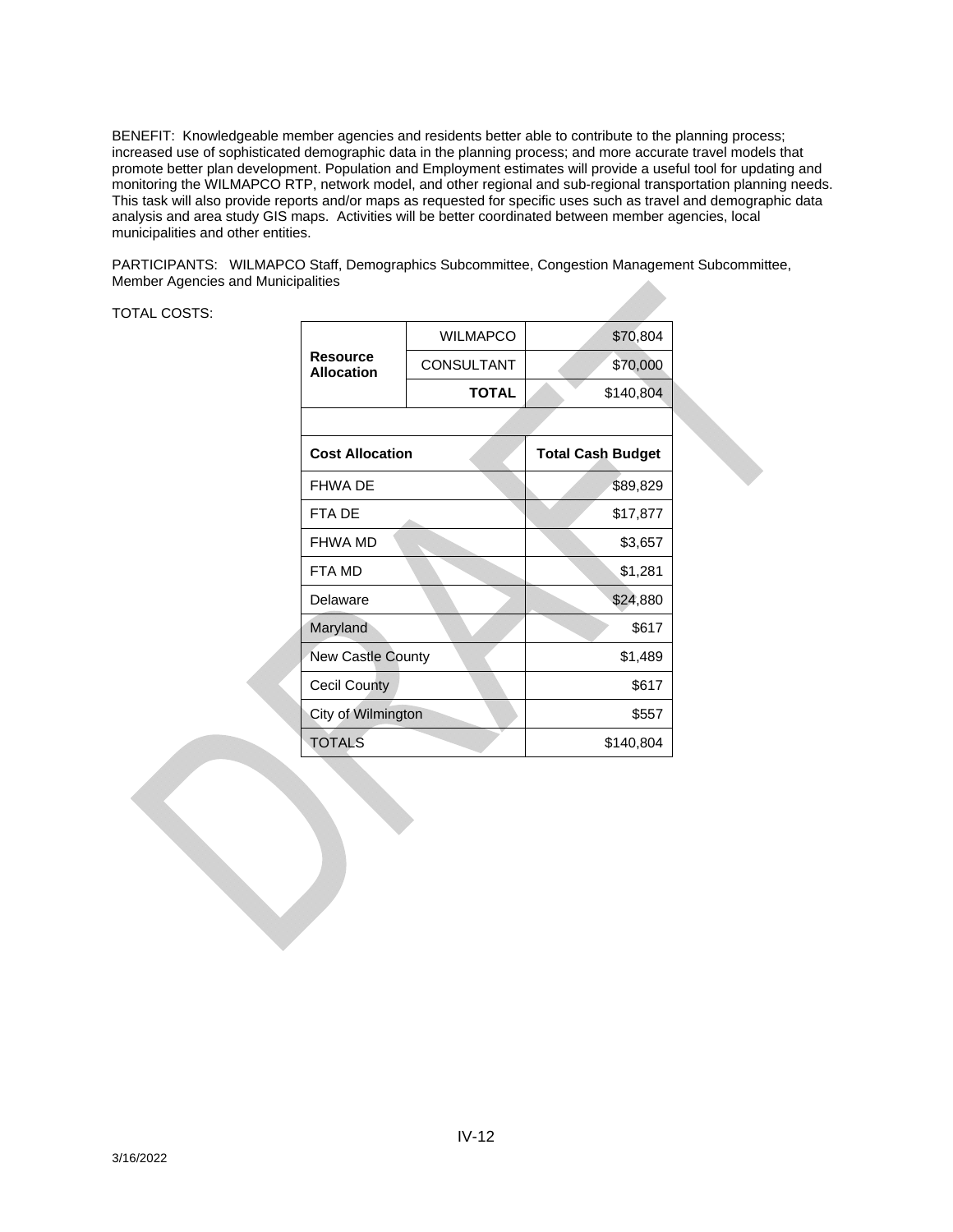#### **MPO 23.05 – REGIONAL PLANNING AND TECHNICAL ANALYSIS**

#### **23.05.01 – Congestion Management System & Intersection Operations Analysis Development**

*ADMINISTRATOR: Daniel Blevins, Principal Planner, William Swiatek, Principal Planner, Jacob Thompson, Senior Transportation Planner* 

Staff and the CMS Subcommittee will collect and analyze data from a variety of sources including: traffic impact studies, cordon study counts, intersection turning movement counts, travel demand model output, and corridor travel time analyses in order to update the WILMAPCO CMS Report. Based on this data, congested corridors or areas will be identified and a screening process will be applied to determine the most appropriate congestion mitigation strategies for each corridor or area. The effectiveness of strategies recommended in previous CMS reports will be assessed. **\$40,000 is budgeted for consultant support.**

#### **23.05.02 – Regional Progress Report**

*ADMINISTRATOR: William Swiatek, Principal Planner and Jacob Thompson, Senior Transportation Planner*  To gauge how well the region is progressing towards the goals developed in the Regional Transportation Plan (RTP) and Public Participation Plan (PPP), staff will develop a Regional Progress Report in preparation for each RTP. Using data-driven performance measures where possible, the report tracks the progress of each action in the RTP. Red, yellow, and green light indicators are provided for each action representing poor, partial, and full progress.

#### **23.05.03 – Title VI Plan and Transportation Justice Analysis**

*ADMINISTRATOR: William Swiatek, Principal Planner, Jacob Thompson, Senior Transportation Planner, Randi Novakoff, Outreach Manager*

Measures will continually be developed to better assess the mobility and public participation constraints of our region's low income and minority communities, in step with our obligations under the federal Environmental Justice initiative, our Title VI mandate and other directives and initiatives. Staff will seek to understand the mobility challenges of other populations constrained by our transportation system – seniors (those aged 65+), people with disabilities, and those who live in households without vehicles. These groups are referred to collectively as our Transportation Justice (TJ) communities. Staff produced an updated TJ Plan in 2019 and followed up that up in 2022 with an analysis of fixed-route public transit improvements within Black neighborhoods, impoverished neighborhoods, and food deserts. Additional implementation work includes publicizing results and providing technical and policy support to Delaware's Racial Justice Collaborative.

#### **23.05.04 – Data Analysis for Planning Partners**

*ADMINISTRATOR: Daniel Blevins, Principal Planner, William Swiatek, Principal Planner, Jacob Thompson, Senior Transportation Planner*

Assistance will be provided to our planning partners, when requested, in the form of data analysis in order to help enhance their planning tool capacity. As part of this assistance, WILMAPCO and the Institute for Public Administration (IPA) will collect Park & Ride /poll usage at all New Castle County locations during the winter, spring, summer and fall. Counts will be collected twice during these periods for a total of 8 counts. **\$10,000 is budgeted for University of Delaware (IPA).** 

#### **23.05.05 - Top Priority Pedestrian Segments**

*ADMINISTRATOR: Jacob Thompson, Senior Transportation Planner & William Swiatek, Principal Planner*  A regional assessment of top priority pedestrian segments was completed in 2012. The study features an update of the Prioritized Pedestrian Network, introduced in the 2030 RTP, and walkability recommendations for the region's 20 highest-scoring corridors. A matrix of appropriate funding mechanisms for implementation was provided. Staff will work with member agencies and decision-makers to help guide identified projects onto implementation. Staff updated the Prioritized Pedestrian Network in 2016 and in 2020.

#### **23.05.06 – Sea-level Rise Transportation Vulnerability Assessment**

*ADMINISTRATOR: William Swiatek, Principal Planner, Jacob Thompson, Senior Transportation Planner*  A regional Sea-level Rise (SLR) transportation vulnerability assessment was finalized in 2011, in coordination with wider efforts from both state environmental agencies. The assessment profiles existing and planned transportation infrastructure (highways, railways, marinas, etc.) and projects which risk inundation at established rise levels. Staff will continue efforts to ensure the study's findings are worked into the decision-making process. Staff will support efforts to adapt to SLR in Delaware and Maryland. The SLR transportation vulnerability assessment was updated in 2020 with revised scenarios.

#### **23.05.07 – Regional Transportation Performance Measure Development**

*ADMINISTRATOR: Daniel Blevins, Principal Planner*, *William Swiatek, Principal Planner, Jacob Thompson, Senior Transportation Planner*

OBJECTIVE AND TASK DESCRIPTION: Provides tracking trends of key indicators of how the transportation system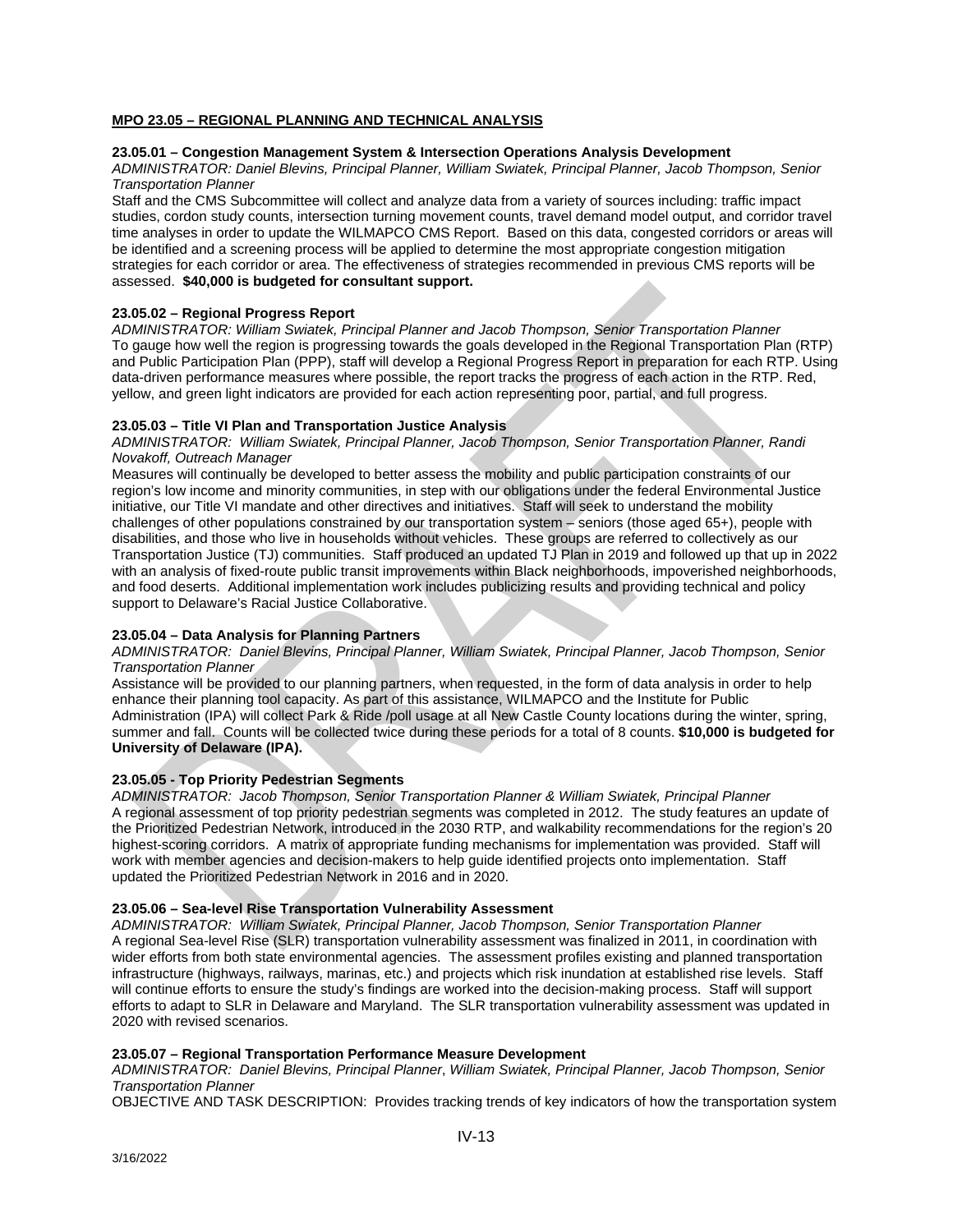is performing to improve the ability to address short- and long-term decisions based on system performance. In order to respond to demands for accountability from elected officials and the public, development of transportation and land use performance measures and prepare an annual performance report on state and regional efforts and their relation to the goals of State and MPO long range plans.

This task will provide support for decisions about transportation budgeting and appropriations and will provide a trigger for in-depth examinations of performance problems and possible corrections. It will focus on identifying and using the most credible performance measures that are reliable, relevant and regional in scope, easy to understand by a wide audience, available from public sources of data and available over a period of time. This task is to mainly cover consulting help in expediting LOS analysis, extraction of real-time ITMS data for uses in various projects. **\$35,000 is budgeted for consultant support.** 

#### **23.05.08 – Ardens Transportation Plan**

*ADMINISTRATOR: William Swiatek, Principal Planner. Jacob Thompson, Senior Transportation Planner*  OBJECTIVE AND TASK DESCRIPTION: The Ardens Transportation Plan will address transportation issues common among the villages of Arden, Ardentown, and Ardencroft. Calming traffic and increasing access and safety for active transportation will be central to the plan. The plan will be developed in partnership with the three villages through a robust public participation process inclusive of other relevant agencies and stakeholders. The process will produce a plan to be approved by all three villages, guiding future state and municipal infrastructure project implementation. **\$70,000 is budgeted for consultant support.** 

#### SCHEDULE: FY 2023 TASK TYPE: Recurring

PUBLIC PARTICIPATION: Updates on interagency coordination in these areas will be presented as appropriate at TAC and Council meetings or by request.

BENEFIT: Increased interagency coordination and shared staff knowledge and resources in the development of technical tools. The task also allows WILMAPCO staff to ensure that federal regulations concerning transportation models are met.

#### PARTICIPANTS: WILMAPCO Staff, member agency staff

#### TOTAL COSTS:

|                                      | <b>WII MAPCO</b> | \$158,389                |
|--------------------------------------|------------------|--------------------------|
| <b>Resource</b><br><b>Allocation</b> | CONSULTANT       | \$155,000                |
|                                      | <b>TOTAL</b>     | \$313,389                |
|                                      |                  |                          |
| <b>Cost Allocation</b>               |                  | <b>Total Cash Budget</b> |
| <b>FHWA DE</b>                       |                  | \$199,933                |
| <b>FTA DE</b>                        |                  | \$39,788                 |
| <b>FHWA MD</b>                       |                  | \$8,139                  |
| <b>FTA MD</b>                        |                  | \$2,850                  |
| Delaware                             |                  | \$55,376                 |
| Maryland                             |                  | \$1,374                  |
| New Castle County                    |                  | \$3,313                  |
| Cecil County                         |                  | \$1,374                  |
| City of Wilmington                   |                  | \$1,241                  |
| TOTALS                               |                  | \$313,389                |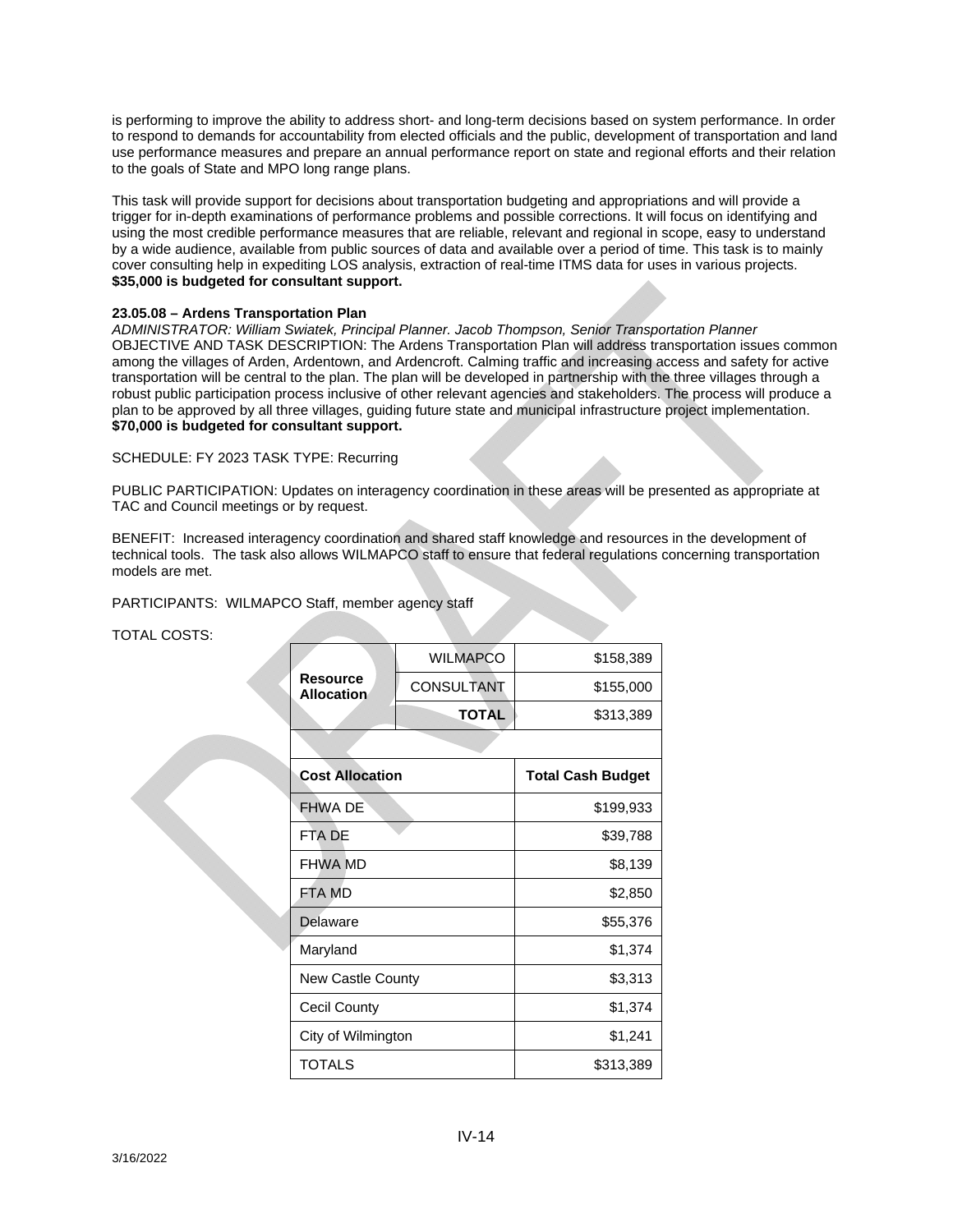#### **MPO 23.06 – AIR QUALITY ANALYSIS AND COORDINATION**

OBJECTIVE AND TASK DESCRIPTION: As the Federally designated Metropolitan Planning Organization (MPO) for New Castle County, Delaware and Cecil County, Maryland, WILMAPCO is charged with coordinating regional air quality issues with member agencies and developing air quality conformity determinations on our Transportation Improvement Program (TIP) and Regional Transportation Plan (RTP) to ensure compliance with Federal air quality goals.

Staff will coordinate on regional air quality and transportation conformity issues with the assistance of the WILMAPCO Air Quality subcommittee. These coordination issues include, but are not limited to:

- 1. Reviewing the TIP, RTP and major amendments to the TIP and Plan for adherence to Federal guidelines and for conformity determination "triggers".
- 2. Reviewing any Federal regulations or guidance for applicability to the WILMAPCO region.
- 3. Reviewing all technical inputs to the air quality conformity modeling process.
- 4. Developing and/or reviewing any public outreach activities or materials related to air quality.
- 5. Serving as a forum for raising or discussing any regional or local air quality issues.

The WILMAPCO Air Quality Subcommittee includes members from the Federal Highway Administration (FHWA), Federal Transit Administration (FTA), the Environmental Protection Agency (EPA), the Delaware Department of Transportation (DelDOT), the Delaware Transit Corporation (DTC), the Maryland Department of Transportation (MDOT), the Delaware Department of Natural Resources and Environmental Control (DNREC), the Maryland Department of the Environment (MDE), New Castle County, and Cecil County. This task also includes involvement in other regional air quality committees such as the Delaware Statewide Air Quality Conformity Consultation Working Group.

The WILMAPCO Air Quality Subcommittee will meet monthly (as necessary) to discuss and make recommendations to the WILMAPCO TAC on any amendments to the TIP or RTP that may trigger a conformity determination. This task also includes staff coordination on technical modeling issues related to air quality conformity determinations with the Delaware Department of Transportation (DelDOT), Maryland Department of Transportation (MDOT), the Delaware Department of Natural Resources and Environmental Control (DNREC), and the Maryland Department of the Environment (MDE)

OUTCOME AND FINAL PRODUCT: WILMAPCO, DelDOT, MDOT, DNREC, and MDE will undertake an interagency consultation process with local or regional offices of EPA, FHWA, and FTA on the development of the TIP, the RTP, any revisions to the preceding documents, and all required conformity determinations resulting in an air quality conforming TIP and RTP. A second result of this task will be agency coordination on other air quality issues, Federal guidance and regulations, and public outreach activities. WILMAPCO staff will produce air quality conformity determination reports for submission to USDOT and EPA when deemed appropriate by the WILMAPCO Air Quality Subcommittee and with the approval of the WILMAPCO Council.

SCHEDULE: FY 2023

TASK TYPE: Recurring

PUBLIC PARTICIPATION: There is a public comment period on all air quality conformity determinations developed as part of the TIP or RTP. The conformity determinations are presented to the Air Quality Subcommittee, TAC, and Council. The public is invited to attend all Air Quality Subcommittee, TAC and Council meetings during the development of the work products described above.

BENEFIT: Coordination between member agencies on air quality issues and transportation planning documents that conform to Federal clean air standards.

*ADMINISTRATOR: Tigist Zegeye, Executive Director and William Swiatek, Principal Planner* 

PARTICIPANTS: WILMAPCO Staff, Air Quality Subcommittee, Member Agencies (including Municipalities), and the public.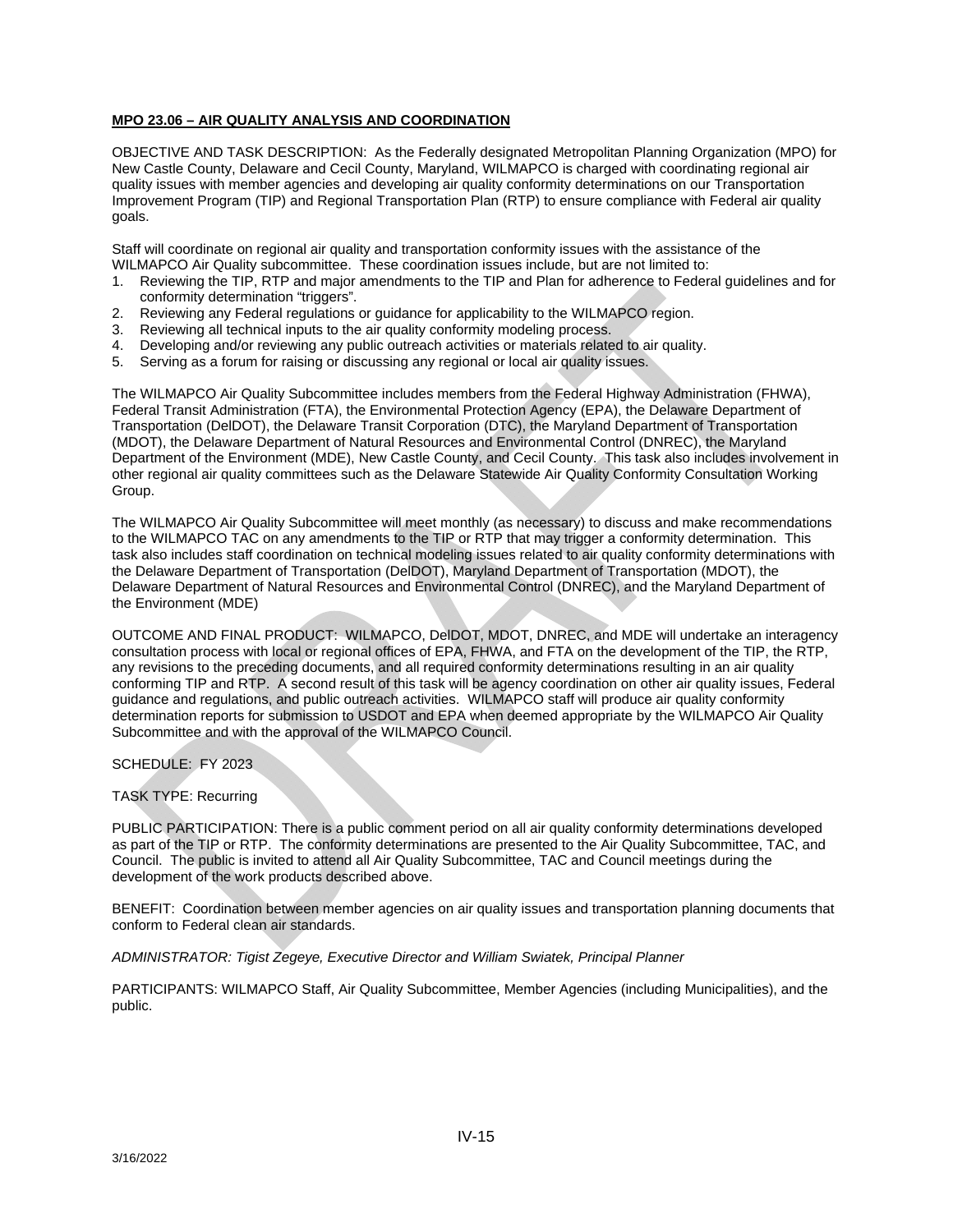### TOTAL COSTS:

|                               | WILMAPCO          | \$51,797                 |
|-------------------------------|-------------------|--------------------------|
| Resource<br><b>Allocation</b> | <b>CONSULTANT</b> | \$0                      |
|                               | <b>TOTAL</b>      | \$51,797                 |
|                               |                   |                          |
| <b>Cost Allocation</b>        |                   | <b>Total Cash Budget</b> |
| <b>FHWA DF</b>                |                   | \$33,045                 |
| FTA DE                        |                   | \$6,576                  |
| FHWA MD                       |                   | \$1,345                  |
| FTA MD                        |                   | \$471                    |
| Delaware                      |                   | \$9,153                  |
| Maryland                      |                   | \$227                    |
| New Castle County             |                   | \$548                    |
| Cecil County                  |                   | \$227                    |
| City of Wilmington            |                   | \$205                    |
| TOTALS                        |                   | \$51,797                 |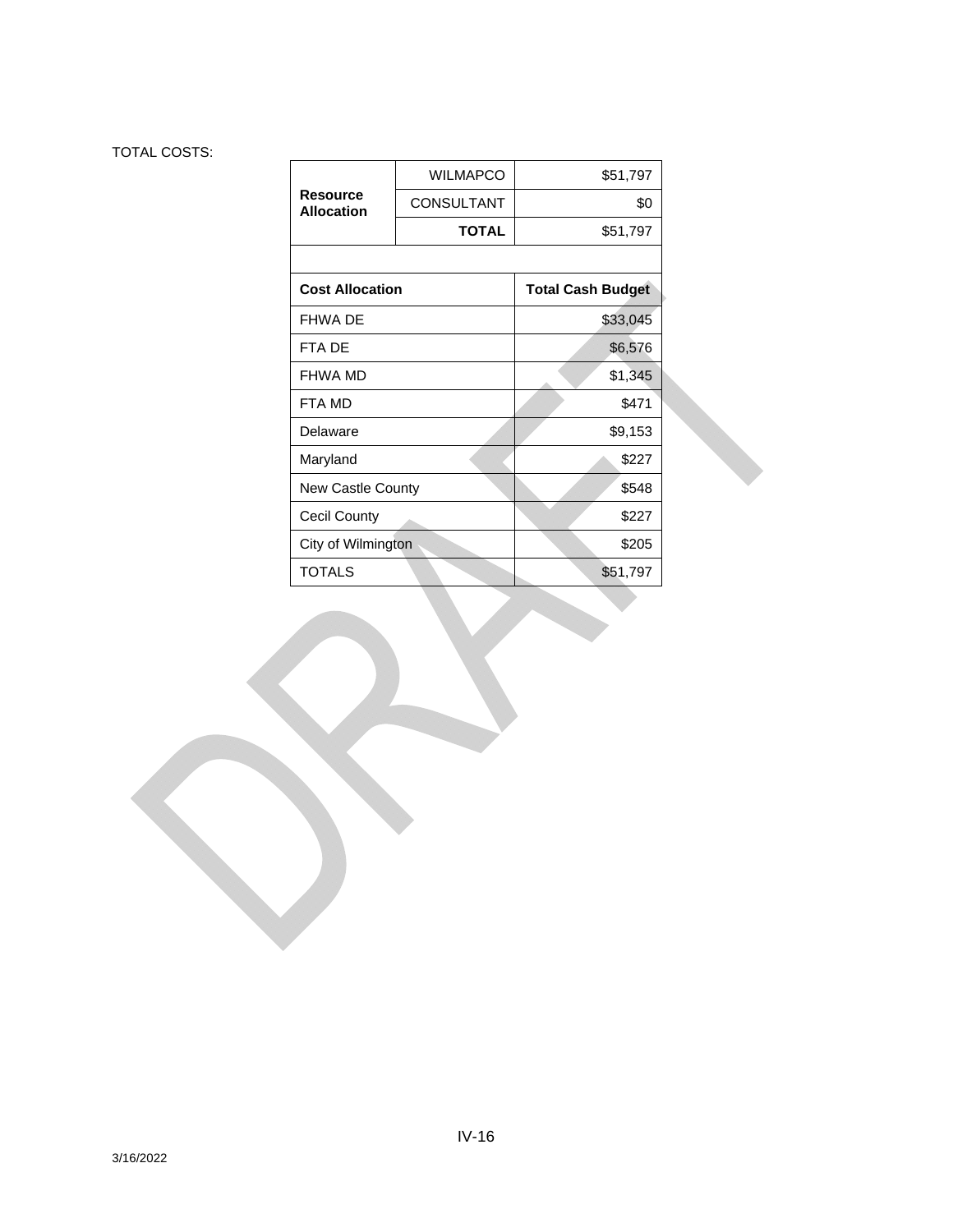#### **MPO 23.07 – NEW FEDERAL REGULATION COMPLIANCE**

As the federally designated metropolitan planning organization for the region, WILMAPCO must respond to the planning requirements of two federal laws: the FAST Act and the Clean Air Act Amendments of 1990 (CAAA). The FAST Act, adopted in December 2015, continues many of the regional transportation planning programs advanced in MAP-21 and many of the tasks set forth in this UPWP work directly to continue the implementation of those MAP-21 Programs.

The FAST Act authorized \$305 billion in federal highway, transit, safety and rail programs for five years. Under this legislation, the MPO is a partner in the planning for the use of all federal transportation funds allocated within their region. The FAST Act also requires the MPO to produce and oversee a Transportation Improvement Program (TIP), the region's short-range capital investment plan, which must be consistent with and serve to implement the region's Long-Range Plan. The TIP prioritizes the region's transportation projects within the constraints of federal funding that Delaware and Maryland can reasonably expect to receive within four years.

The Metropolitan Planning Regulations promulgated from the FAST Act identify **ten** planning factors that must be considered in the metropolitan planning process. The ten planning factors listed below are integrated within the tasks of this Unified Planning Work Program.

- Support the **economic vitality** of the metropolitan area, especially by enabling global competitiveness, productivity, and efficiency.
- Increase the **safety** of the transportation system for motorized and non-motorized users.
- Increase the **security** of the transportation system for motorized and non-motorized users.
- Increase **accessibility and mobility** of people and freight.
- Protect and enhance the **environmen**t, promote **energy conservation**, improve the **quality of life**, and promote **consistency** between transportation improvements and state and local planned **growth and economic** development patterns.
- Enhance the **integration and connectivity** of the transportation system, across and between modes, for people and freight.
- Promote efficient **system management and operation**.
- Emphasize the **preservation** of the existing transportation system.
- Improve the **resiliency and reliability** of the transportation system and reduce or mitigate stormwater impacts of surface transportation.
- Enhance **travel and tourism**.

The Metropolitan Planning Regulations also require that MPOs with a population of more than 200,000 undergo a certification review conducted jointly by the Federal Highway Administration and the Federal Transit Administration at least every four years to determine if their metropolitan transportation planning process meets the federal planning requirements. Federal certification of the planning process is a prerequisite to the approval of federal funding for transportation projects in their area. WILMAPCO underwent the site-visit portion of the review in November 2018 and received the Final Certification Review Report in April 2019. With the preparation and distribution of the Final Report, the FHWA and FTA certified WILMAPCO's metropolitan transportation planning process fully with no corrective action.

The requirements of the Clean Air Act Amendments (CAAA) establish a program and set a timetable for improving the nation's air quality. The Wilmington area has been classified as a non-attainment area for ground-level ozone and portions of the region are in non-attainment of the fine particulate matter standards. The region must attain or continue to maintain the mandated air quality standards for these factors. Although the responsibility for attaining the standards falls directly on the states, WILMAPCO is responsible for a key role in developing many of the programs relating to air quality attainment or maintenance. The projects in the region's TIP and the Long-Range Plan must conform to the states' air quality implementation plans. These projects must not lead to any further violation of the federal clean air standards or impede the region's progress toward meeting those standards.

In addition, WILMAPCO will continue to work with our partner agencies to address the 2021 Planning Emphasis Areas identified by FHWA and FTA. These include:

- Tackling the Climate Crisis Transition to a Clean Energy, Resilient Future
- Equity and Justice40 in Transportation Planning
- Complete Streets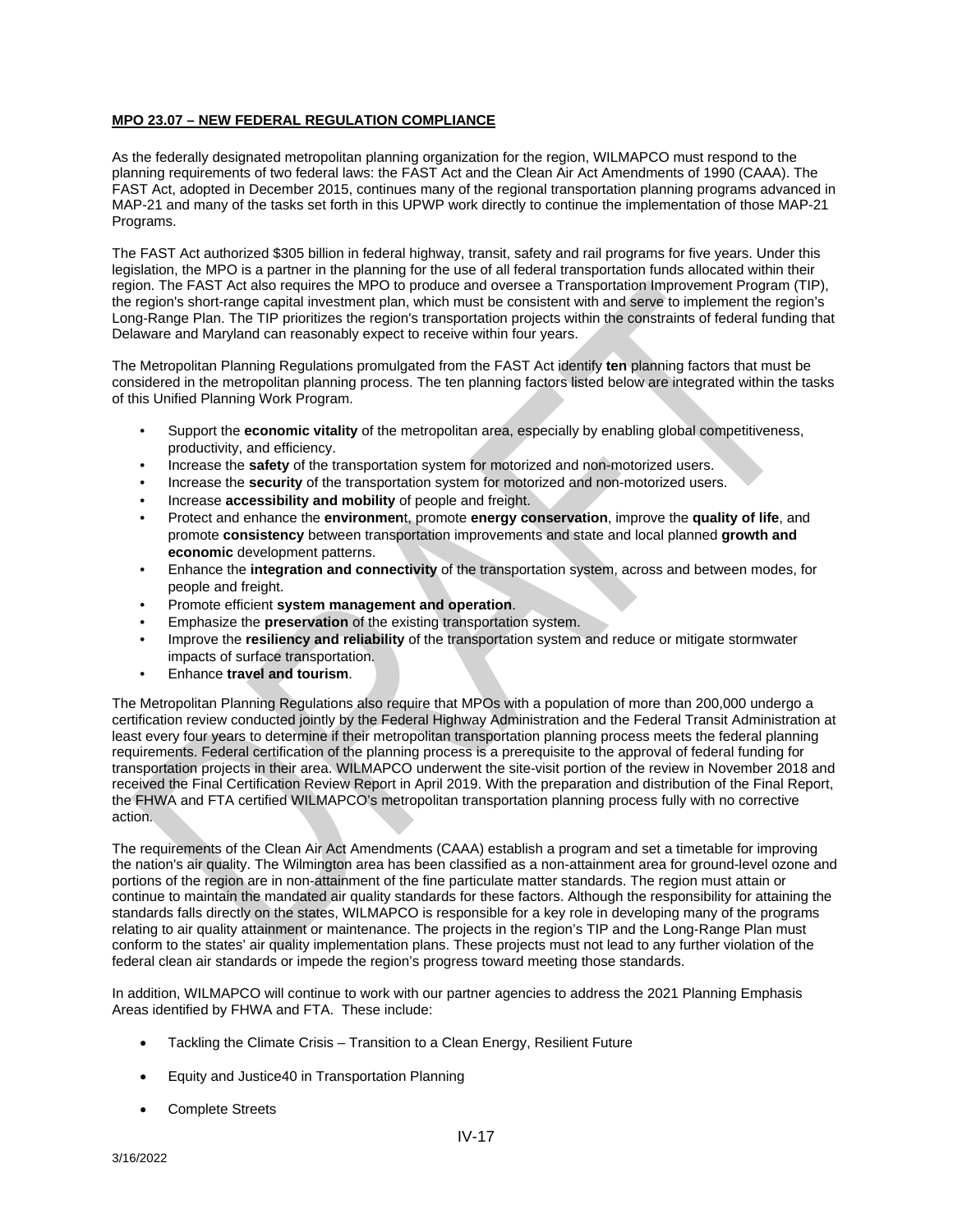- Public Involvement
- Strategic Highway Network (STRAHNET)/U.S. Department of Defense (DOD) Coordination
- Planning and Environment Linkages (PEL)
- Data in Transportation Planning

SCHEDULE: FY 2023

TASK TYPE: Recurring

PUBLIC PARTICIPATION: Updates and information on this task will be made available at the PAC, TAC, and WILMAPCO Council meetings, and upon request.

BENEFIT: The task promotes increased interagency coordination and better integration of its planning efforts into the comprehensive MPO planning process.

*ADMINISTRATOR: Tigist Zegeye, Executive Director and Staff* 

PARTICIPANTS: WILMAPCO Staff, Member Agency Staff and other Stakeholder Groups

TOTAL COSTS:

|                               | <b>WILMAPCO</b>          | \$58,189 |  |  |
|-------------------------------|--------------------------|----------|--|--|
| Resource<br><b>Allocation</b> | <b>CONSULTANT</b>        | \$0      |  |  |
|                               | <b>TOTAL</b>             | \$58,189 |  |  |
|                               |                          |          |  |  |
| <b>Cost Allocation</b>        | <b>Total Cash Budget</b> |          |  |  |
| FHWA DE                       |                          | \$37,123 |  |  |
| FTA DE                        |                          | \$7,388  |  |  |
| <b>FHWA MD</b>                |                          | \$1,511  |  |  |
| <b>FTA MD</b>                 |                          | \$529    |  |  |
| Delaware                      |                          | \$10,282 |  |  |
| Maryland                      |                          | \$255    |  |  |
| <b>New Castle County</b>      |                          | \$615    |  |  |
| <b>Cecil County</b>           |                          | \$255    |  |  |
| City of Wilmington            |                          | \$230    |  |  |
| <b>TOTALS</b>                 |                          | \$58,189 |  |  |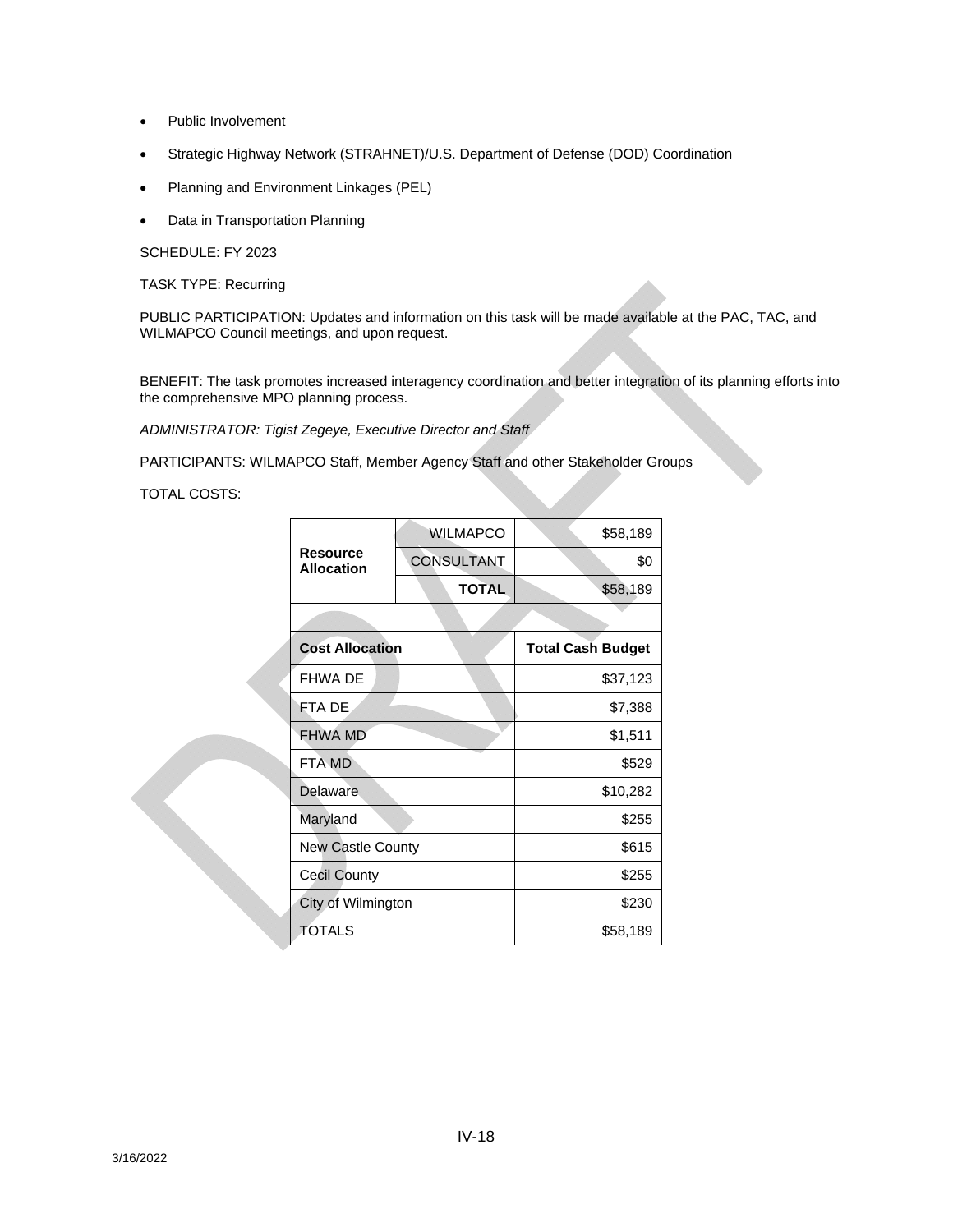#### **MPO 23.08 – GOODS MOVEMENT PLAN IMPLEMENTATION**

OBJECTIVE AND TASK DESCRIPTION: As an MPO, WILMAPCO is bound by federal transportation legislation to be involved with the integration and connectivity of freight, across and between modes. The collection of data and its analysis will serve to broaden WILMAPCO's understanding of the logistic, safety and economic issues that surround the movement of goods throughout the region. The 2017 Statewide Freight Plan summarized current and future freight planning and transportation needs to enhance freight and goods movement and related economic opportunities on the 14-county tri-state area of Delmarva.

WILMAPCO will work to meet the need for multimodal freight planning collaboration within regional jurisdictions and across economic corridors to enhance mobility at the local, state, multi-state, and national level. Also, it will begin to seek ways to implement the goals of the freight plan and begin a system to monitor changes along the freight corridors identified by the plan.

#### **23.08.01 – Delaware Statewide Freight Plan Update**

The purpose of this task is to support DelDOT efforts to develop an update to the 2017 Statewide Freight Plan. Per FAST-Act requirements, DOTs will develop (and update) plans in consultation with State DOTs, MPOs, and other appropriate public and private transportation stakeholders.

SCHEDULE: FY 2023

TASK TYPE: Recurring

PUBLIC PARTICIPATION: Meetings with freight transport companies, as well as public meetings and the annual freight summit and subsequent task for meetings, will be held throughout the goods movement planning process to ensure that the significant issues for both the private and public sectors are addressed. Updates and information on this task will be made available at the PAC, TAC, and WILMAPCO Council meetings, and upon request.

BENEFIT: The examination of the economic and safety impacts of goods movement will allow WILMAPCO planners to better understand both the economic and safety impacts surrounding trucks that travel the region's roadways, as well as freight rail, barge and pipeline. By evaluating mode and route choices, WILMAPCO can formulate a means of improving the efficiency and effectiveness of the overall goods movement system in the region.

*ADMINISTRATOR: Daniel Blevins, Principal Planner, Jacob Thompson, Transportation Planner, William Swiatek, Principal Planner* 

PARTICIPANTS: WILMAPCO Staff, member agencies, DVRPC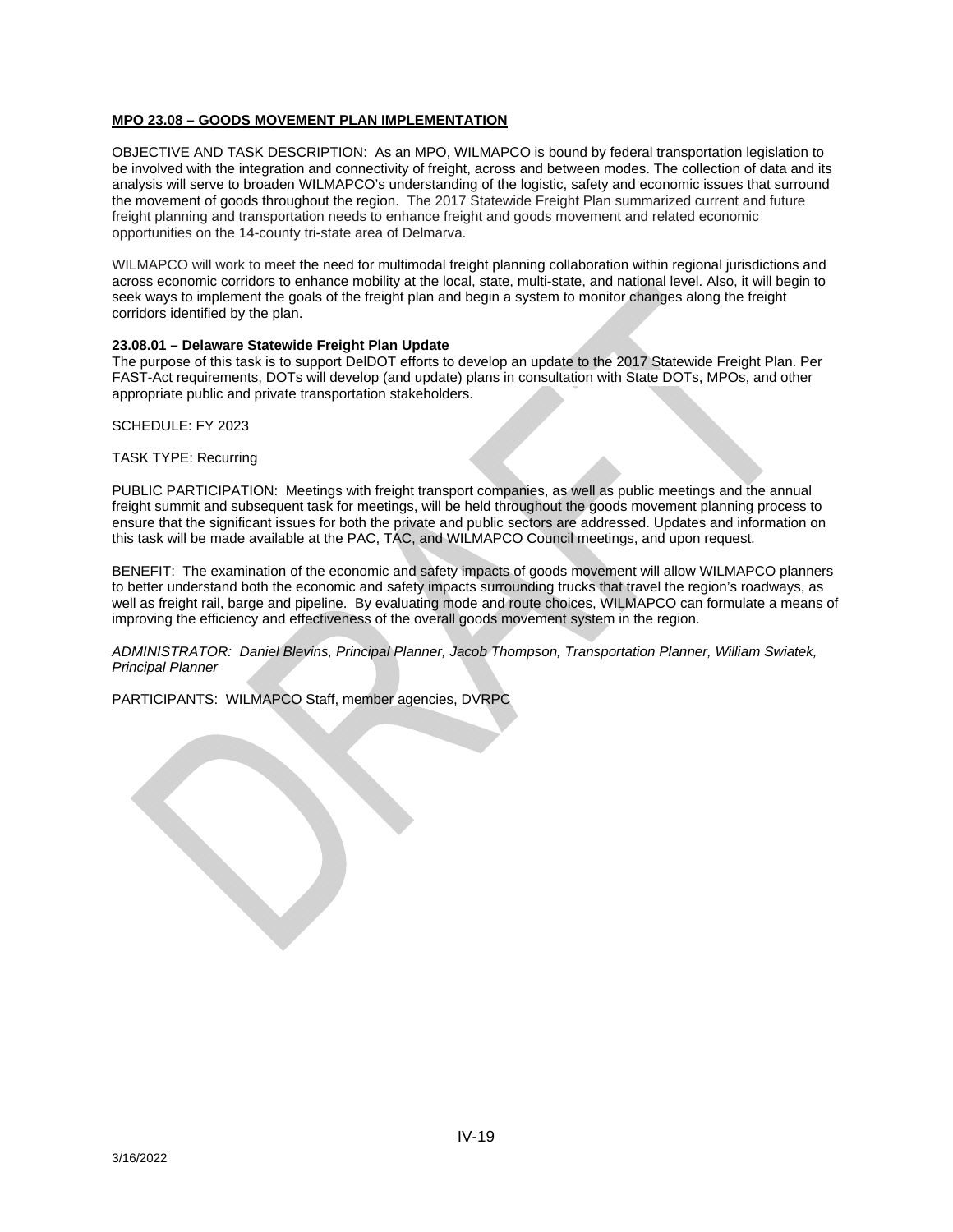### TOTAL COSTS:

|                                      | <b>WILMAPCO</b>          | \$94,857 |
|--------------------------------------|--------------------------|----------|
| <b>Resource</b><br><b>Allocation</b> | <b>CONSULTANT</b>        | \$0      |
|                                      | <b>TOTAL</b>             | \$94,857 |
|                                      |                          |          |
| <b>Cost Allocation</b>               | <b>Total Cash Budget</b> |          |
| FHWA DE                              | \$60,516                 |          |
| FTA DE                               | \$12,043                 |          |
| FHWA MD                              | \$2,463                  |          |
| FTA MD                               | \$863                    |          |
| Delaware                             | \$16,761                 |          |
| Maryland                             | \$416                    |          |
| <b>New Castle County</b>             | \$1,003                  |          |
| Cecil County                         |                          | \$416    |
| City of Wilmington                   |                          | \$376    |
| <b>TOTALS</b>                        |                          | \$94,857 |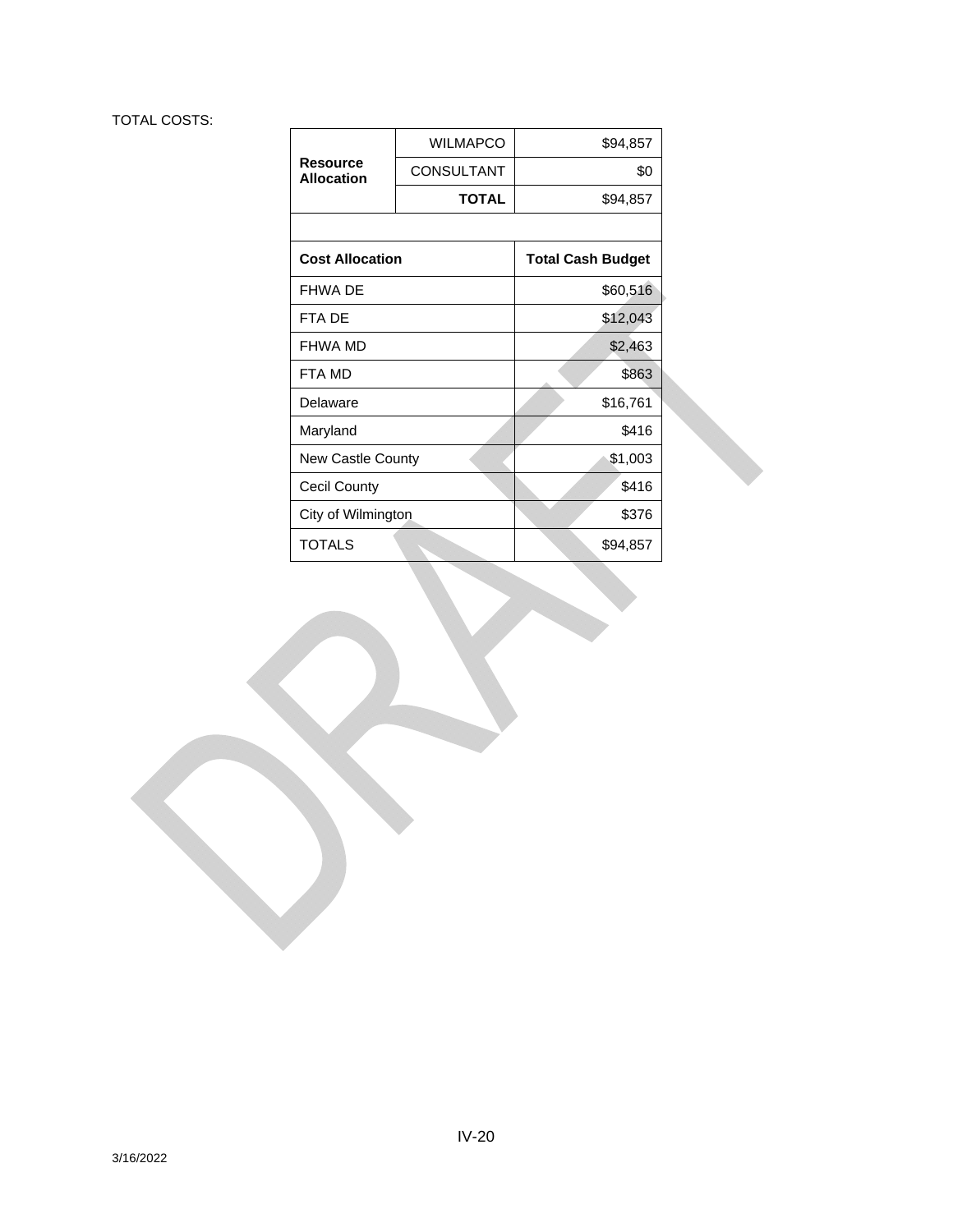#### **MPO 23.09 – REGIONAL COORDINATION**

OBJECTIVE AND TASK DESCRIPTION: To promote the coordination of government and agency planning and programming activities, and to address policy issues that are important to the efficient operation of the transportation system in the WILMAPCO region, WILMAPCO serves as a forum for discussion, policy development, and regional coordination on key issues. Staff acts to provide forums and facilitate discussion of regional issues that might not otherwise occur given different state, local, and agency jurisdictions in the region. To address transportation issues that are generated by transportation investments, growth patterns, and policy changes outside of the WILMAPCO region, WILMAPCO serves to promote coordination with bordering governments and regional planning agencies. Regular coordination promotes awareness and education on regional transportation system and growth issues and encourages the development of multi-regional polices and solutions that are required to address significant regional issues.

#### **23.09.01 – Intra-Regional Coordination**

#### *ADMINISTRATOR: Tigist Zegeye, Executive Director and Staff*

Transportation issues having impacts on both counties in the region may be raised from time to time. These issues will be identified and studied, and recommendations will be developed to address the issues and/or an action plan will be recommended.

#### **23.09.02 – Inter-Regional Agency Coordination**

#### *ADMINISTRATOR: Tigist Zegeye, Executive Director, Daniel Blevins, Principal Planner, Jacob Thompson, Senior Transportation Planner*

To promote ongoing coordination between planning agencies, municipalities, environmental agencies and transportation departments adjacent to and impacting the WILMAPCO region, WILMAPCO staff will regularly pursue coordination opportunities with appropriate agencies. This will include the sharing of information on work programs, coordination meetings on cross border studies and other issues, and the review and discussion of regional transportation planning issues. Information regarding the transportation plans and activities of adjacent MPOs and other transportation planning commissions or organizations will be gathered and reviewed in order to determine its impact, if any, relative to plans in place for the WILMAPCO region as part of an update to the Inter-Regional report. This work also supports FHWA'S Every Day Counts goals for regional models of cooperation.

#### **23.09.03 – Livability and Sustainability Initiatives**

#### *ADMINISTATOR: Tigist Zegeye, Executive Director, William Swiatek, Principal Planner, Jacob Thompson, Senior Transportation Planner, Randi Novakoff, Outreach Manager*

Staff will coordinate with agencies both within and beyond its borders to address growing concerns surrounding livable communities, linking health and transportation, and environmental sustainability. Beyond our sea-level rise transportation vulnerability assessment, this work includes collaboration to advance the goals of the Partnership for Sustainable Communities and our continued support in efforts to promote livability, sustainability, and the reduction of greenhouse gas emissions. Specific work includes supporting coordinated community development efforts and the development of the region's electric vehicle public infrastructure. Staff also participates in coalitions working to advance community health and safety including Healthy Kids Delaware, the Safe Kids Coalition, Healthy Communities Delaware, Wilmington Health Planning Council, Resilient and Sustainable Communities League, the Northeast COG/MPO Coalition aiming to support the Transportation and Climate Initiative, and the Delaware Clean Cities Coalition.

#### **23.09.04– Other**

*ADMINISTRATOR: Tigist Zegeye, Executive Director*  Other regional coordination tasks as identified.

OUTCOME AND FINAL PRODUCT: The development of a statement of issues, impacts, and conclusions, recommendations for further study, and an action plan to pursue resolution of identified issues, impacts and recommendations.

#### SCHEDULE: FY 2023

TASK TYPE: Recurring as issues are identified.

PUBLIC PARTICIPATION: Updates and information on this task will be made available at the PAC, TAC, and WILMAPCO Council meetings, and upon request. In addition, specialized public outreach may occur if deemed appropriate.

BENEFIT: The task allows WILMAPCO to address a bi-state and regional coordination issue affecting the transportation system and regional economic development and equity issues.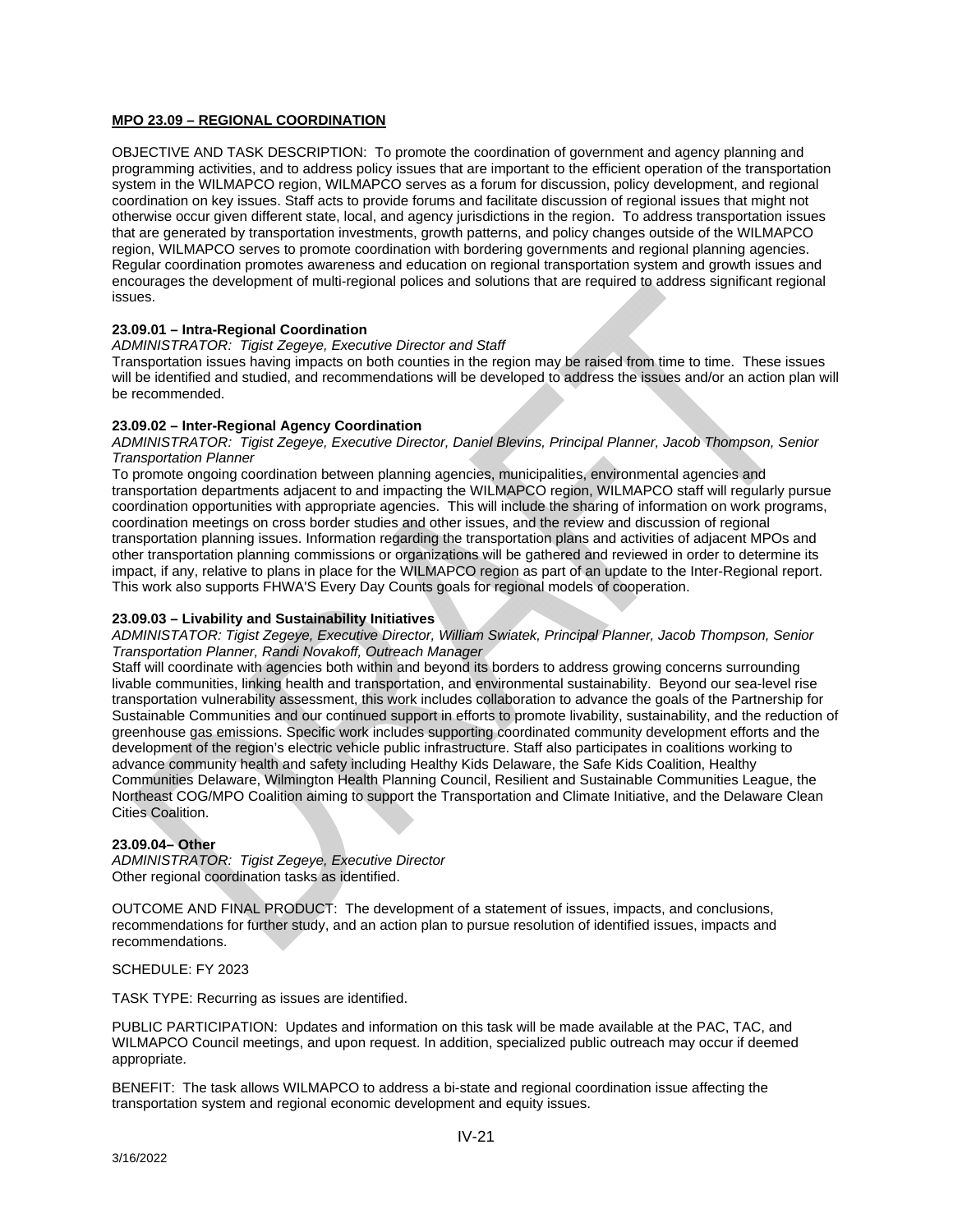PARTICIPANTS: WILMAPCO Staff, member agencies, local officials

## TOTAL COSTS:

|                                      | <b>WILMAPCO</b>          | \$122,806 |  |  |
|--------------------------------------|--------------------------|-----------|--|--|
| <b>Resource</b><br><b>Allocation</b> | <b>CONSULTANT</b>        | \$0       |  |  |
|                                      | <b>TOTAL</b>             | \$122,806 |  |  |
|                                      |                          |           |  |  |
| <b>Cost Allocation</b>               | <b>Total Cash Budget</b> |           |  |  |
| FHWA DF                              | \$78,347                 |           |  |  |
| FTA DE                               | \$15,592                 |           |  |  |
| FHWA MD                              | \$3,189                  |           |  |  |
| FTA MD                               | \$1,117                  |           |  |  |
| Delaware                             |                          | \$21,700  |  |  |
| Maryland                             |                          | \$538     |  |  |
| New Castle County                    |                          | \$1,298   |  |  |
| Cecil County                         |                          | \$538     |  |  |
| City of Wilmington                   |                          | \$486     |  |  |
| <b>TOTALS</b>                        |                          | \$122,806 |  |  |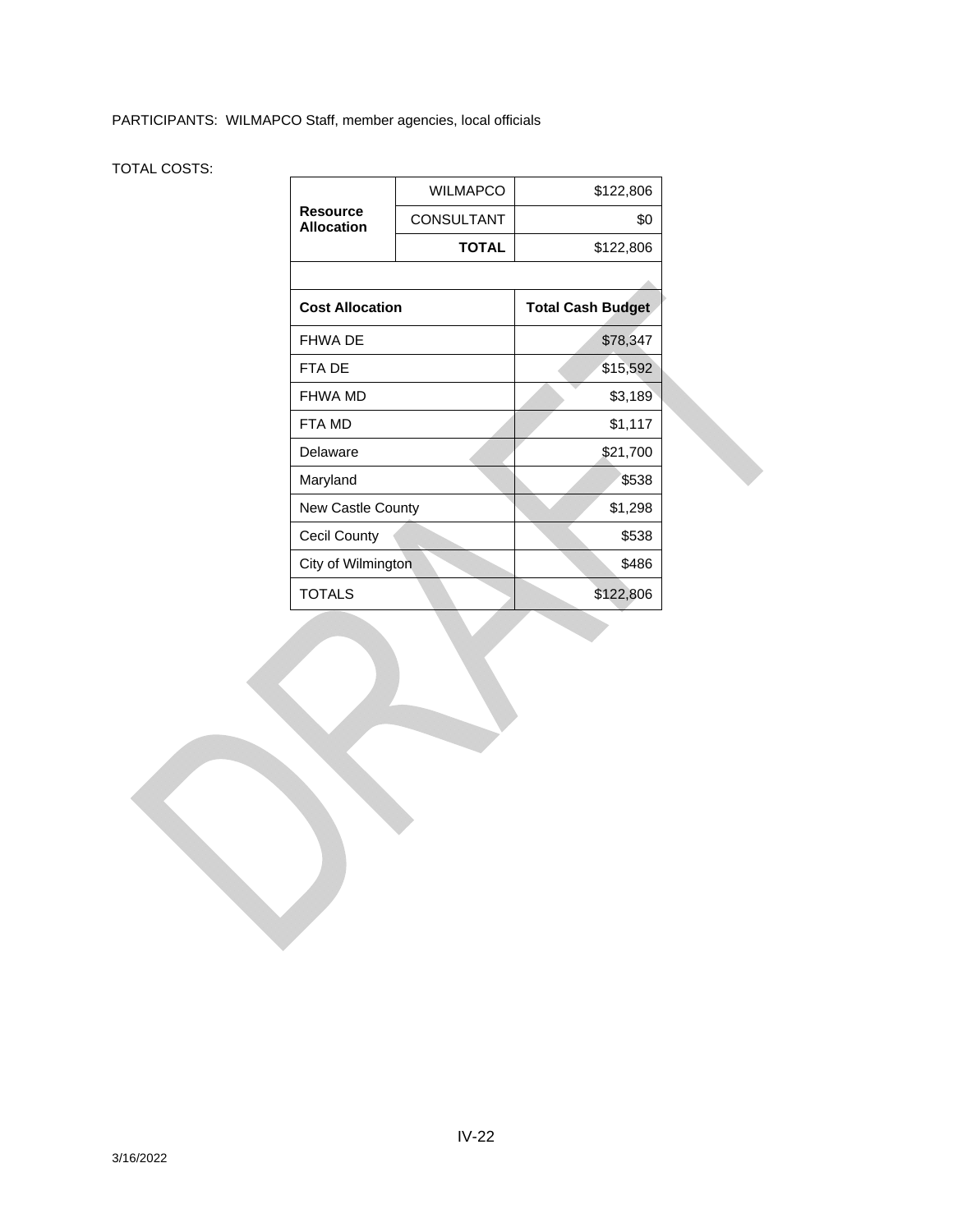#### **MPO 23.10 – RTP UPDATE**

The WILMAPCO 2050 Regional Transportation Plan (RTP), adopted on March 7, 2019, identifies the region's longterm transportation needs and the projects and activities which seek to address them. The RTP extends at least two decades into the future, and the projects it calls for are financially reasonable and meet air quality standards.

The Goals and Objectives arrived at by consensus through the long-range plan updates are:

#### **Support Sustainable Economic Development and Goods Movement**

- *Objectives:* 
	- o Maximize our Investments
	- o Develop Effective Transportation networks
	- o Plan for Energy Security and Resilience

#### **Efficiently Transport People**

- *Objectives:* 
	- o Improve System Performance
	- o Promote Accessibility and Connectivity
	- o Engage the Public Via an Open Involvement Process

#### **Improve Quality of Life**

- *Objectives:* 
	- o Protect the Public Health and Safety
	- o Promote Active Transportation
	- o Ensure Transportation Choice and Equity
	- o Preserve Natural and Cultural Resources

Staff will prepare a 2050 RTP: 2023 Update by March 2023. A draft schedule can be found on the following page: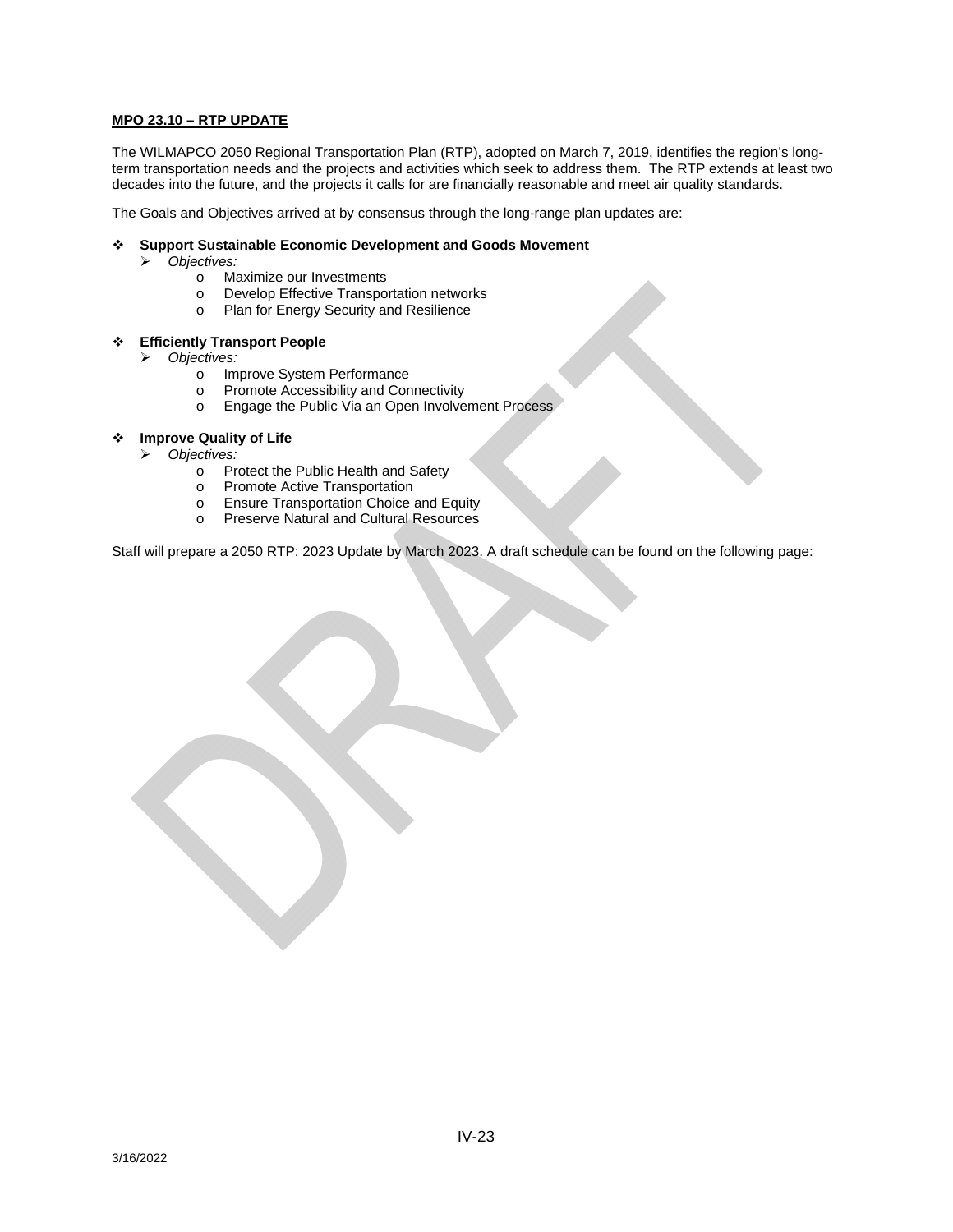#### **2050 Regional Transportation Plan (RTP) and FY 2023-2026 Transportation Improvement Program (TIP) Development Process**

|                                                                                                                                                                                                                    | 2022                    |     |              |     |              |      | 2023 |     |              |              |                         |          |              |     |              |                |     |
|--------------------------------------------------------------------------------------------------------------------------------------------------------------------------------------------------------------------|-------------------------|-----|--------------|-----|--------------|------|------|-----|--------------|--------------|-------------------------|----------|--------------|-----|--------------|----------------|-----|
| <b>Tasks</b>                                                                                                                                                                                                       | $\overline{\mathsf{a}}$ | Feb | λāτ<br>Σ     | Apr | Nay          | June | July | Aug | Sept         | $_{\rm Oct}$ | $\mathop{\mathsf{Now}}$ | Dec      | $\Xi$        | Feb | Ρğ           | $\overline{A}$ | Vie |
| Review 2050 RTP accomplishments and results to identify<br>data and analysis needs and areas where we are falling<br>short of our regional goals and objectives, and report on<br>this in Regional Progress Report |                         | T   | $\mathsf{C}$ |     |              |      |      |     |              |              |                         |          |              |     |              |                |     |
| Conduct Public Opinion Survey to analyze public perception<br>of goals and strategies in RTP and transportation needs                                                                                              |                         |     |              | T.  | $\mathsf{C}$ |      |      |     |              |              |                         |          |              |     |              |                |     |
| Develop draft project list<br>Begin conformity analysis                                                                                                                                                            |                         |     |              | T.  | $\mathsf{C}$ |      |      | AQ  |              |              |                         |          |              |     |              |                |     |
| Conduct technical assessment and agency coordination to<br>draft RTP for mobility, livability, equity, air quality, land<br>use, environmental and financial reasonableness                                        |                         |     |              |     |              |      | T    | T   | T/C          |              |                         |          |              |     |              |                |     |
| Air Quality Conformity Determination completed for RTP<br>and TIP                                                                                                                                                  |                         |     |              |     |              |      |      |     |              | AQ AQ/T      |                         | C AQ/T C |              |     |              |                |     |
| Outreach to civic organizations, member agencies,<br>counties & municipalities                                                                                                                                     |                         |     |              |     |              |      |      |     |              |              |                         |          |              |     |              |                |     |
| Develop RTP draft document. Conduct public review<br>through meetings, presentations and public workshops                                                                                                          |                         |     |              |     |              |      |      |     | $\mathsf{C}$ | P/T          | $\mathsf{C}$            | P/T      |              |     |              |                |     |
| Develop 2023-26 TIP draft document.                                                                                                                                                                                |                         |     |              |     |              |      |      |     |              |              |                         | P/T      | $\mathsf{C}$ |     |              |                |     |
| Based on Public Outreach meetings, comments & technical<br>assessment, refine draft. Release draft RTP, TIP and AQ<br>Documents for official comment period from 1/16 - 3/6.                                       |                         |     |              |     |              |      |      |     |              |              |                         | P/T      | C            |     |              |                |     |
| Review public comments and revise as needed                                                                                                                                                                        |                         |     |              |     |              |      |      |     |              |              |                         |          |              |     |              |                |     |
| Our Town/RTP/Joint WILMAPCO and DelDOT TIP Public<br>Workshop                                                                                                                                                      |                         |     |              |     |              |      |      |     |              |              |                         |          |              |     |              |                |     |
| Public Advisory Committee recommendation to Council                                                                                                                                                                |                         |     |              |     |              |      |      |     |              |              |                         |          |              | P   |              |                |     |
| Technical Advisory Committee recommendation to Council                                                                                                                                                             |                         |     |              |     |              |      |      |     |              |              |                         |          |              | T.  |              |                |     |
| WILMAPCO Council Adopts the 2050 RTP and TIP                                                                                                                                                                       |                         |     |              |     |              |      |      |     |              |              |                         |          |              |     | $\mathsf{C}$ |                |     |
| Submit Final RTP to FTA and FHWA                                                                                                                                                                                   |                         |     |              |     |              |      |      |     |              |              |                         |          |              |     |              |                |     |
| FTA and FHWA Review<br>C=Update to Council                                                                                                                                                                         |                         |     |              |     |              |      |      |     |              |              |                         |          |              |     |              |                |     |

T=TAC update

P=PAC update

AQ=Air Quality Subcommittee update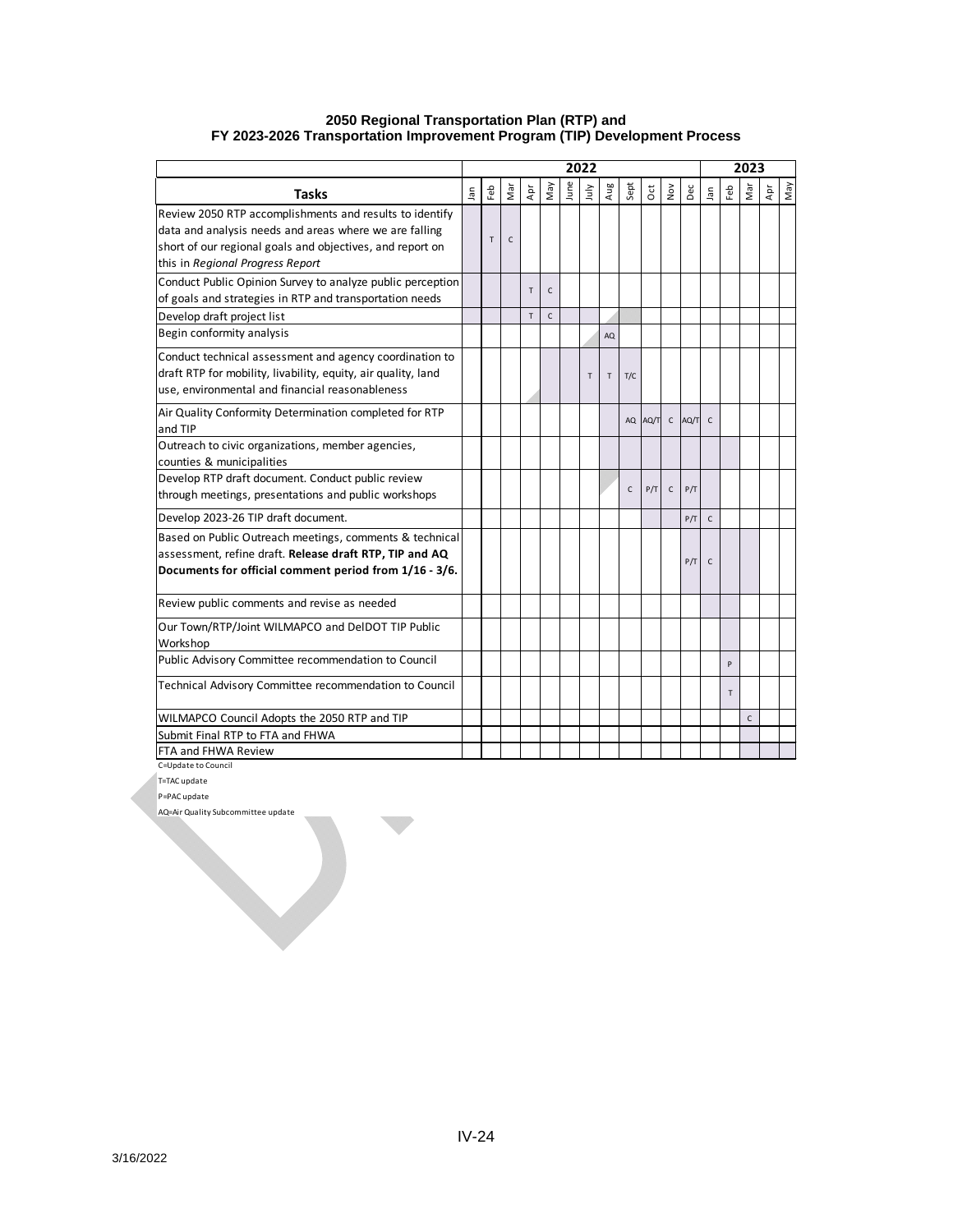OUTCOME AND FINAL PRODUCT: Implemented actions that will help to achieve the goals of WILMAPCO's 2050 RTP.

SCHEDULE: FY 2023

TASK TYPE: Non-Recurring

PUBLIC PARTICIPATION: The task involved outreach to the members of the general public, through regular occurring and additional public outreach forums.

BENEFIT: Implementation of these actions assisted WILMAPCO in evaluating policy required to fully implement the RTP and engaged key stakeholders in a necessary discussion of public policy and planning tools for the region. The update will make revisions to both policies and projects in line with the Regional Progress Report, Public Opinion Survey, and planned community and stakeholder outreach.

ADMINISTRATOR: Tigist Zegeye, Executive Director and Staff

PARTICIPANTS: WILMAPCO Staff, member agencies, local officials, general public, other stakeholder groups

#### TOTAL COSTS:

|                            | <b>WILMAPCO</b>          | \$16,180  |
|----------------------------|--------------------------|-----------|
| <b>Resource Allocation</b> | <b>CONSULTANT</b>        | \$100,000 |
|                            | <b>TOTAL</b>             | \$116,180 |
|                            |                          |           |
| <b>Cost Allocation</b>     | <b>Total Cash Budget</b> |           |
| FHWA DE                    | \$74,120                 |           |
| FTA DE                     | \$14,750                 |           |
| <b>FHWA MD</b>             | \$3,017                  |           |
| <b>FTAMD</b>               | \$1,057                  |           |
| Delaware                   | \$20,529                 |           |
| Maryland                   |                          | \$509     |
| <b>New Castle County</b>   | \$1,228                  |           |
| <b>Cecil County</b>        | \$509                    |           |
| City of Wilmington         | \$460                    |           |
| <b>TOTALS</b>              | \$116,180                |           |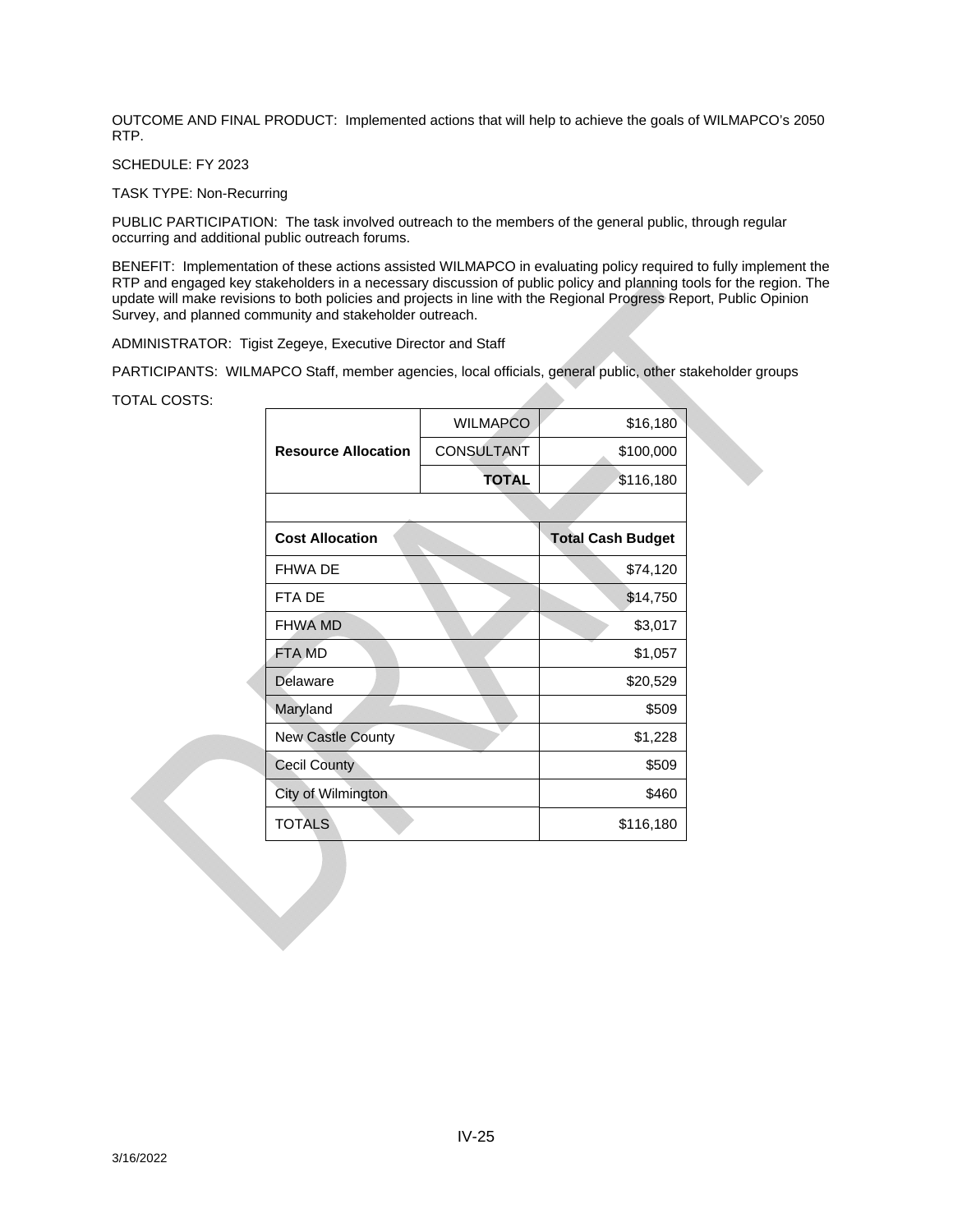#### **MPO 23.11 – SUBREGIONAL STUDIES AND COORDINATION**

This task allows for the coordination of transportation and land use planning activities by working with local and state governments and community groups. WILMAPCO either takes the lead or participates in the development and scoping of a variety of plans and studies that further the implementation of the RTP. Studies we expect to administer during fiscal year 2021 include the following:

#### **23.11.01 – Safe Routes to Schools Planning Assistance**

OBJECTIVE AND TASK DESCRIPTION: This project will facilitate and promote the safe travel of children to school, particularly by foot and bicycle. WILMAPCO will work with DOTs to publicize the program and to identify potential schools and will coordinate with schools and DOTs to examine existing and potential routes to school and identify deficiencies in the network that discourage safe walking and biking. Strategies to remedy these deficiencies (sidewalks, speed reduction, pedestrian and bicycle crossing improvements, bikeways, etc.) will be identified. WILMAPCO will work with the state DOTs, counties, municipalities, and school districts to design, program and implement public infrastructure improvements in tandem with bicycle and pedestrian safety education programs.

OUTCOME AND FINAL PRODUCT: Work will assist schools in developing needed plans to apply for Safe Routes to School implementation funding.

SCHEDULE: FY 2023 TASK TYPE: Non-recurring

PUBLIC PARTICIPATION: School children, parents, school districts and staff, state DOTs, municipalities, residents, transportation agencies and operators.

BENEFIT: To improve travel safety, reduce traffic congestion, improve air quality, reduce school transportation costs, and promote healthy, active living.

*ADMINISTATOR: Randi Novakoff, Outreach Manager, William Swiatek, Principal Planner, Jacob Thompson, Senior Transportation Planner* 

#### **23.11.02 –Scenic and Historic Byways Planning Assistance**

OBJECTIVE AND TASK DESCRIPTION: WILMAPCO, in partnership with DelDOT, MDOT, New Castle County, Cecil County and the local scenic byway development committees, will assist with the Scenic Byway designation process by providing technical and public outreach assistance.

OUTCOME AND FINAL PRODUCT: The final products will be reports detailing resources in the corridors and characterizing the threats endangering the long-term viability of these important resources. This will include a review of zoning and land use plans for future growth, identification of current and future local and state planned infrastructure investments and transportation level of service.

#### SCHEDULE: FY 2023 TASK TYPE: Non-recurring

PUBLIC PARTICIPATION: These studies will require extensive public involvement. WILMAPCO and its partners will seek the input of residents, business owners, environmental and historic preservation organizations, and tourist attractions in the corridors as well as other interested stakeholders. WILMAPCO seeks public involvement by publicizing workshops and meetings. The publicity includes notices in area newspapers, flyers posted at area libraries, and direct mailings to interested groups, civic associations, individuals, and others.

BENEFIT: These studies will help to implement the RTP strategies to preserve natural and historic resources, improve commerce, and link land use and transportation.

*ADMINISTRATOR: Heather Dunigan, Principal Planner, Randi Novakoff, Outreach Manager* 

PARTICIPANTS: WILMAPCO staff, the Scenic Byway Management Committees established for each targeted scenic byway, New Castle County, DelDOT, Cecil County, MDOT

#### **23.11.03 – Walkable Community Workshop Program**

OBJECTIVE AND TASK DESCRIPTION: Walkable Community Workshops are interactive events that focus attention on making communities safer and easier to walk in. Workshops will provide information on how we can turn our communities into the kind of pedestrian-friendly places we all like to experience.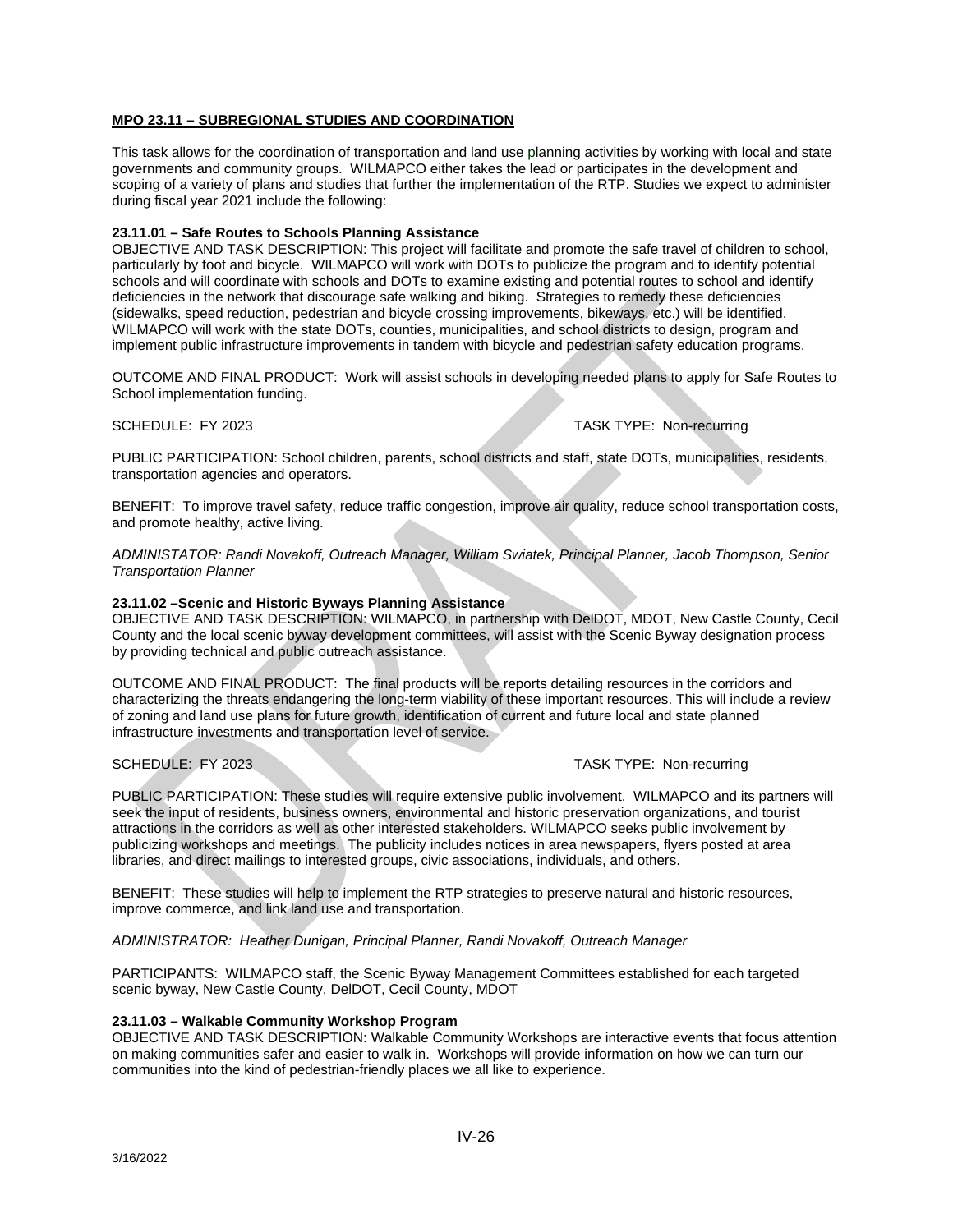OUTCOME AND FINAL PRODUCT: During workshops, participants will learn about the elements of a walkable community and solutions to common issues. Instructors then lead a walking tour of the study area and emphasize seeing the community from the perspective of a pedestrian. Participants identify specific measures to improve conditions for pedestrians and priority actions they can take to create a more walkable community.

SCHEDULE: FY 2023

TASK TYPE: Non-recurring

PUBLIC PARTICIPATION: Any city, town, unincorporated community, or corridor where people want a safer, more attractive route for walking. Workshops bring together residents, elected officials, advocates, public agency staff, public health practitioners, educators, planners and engineers.

BENEFIT: Educate community leaders about the needed tools to advocate and plan for walkable communities

*ADMINISTRATOR: Heather Dunigan, Principal Planner, William Swiatek, Principal Planner, Randi Novakoff, Outreach Manager, Jacob Thompson, Senior Transportation Planner* 

#### **23.11.04 – Coordination with the Maryland Department of Transportation (MDOT)**

1. Maryland I-95 Corridor Study

*WILMAPCO STAFF PARTICIPANT: Tigist Zegeye, Executive Director*  Staff will participate in an analysis of transportation needs including roadway pricing/value pricing alternatives for I-95 in Cecil County. MDOT contact: Tyson Byrne

#### **23.11.05 – Coordination with the Cecil County**

1. Cecil County Transit Coordination

*WILMAPCO STAFF PARTICIPANT: Heather Dunigan, Principal Planner, David Gula, Principal Planner* Working as a member of the Cecil County Transit Coordinating Council, staff assists with analysis to assist with transit planning and development in Cecil County. Work includes participation in the Transit Development Plan (TDP), a five-year guide that identifies needed transit services and facilities.

#### 2. Cecil County Strategic Highway Safety Plan (SHSP)

*WILMAPCO STAFF PARTICIPANT: Heather Dunigan, Principal Planner* 

Staff will assist Cecil County in the development, evaluation, and updating of the SHSP. Developed by a committee of local, state, regional, and federal agencies, the SHSP identifies actions that can be taken at the local level to reduce the frequency and severity of motor vehicle crashes, including those involving bicyclists and pedestrians, which occur on roadways in Cecil County.

#### **23.11.06 – Coordination with the City of Wilmington**

1. Wilmington Initiatives Public Outreach and Management Assistance & Interagency Coordination

*WILMAPCO STAFF PARTICIPANT: Tigist Zegeye, Executive Director, David Gula, Principal Planner*  The City of Wilmington (City) plays a key role in the region to promote development of cost-effective and user-friendly transportation systems. Effective outreach and proper coordination are essential components in the process of developing workable solutions to transportation problems. Implementation of this work task will assist with achieving proper intergovernmental coordination and promoting meaningful public/private communication. In particular, this effort will focus on the budgetary status of various initiatives, as it relates to updating our long-range plan. A consultant will be retained to attend, coordinate, and provide timely follow-through in support of the various initiatives. Also, up-to-date public information materials will be developed to clearly summarize the status of the various transportation projects in the City, in support of the WILMAPCO Public Outreach program and efforts to address important Transportation Justice concerns and Access to Jobs issues.

Effective coordination of public outreach activities, in concert with the design development process of the Wilmington Initiatives committees (Management, Technical, Steering, and Partners), is essential to achieving the RTP goal of linking land use and transportation activities. The Wilmington Initiatives support a variety of cultural and economic developments in an area where population and employment densities can support relatively cost-effective bus and rail transit. Inclusion of grass-roots public participation in the efforts to update the long-range plan will be critically needed to promote quality-of-life improvements, such as installing pedestrian-level street lighting to enhance safety and security, while allowing growth of street trees to reinforce the aesthetic and environmental assets of the City. A separate consultant will be retained to complete concept plans for smaller projects that are designed in concert with community input.

This study coordinates Wilmington's development strategies and provides the specific information needed to make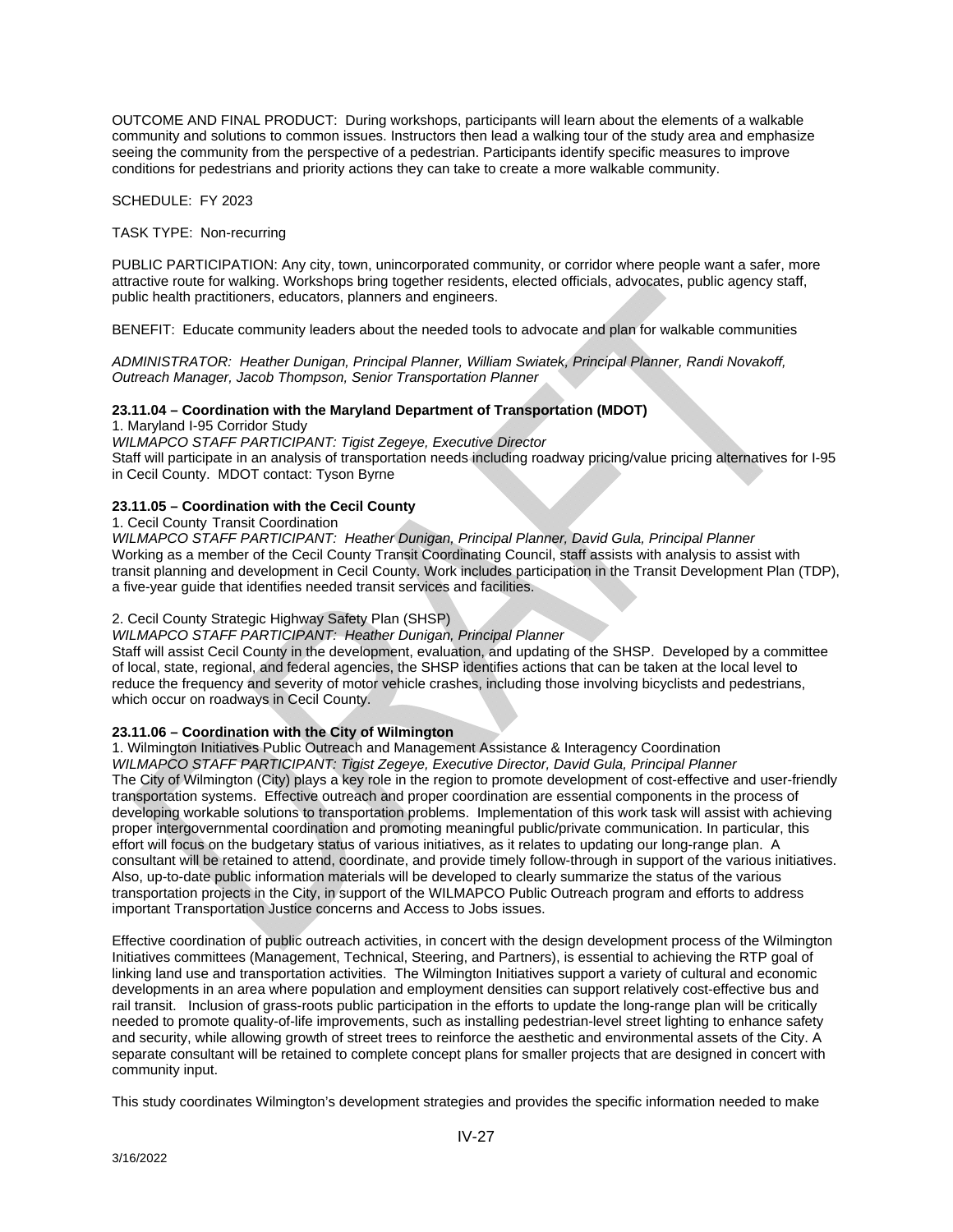the concepts in the WILMAPCO RTP work in practice. This task is a continuation of work begun in FY 1996. Objectives of this element of the task are:

- 1. To provide a balance between the requirements for local and regional access within the corridor for all modes including walking, bicycling, transit and private vehicles
- 2. To promote economic development related to community objectives
- 3. To improve the visual quality of the corridors for residents, workers and visitors in keeping with community character
- 4. To enhance safety for all modes of travel and environmental quality within the corridors
- 5. To support coherent and viable neighborhoods in sync with other community goals
- 6. To assist in prioritizing transportation projects for the CTP and TIP

Participants include WILMAPCO Staff, City of Wilmington, DelDOT, DART, a Consultant and the Community. Coordination with other ongoing planning studies and design projects, such as the Citywide Environmental Enhancement projects conducted by the City and the Christina Waterfront Projects being conducted by DelDOT and RDC, will be an integral part of this task. **\$35,000 is budgeted for consultant support.** 

#### 2. I-95 Cap Feasibility Study

#### *WILMAPCO STAFF PARTICIPANT: Tigist Zegeye, Executive Director, David Gula, Principal Planner*

When I-95 was constructed through Wilmington in the mid-1960s it created a barrier between the downtown and the western part of the City. Nationwide, many cities are creating caps over highways and utilizing this found space for parks and recreational purposes, as well as other creative developments. WILMAPCO will work in partnership with DelDOT and the City of Wilmington to explore the feasibility of creating a "cap" over the section(s) of I-95 that are below grade within Wilmington between Delaware Avenue and 6<sup>th</sup> Street. Public outreach will be a crucial element as there is already a grassroots movement in Wilmington to convert vehicular bridges over I-95 into pedestrian spaces. Staff will lead the study, and provide technical guidance and support to partners as concepts are explored to provide new connections between neighborhoods that were divided when the highway was constructed.

#### 3. Neighborhood Planning Support

#### *WILMAPCO STAFF PARTICIPANT: William Swiatek, Principal Planner, and David Gula, Principal Planner, Randi Novakoff, Outreach Manager*

Staff will provide technical guidance and support on neighborhood planning and community development efforts across the City of Wilmington including supporting the South Wilmington Planning Network (SWPN), Westside Grows Together, Eastside Rising, the Wilmington Community Advisory Council, and other neighborhood planning efforts. This year staff are supporting the implementation of the Southbridge Neighborhood Action Plan.

#### 4. Update to the 2008 Southbridge Circulation Study

#### *WILMAPCO STAFF PARTICIPANT: William Swiatek, Principal Planner, Jacob Thompson, Senior Transportation Planner.*

This study will update the 2008 Southbridge Circulation Plan to address traffic and circulation in Southbridge for the purpose of reducing, slowing and restricting traffic, as well as diverting truck traffic onto Christina Avenue. As part of the study, a road diet, D Street sweep removal, truck reduction options, potential traffic impacts associated with the South Market Street Master Plan, along with measures recommended in the Southbridge Neighborhood Action Plan will be examined. The study will proceed with collaboration from the South Wilmington Planning Network, the Southbridge Civic Association, and the Southbridge Community Development Corporation. **\$95,000 is budgeted for consultant support.**

#### **23.11.07– Coordination with the City of Newark**

#### 1. Newark Bicycle Planning

#### *WILMAPCO STAFF PARTICIPANT: Heather Dunigan, Principal Planner*

Staff partners with the City of Newark, DelDOT, University of Delaware, Newark Bike Project and BikeNewark to promote comprehensive bicycle planning that addresses infrastructure, education, safety and enforcement, encouragement programs, and evaluation. Current initiatives include planning for Delaware Avenue Protected Bicycle Lane, wayfinding planning, bicycle safety checkpoints, and event planning including bike to workday and First Friday Rides. In FY 2023, WILMAPCO will assist with the update to the 2014 Newark Bicycle Plan.

#### 2. City of Newark Transportation Improvement District (TID) Planning

*WILMAPCO STAFF PARTICIPANT: Heather Dunigan, Principal Planner* 

Staff will partner with the City of Newark, DelDOT and other stakeholders to develop TID that includes a land use and transportation plan, a set of buildable transportation projects, a fee formula to subsidize the improvements, and a monitoring program to track the need for the projects.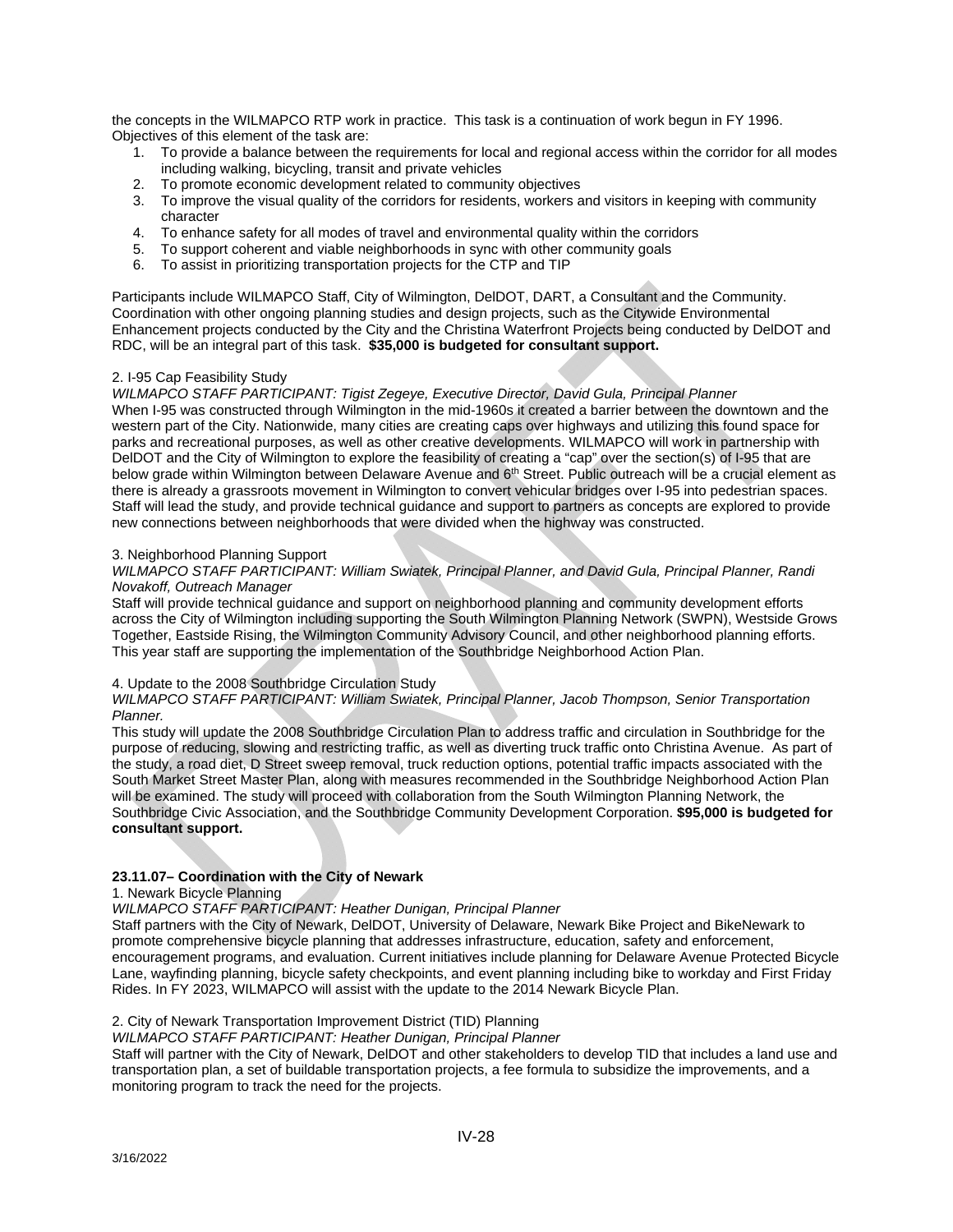#### **23.11.08– Coordination with the municipalities and unincorporated communities**

*WILMAPCO STAFF PARTICIPANT: Heather Dunigan, Principal Planner*

WILMAPCO assist municipalities and unincorporated communities on planning activities including assistance with comprehensive development plans, transportation plans, public outreach, data and mapping, and master planning.

#### 1. Ardens Transportation Plan

*ADMINISTRATOR: William Swiatek, Principal Planner. Jacob Thompson, Senior Transportation Planner*  OBJECTIVE AND TASK DESCRIPTION: The Ardens Transportation Plan will address transportation issues common among the villages of Arden, Ardentown, and Ardencroft. Calming traffic and increasing access and safety for active transportation will be central to the plan. The plan will be developed in partnership with the three villages through a robust public participation process inclusive of other relevant agencies and stakeholders. The process will produce a plan to be approved by all three villages, guiding future state and municipal infrastructure project implementation.

#### **23.11.09 - Town of Charlestown**

Charlestown Walkable Community Workshop and Planning Study

*WILMAPCO STAFF PARTICIPANT: Heather Dunigan, Principal Planner, Jacob Thompson, Senior Planner.*  Charlestown is requesting the assistance of WILMAPCO and the Maryland State Highway Administration to identify potential sidewalk and crosswalk enhancements along MD 267, from Frederick Street at Bladen Street, to the Charlestown Elementary School, located at 550 Baltimore Street. The primary goal is to improve safety of the pedestrian route from the historic town core up to the school. The existing sidewalks are narrow and crumbling, obstructed by a parking area, and subject to flooding from multiple sources. Replacement of the pedestrian bridge across Red Rum Creek is necessary to improve safety and ADA compliance. Future plans along this route could include pedestrian-level street lighting, marked crosswalks and crossing signs, relocating power lines underground, realignment at 343 Market to separate the road and sidewalk, and a potential roundabout at Bladen and Market Street. The result would be an active, walkable historic town core that would attract heritage tourists and increase business activity. Staff will support the Town of Charlestown; Colonial Charlestown, Inc.; Delmarva Power, Inc.; AECOM, Town Engineer; the Maryland State Highway Administration; and the Maryland Department of Transportation.

SCHEDULE: FY 2023

#### **23.11.10 – Other**

*ADMINISTRATOR: Tigist Zegeye, Executive Director* Other sub-regional study coordination tasks as identified.

OUTCOME AND FINAL PRODUCT: Recommendations for implementation and RTP, TIP and UPWP amendments, where appropriate. SCHEDULE: FY 2022

TASK TYPE: Non-recurring

PUBLIC PARTICIPATION: The study process requires extensive public involvement. Although the Steering Committees for various studies and planning efforts represent the public and it is involved in the evaluation and recommended selection of strategies, we cannot understate the role of individual members of the public, particularly those most affected by the recommendations. We also conduct legislative briefings for area elected officials. WILMAPCO seeks public involvement by publicizing workshops and meetings. The publicity includes notices in area newspapers, flyers posted at area libraries, and direct mailings to interested groups, civic associations, individuals, and others. The members of Steering Committees have also taken responsibility of informing those individuals they represent of upcoming opportunities for public comment.

BENEFITS: Coordinated transportation and land use plans for our communities, supports WILMAPCO's goals and implements the 2050 RTP. Particularly, these studies and plans will link land use and transportation and seek to improve quality of life, strengthen our existing communities and improve intergovernmental relations between the state and local levels of government.

PARTICIPANTS: Each major WILMAPCO study is directed in partnership by Management Committees of Senior officials from WILMAPCO, DOT(s), County (ies), and affected municipalities. The Management Committee responsibilities include overall direction and management of the work effort. A Technical Committee, made up of staff planners and engineers from the above agencies, provides technical review of all study data and products. The Technical Committee also provides input and carries out technical analysis as requested by the Management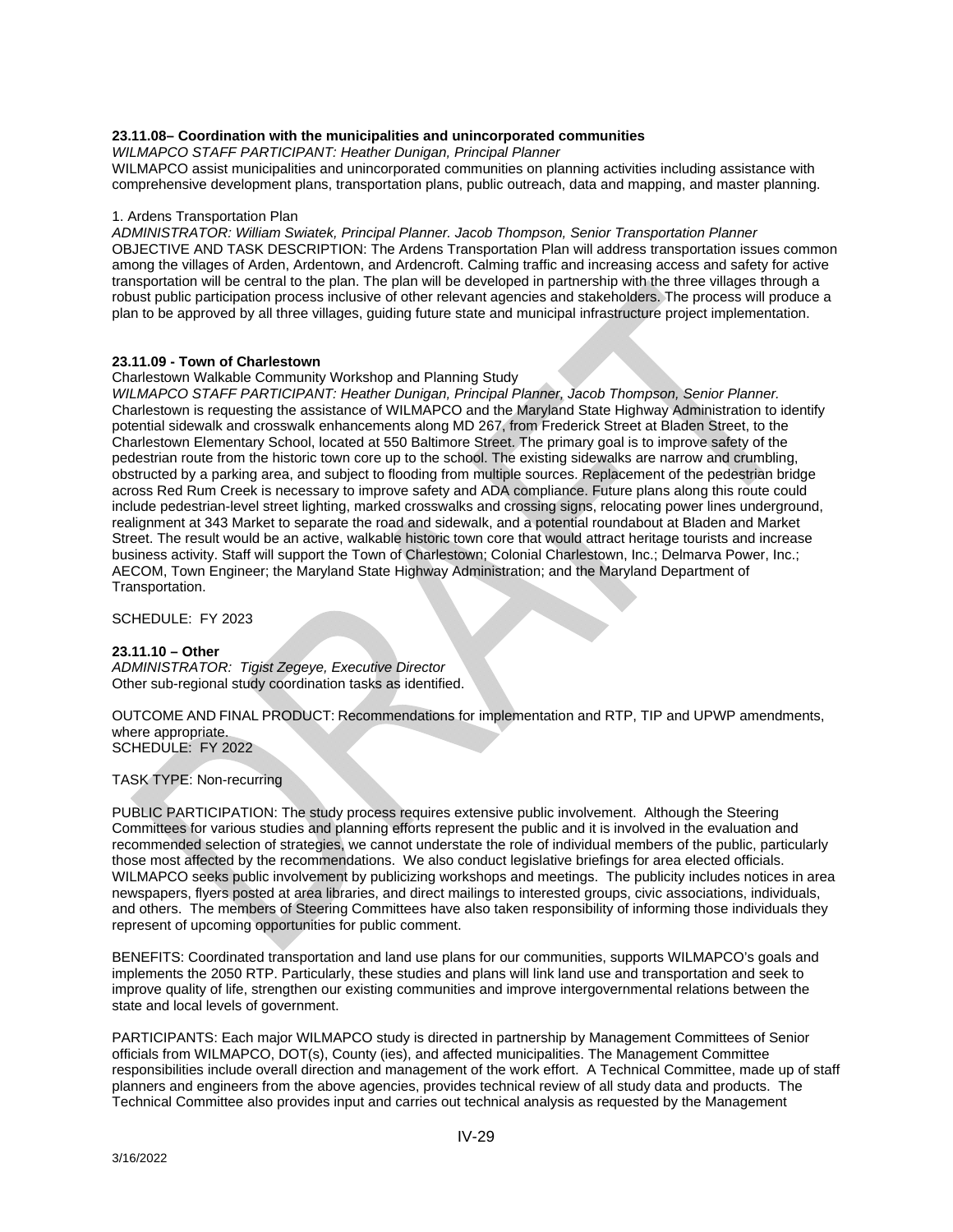Committee. The Steering Committees include civic association representatives, residents, builders and developers, businesses, area elected officials, Transportation Management Association of New Castle County, and other interested groups. The steering committee provides input to the study process at periodic meetings and review materials for public workshops and meetings before such events. Smaller studies may include a smaller participating and management structure.

Other responsible member agencies, as noted above, will determine their own study process and participants.

|                                      | <b>WILMAPCO</b>          | \$224,343 |  |  |
|--------------------------------------|--------------------------|-----------|--|--|
| <b>Resource</b><br><b>Allocation</b> | <b>CONSULTANT</b>        | \$130,000 |  |  |
|                                      | <b>TOTAL</b>             | \$354,343 |  |  |
|                                      |                          |           |  |  |
| <b>Cost Allocation</b>               | <b>Total Cash Budget</b> |           |  |  |
| FHWA DF                              | \$226,061                |           |  |  |
| FTA DE                               | \$44,988                 |           |  |  |
| <b>FHWA MD</b>                       | \$9,202                  |           |  |  |
| FTA MD                               | \$3,223                  |           |  |  |
| Delaware                             |                          | \$62,613  |  |  |
| Maryland                             |                          | \$1,553   |  |  |
| <b>New Castle County</b>             |                          | \$3,746   |  |  |
| <b>Cecil County</b>                  |                          | \$1,553   |  |  |
| City of Wilmington                   |                          | \$1,403   |  |  |
| <b>TOTALS</b>                        |                          | \$354,343 |  |  |

TOTAL COSTS: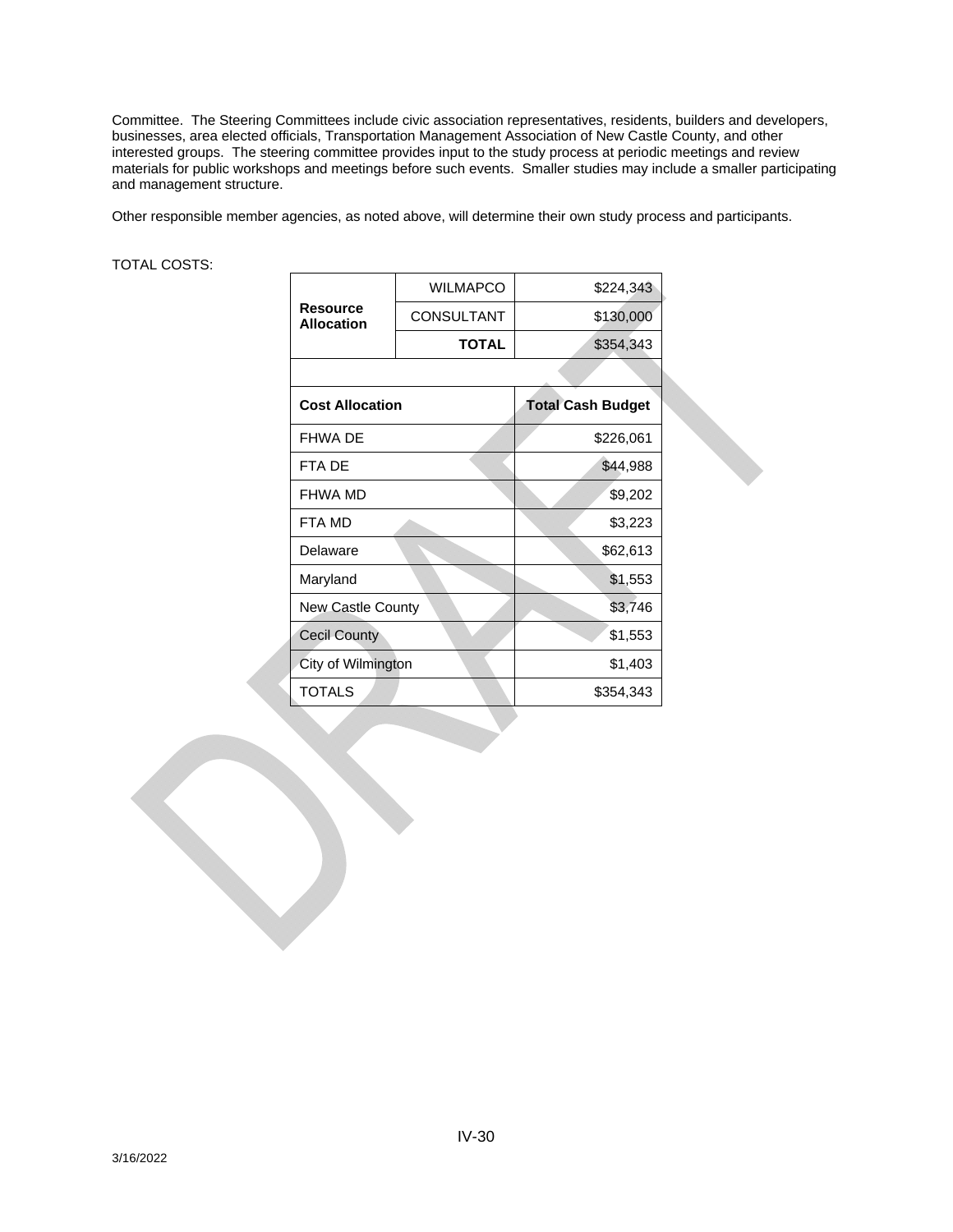#### **MPO 23.12 – TRANSPORTATION IMPROVEMENT PROGRAM (TIP)**

OBJECTIVE AND TASK DESCRIPTION: Provides for the amendment of the FY 2023-2026 TIP and development of the FY 2025-2028 TIP. The TIP is the agreed upon list of priority projects for the region and signifies a consensus of what is expected to be built or carried out with estimated costs and schedules. It is based on available funding and works toward achieving regional goals for healthier air quality. The TIP will be developed according federal requirements in cooperation with Maryland and Delaware departments of transportation and public transit providers.

| Developing the Transportation Improvement Program<br>Process and Schedule - Summary |           |                                                                                                                                                                                                                            |  |  |  |  |  |  |
|-------------------------------------------------------------------------------------|-----------|----------------------------------------------------------------------------------------------------------------------------------------------------------------------------------------------------------------------------|--|--|--|--|--|--|
| <u>2023</u>                                                                         |           | Update project prioritization process to align with the 2050 RTP and other planning documents.                                                                                                                             |  |  |  |  |  |  |
| March-May                                                                           | $\bullet$ | Staff develops technical score based upon adopted prioritization criteria                                                                                                                                                  |  |  |  |  |  |  |
|                                                                                     | ٠         | TAC proposes project prioritization                                                                                                                                                                                        |  |  |  |  |  |  |
|                                                                                     | ٠         | Air Quality Subcommittee reviews project list                                                                                                                                                                              |  |  |  |  |  |  |
|                                                                                     | $\bullet$ | Council reviews community and committee comments and votes on proposed ranking                                                                                                                                             |  |  |  |  |  |  |
|                                                                                     |           | Ranked project listing to submitted DelDOT                                                                                                                                                                                 |  |  |  |  |  |  |
| <b>August</b>                                                                       |           | Joint public workshop with DelDOT                                                                                                                                                                                          |  |  |  |  |  |  |
| 2024                                                                                |           |                                                                                                                                                                                                                            |  |  |  |  |  |  |
| January-                                                                            | $\bullet$ | TIP & Air Quality Conformity released for public comment                                                                                                                                                                   |  |  |  |  |  |  |
| <b>March</b>                                                                        |           | TIP Public Workshop                                                                                                                                                                                                        |  |  |  |  |  |  |
|                                                                                     | $\bullet$ | Revise TIP based on public comments                                                                                                                                                                                        |  |  |  |  |  |  |
|                                                                                     |           | PAC/TAC recommendation for adoption                                                                                                                                                                                        |  |  |  |  |  |  |
|                                                                                     | $\bullet$ | Council adoption of TIP                                                                                                                                                                                                    |  |  |  |  |  |  |
|                                                                                     |           | Amending the TIP - Summary                                                                                                                                                                                                 |  |  |  |  |  |  |
|                                                                                     |           | The TIP is amended each year following the approval of matching funds through the Bond Bill, as well as when needed<br>throughout the year due to project changes. Many amendments necessitate additional public outreach. |  |  |  |  |  |  |
| July-                                                                               |           | TIP & Air Quality Conformity released for public comment July- September                                                                                                                                                   |  |  |  |  |  |  |
| <b>September</b>                                                                    | $\bullet$ | <b>TIP Public Meeting</b>                                                                                                                                                                                                  |  |  |  |  |  |  |
|                                                                                     | $\bullet$ | Revise TIP based on public comments                                                                                                                                                                                        |  |  |  |  |  |  |
|                                                                                     | $\bullet$ | TAC/PAC recommendation for adoption                                                                                                                                                                                        |  |  |  |  |  |  |
|                                                                                     | $\bullet$ | Council adoption of TIP as amended                                                                                                                                                                                         |  |  |  |  |  |  |
| Amend<br>as needed                                                                  | $\bullet$ | Public comment period extending at least 30 days will be scheduled with amendments as needed.                                                                                                                              |  |  |  |  |  |  |

OUTCOME AND FINAL PRODUCTS: Implementation of projects in the Regional Transportation Plan via the TIP. A TIP that is consistent with the 2050 RTP and reflects the transportation needs of the region.

SCHEDULE: The FY 2025-2028 TIP will be completed in March 2024 for approval by the WILMAPCO Council and forwarded to FHWA, FTA, EPA, DelDOT and MDOT.

TASK TYPE: Recurring

PUBLIC PARTICIPATION: WILMAPCO will hold at least two public meetings at different stages of the TIP development: (1) to present a candidate list of new projects and (2) to present a final draft TIP. WILMAPCO will also advertise a 30-day public notice for the draft TIP and air quality conformity analysis.

BENEFIT: A four-year document that provides the program for the implementation of the Regional Transportation Plan.

*ADMINISTRATOR: Tigist Zegeye, Executive Director, Heather Dunigan, Principal Planner, Jacob Thompson, Senior Transportation Planner* 

PARTICIPANTS: Public, WILMAPCO, Member Agencies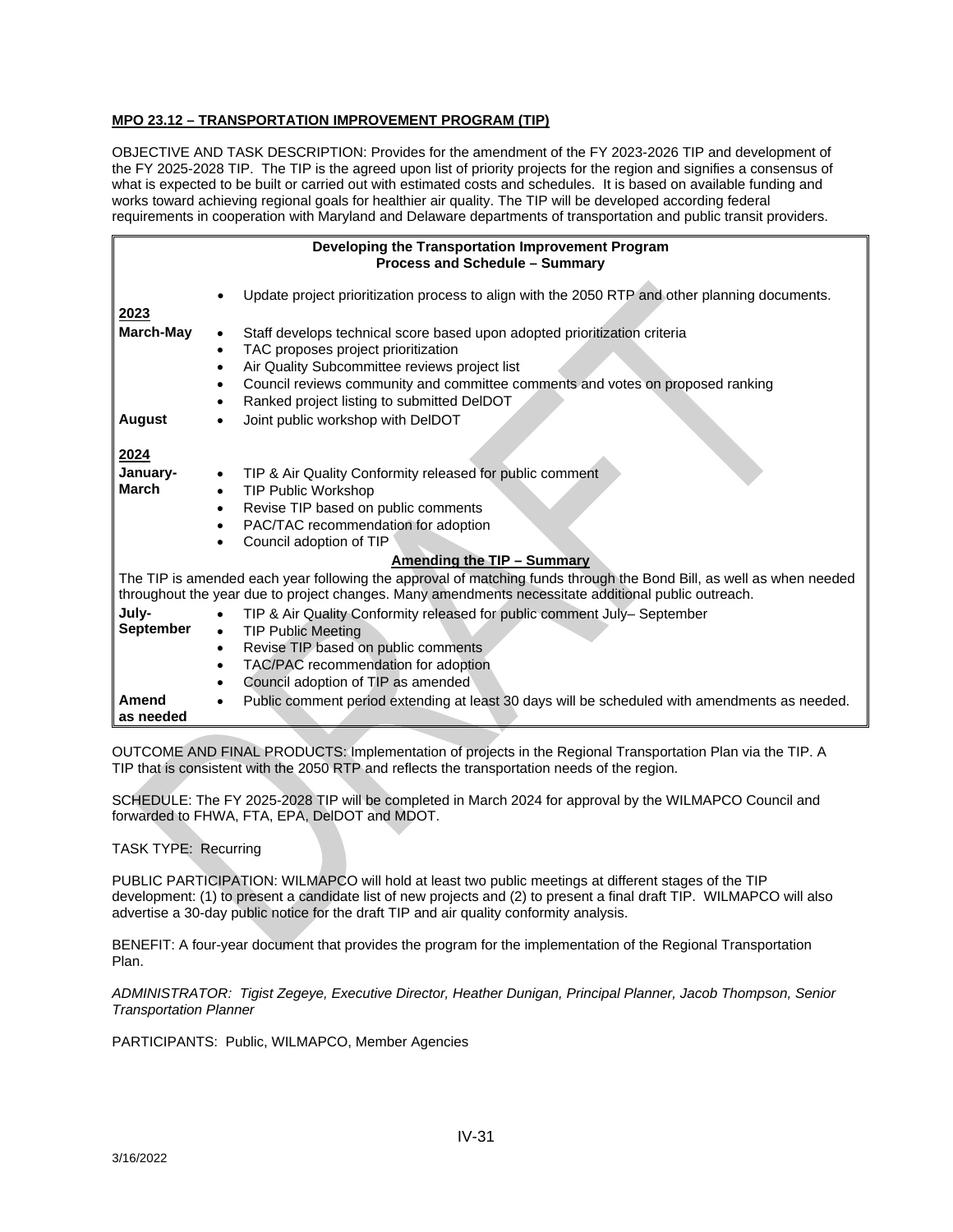### TOTAL COSTS:

|                               | <b>WILMAPCO</b>          | \$70,829 |
|-------------------------------|--------------------------|----------|
| Resource<br><b>Allocation</b> | <b>CONSULTANT</b>        | \$0      |
|                               | <b>TOTAL</b>             | \$70,829 |
|                               |                          |          |
| <b>Cost Allocation</b>        | <b>Total Cash Budget</b> |          |
| <b>FHWA DE</b>                | \$45,187                 |          |
| FTA DE                        | \$8,993                  |          |
| FHWA MD                       | \$1,839                  |          |
| FTA MD                        | \$644                    |          |
| Delaware                      |                          | \$12,516 |
| Maryland                      |                          | \$310    |
| New Castle County             |                          | \$749    |
| Cecil County                  | \$310                    |          |
| City of Wilmington            |                          | \$280    |
| <b>TOTALS</b>                 |                          | \$70,829 |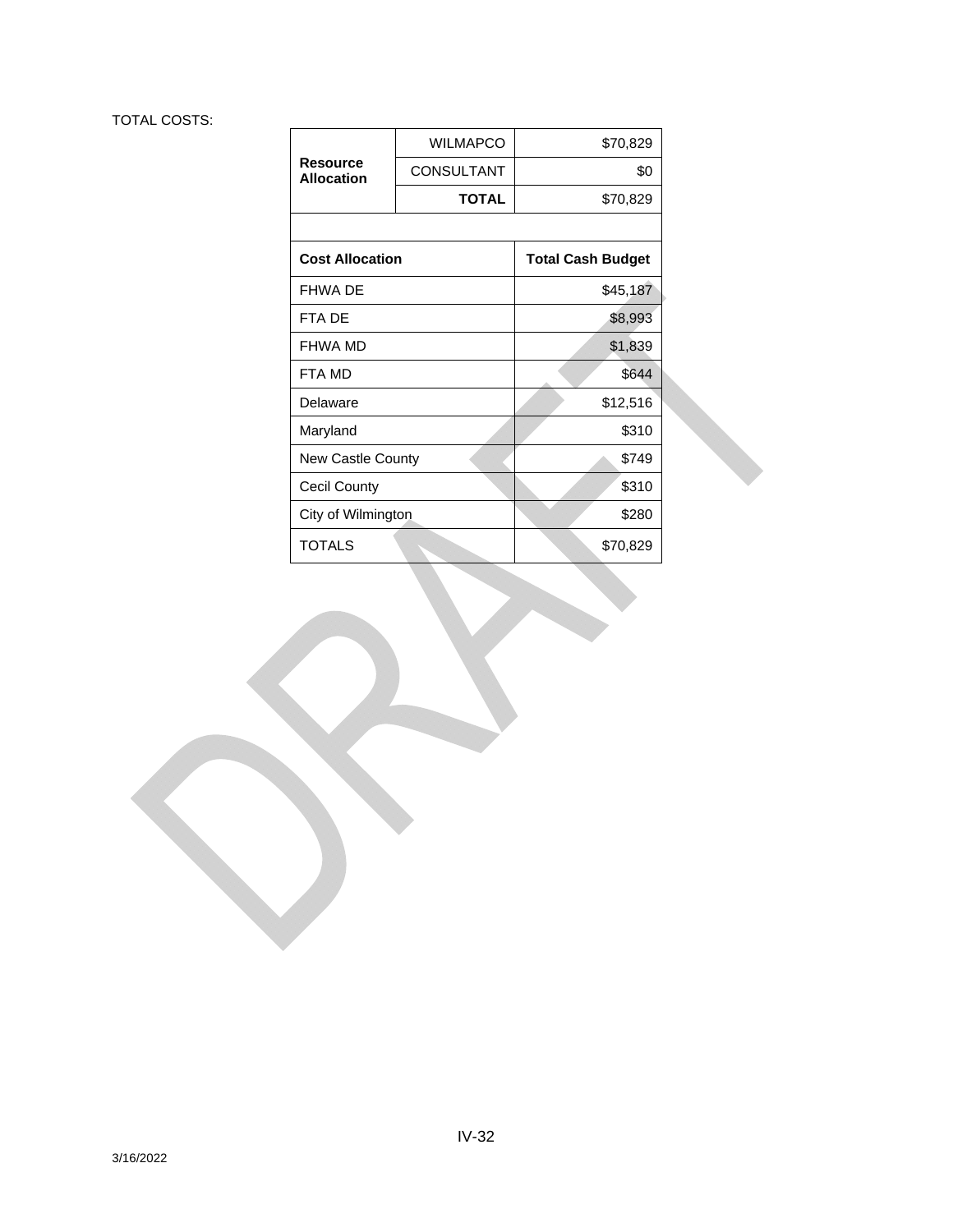#### **MPO 23.13 – MONITORING OF SUBREGIONAL STUDIES**

OBJECTIVE AND TASK DESCRIPTION: To work with member agencies and the public to develop and coordinate the implementation of adopted transportation and comprehensive development plans that are significant to the region in the attainment of the goals of the 2050 Regional Transportation Plan. Under this task, WILMAPCO staff provides member agencies technical or coordination assistance as requested by the implementing agency. The implementing agency will take the lead role in the specific sub-tasks described below.

WILMAPCO tracks the extent of the implementation of these prior studies through the Regional Progress Report (www.wilmapco.org/regional-progress-report). Completed subregional study reports may be found at www.wilmapco.org/plans-and-reports or are available by contacting WILMAPCO.

#### **23.13.01 – City of New Castle**

#### 1. City of New Castle Comprehensive Plan Update

*WILMAPCO STAFF PARTICIPANT: Heather Dunigan, Principal Planner, William Swiatek, Principal Planner*  Staff will work with the City of New Castle to implement elements of the Comprehensive Plan update.

#### 2. 2022 City of New Castle Transportation Plan

*WILMAPCO STAFF PARTICIPANT: Heather Dunigan, Principal Planner and Jake Thompson, Senior Transportation Planner* 

WILMAPCO, the City of New Castle, DelDOT, and community stakeholders developed the City of New Castle Transportation Plan which included recommendations to Improve the multimodal transportation network, provide connectivity to communities and trails, enhance health and livability, reduce illegal truck traffic, improve safety, address flooding and sea-level rise impacts on land use and access to major transportation corridors, improve gateways to the historic city, and address parking needs. WILMAPCO will work with the planning team to monitor and assist with implementation of the Plan.

#### **23.13.02 – Mobility Friendly Design Standards**

*WILMAPCO STAFF PARTICIPANT: Heather Dunigan, Principal Planner, Daniel Blevins, Principal Planner*  Mobility Friendly Design Standards have been completed in Middletown, Chesapeake City, Rising Sun, Perryville, Port Deposit, Cecilton and North East. Staff will work with these towns, community leaders, and member agencies to implement their mobility friendly design standards.

#### **23.13.03 – City of Newark Planning**

*WILMAPCO STAFF PARTICIPANT: Heather Dunigan, Principal Planner, David Gula, Principal Planner*  Staff will continue to work with involved member agencies to implement the short -and long-term recommendations of the Newark plans, including monitoring implementation of the Cleveland Avenue Task Force, Newark Traffic Calming Plan, Newark Transportation Plan, Newark Transit Study, and Newark Bicycle Plan. Staff will also serve on the Newark Traffic Committee.

#### 1.Newark Sustainability Plan

#### *WILMAPCO STAFF PARTICIPANT: William Swiatek, Principal Planner*

WILMAPCO will support the City of Newark's efforts to implement its Sustainability Plan. The plan identified actions Newark can reduce its carbon footprint. These include advancing cleaner forms of transportation and establishing better land redevelopment practices.

#### 2. Newark-Area Transit Study

#### *WILMAPCO STAFF PARTICIPANT: Heather Dunigan, Principal Planner*

Project collected and analyzed data and conducted public outreach to assess and improve transit services and coordination in Newark. Working with DTC, City of Newark, Cecil Transit and the University of Delaware, the plan recommended improved route design, timing/scheduling changes, and other recommendations to improve transit operations and service in the Newark area.

#### 3. Newark Regional Transportation Center

*WILMAPCO STAFF PARTICIPANT: David Gula, Principal Planner* 

WILMAPCO will work with DelDOT in partnership with DTC, the City of Newark, New Castle County, Norfolk Southern, Amtrak and the University of Delaware to use the TIGER IV grants funds to: 1) Complete the design for NRTC, creating the optimal solution for passenger and freight train operations at the existing Newark Train Station, and while keeping in context with the 272-acre UD STAR Campus; 2) Complete the engineering to 100%; and 3) Construct the NRTC while allowing for continuous passenger and freight operations at the existing facility. WILMAPCO is the Grant co-applicant and DelDOT is the co-applicant and Project Manager for the construction. The team of Whitman, Requardt and Associates and WSP has been retained as the consultant for the project. They will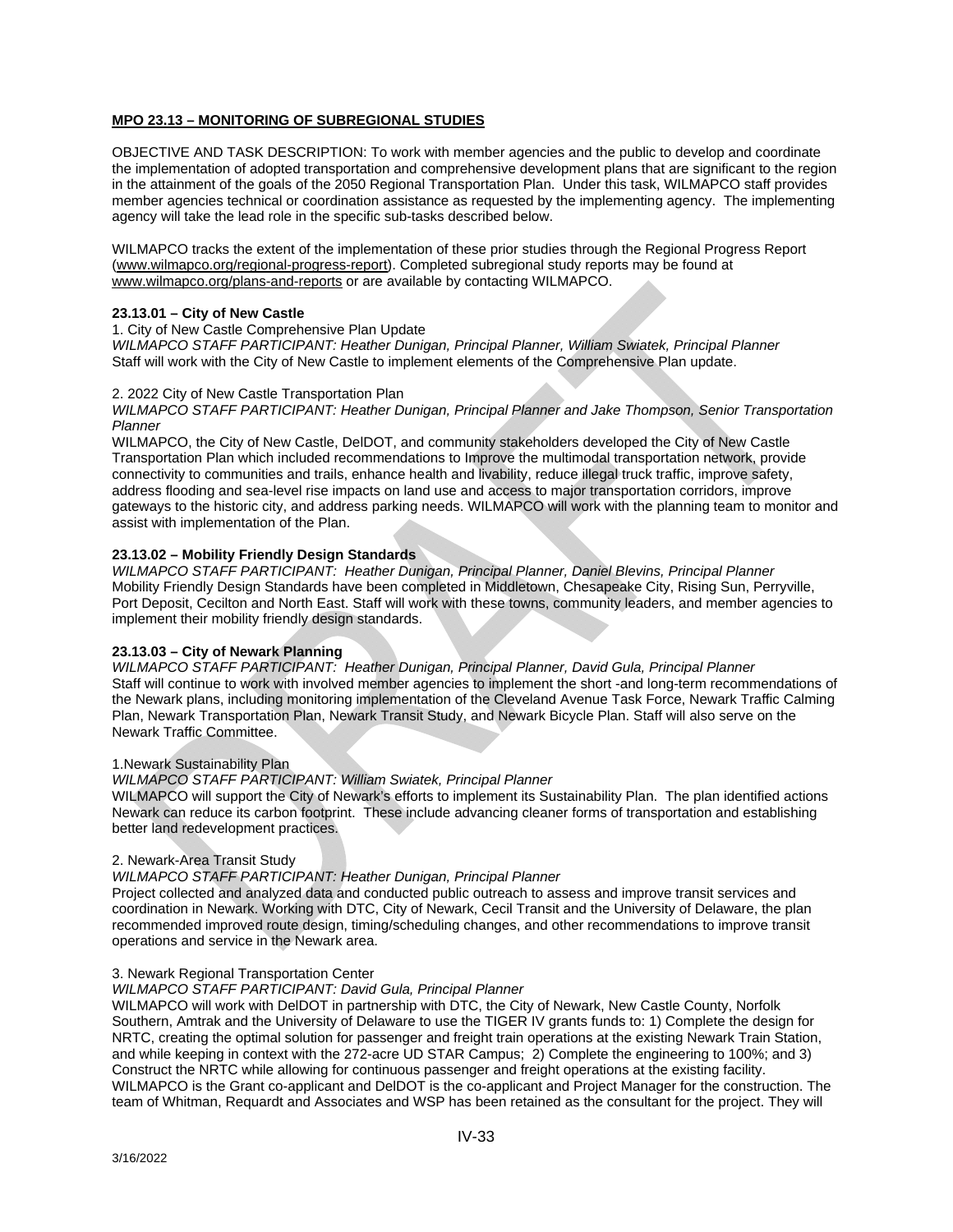work with DelDOT and WILMAPCO to complete the design, complete the engineering to 100% and manage the construction to project completion. They will also assist in coordinating with the project stakeholders and developing the stakeholder MOAs. This project is scheduled for completion in April 2023. The budget for the project is \$59,900,000 and is derived from the TIGER IV Planning Grant (\$10,000,000), federal formula funds (\$10,000,000) and the local matching funds (\$39,900,000).

#### **23.13.04 – Centreville Village Plan**

#### *WILMAPCO STAFF PARTICIPANT: Heather Dunigan, Principal Planner*

Staff will work with the Centreville Civic Association, DelDOT and New Castle County to assist with implementation of the Centreville Village Plan. Staff will also complete ongoing evaluation of the effectiveness of the Plan, as outlined in the TCSP grant.

#### **23.13.05 – East Coast Greenway**

#### *WILMAPCO STAFF PARTICIPANT: Heather Dunigan, Principal Planner*

Staff will work with the Nonmotorized Transportation Working Group to coordinate greenway planning efforts between Delaware and Maryland and assist with implementation of the East Coast Greenway route. Staff provides guidance regarding trail designation through our membership on the East Coast Greenway Alliance Greenway Committee.

#### **23.13.06 – New Castle County**

#### 1. SR 141 Corridor 20 Year Transportation Plan & TOD Analysis

*WILMAPCO STAFF PARTICIPANT*: Daniel Blevins, Principal Planner, David Gula, Principal Planner Staff worked with the County and its planning partners to create a 20-year land use plan based on existing and future land use development within the corridor. The first phase of this project was completed in FY 2017. Staff will be involved in future phases when requested by planning partners.

#### 2. Glasgow Avenue Main Street Study

*WILMAPCO STAFF PARTICIPANT: David Gula, Principal Planner, Daniel Blevins, Principal Planner* This was a comprehensive study to improve the appearance and functionality along Glasgow Avenue that will encourage more non-motorized trips and better connectivity. WILMAPCO will work with NCC, DelDOT, and area stakeholders on implementation efforts.

#### 3. Red Clay Valley Scenic Byway – Design Standards Overlay District

*WILMAPCO STAFF PARTICIPANT*: *Heather Dunigan, Principal Planner, Randi Novakoff, Outreach Manager* Staff worked with the County and its planning partners to create a scenic corridor zoning overlay and design standards, which was completed in 2016. Staff will assist New Castle County and the Red Clay Valley Scenic Byway as they work to implement the standards and the byway's Corridor Management Plan.

#### 4. New Castle County Greenway Plan

#### *WILMAPCO STAFF PARTICIPANT: Heather Dunigan, Principal Planner*

WILMAPCO, in partnership with DelDOT, New Castle County, DE State Parks, and local government will coordinate to update and implement the New Castle County Greenway Plan for pedestrian and bicycle pathways throughout New Castle County. This plan complements the DelDOT Bicycle Plan, which addresses on road connections, and the DelDOT Pedestrian Plan, which is in development. The Plan identified existing and potential multi-use connections, emphasizing a network of side paths and greenways with proposed actions and policies to promote their implementation.

#### 5. North Claymont Area Master Plan – Monitoring Support

*WILMAPCO STAFF PARTICIPANT: Heather Dunigan, Principal Planner, David Gula, Principal Planner*  The North Claymont Area Master Plan was adopted in 2017 and included an implementation plan detailing additional actions to be undertaken by WILMAPCO and the planning partners. As outlined in the Plan's implementation section, staff will work with the partners—the Monitoring Committee-- to monitor plan implementation, facilitate planning for the development of a mixed-use, walkable transit hub, promote completion of the East Coast Greenway through the area, assist with land use coordination, assist with planning transit service changes, incorporate recommendations into the RTP, TIP and other documents, and promote completion of other recommendations as the area develops. **\$30,000 is budgeted for consultant support.** 

#### 6. Route 9 Corridor Transportation and Land Use Master Plan

*WILMAPCO STAFF PARTICIPANT: William Swiatek, Principal Planner, Jacob Thompson, Senior Transportation Planner* 

In 2017 WILMAPCO developed a Master Plan for the Route 9 Corridor just south of Wilmington. Staff will continue to provide technical assistance to our local civic and agency partners to help realize the implementation of this plan.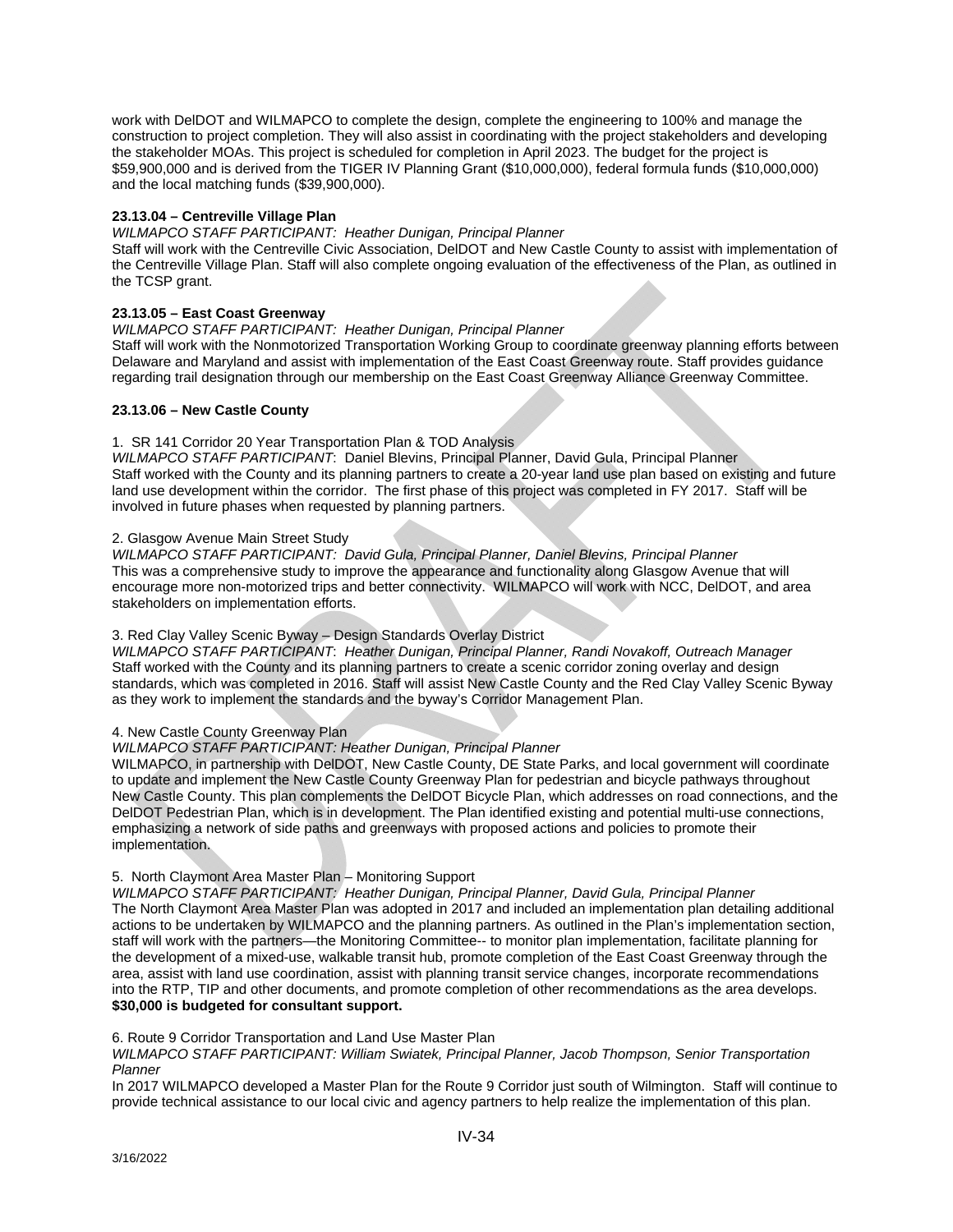This includes organizing Route 9 Monitoring Committee meetings, supporting the prioritization of local transportation projects, conducting outreach, and providing general support as needed for the plan's implementation.

#### Route 9 Corridor Master Plan – Monitoring Support

This project provides consultant support to monitor changing transportation and land use patterns along Route 9, between the cities of Wilmington and New Castle, to support implementation efforts of the Route 9 Corridor Master Plan. Land development activity and trends will be profiled, along with average daily vehicle traffic, truck traffic (including movement trends along restricted roadways), intersection level of service, crashes, bus ridership and service changes, the status of both transportation and land use projects called for the in the Master Plan, and a profile of other relevant area planning and project efforts. The project, guided by input from the Route 9 Monitoring Committee, will culminate in a published report. **\$35,000 is budgeted for consultant support.**

#### 7. US 202 20 Year Land Use and Transportation Plan – Monitoring Support

*WILMAPCO STAFF PARTICIPANTS: Dan Blevins, Principal Planner and David Gula, Principal Planner*  The objective of the US 202 corridor Master Plan was to develop a corridor master plan to recommend physical improvements and governmental policies regarding transportation and land use. The result was to provide an environment to redevelop as a high-quality and attractive multi-modal corridor with provisions for future mixed-use land development with walkability, bikeability and place-making.

This project provides consultant support to monitor changing transportation and land use patterns along Concord Pike, between the city of Wilmington and the DE/PA State Line, to support implementation efforts of the Concord Pike Corridor Master Plan. Land development activity and trends will be profiled, along with average daily vehicle traffic, truck traffic, intersection level of service, crashes, bus ridership and service changes, the status of both transportation and land use projects called for the in the Master Plan, and a profile of other relevant area planning and project efforts. The project, guided by input from the Monitoring Committee, will culminate in a published report. Participants include WILMAPCO, NCC Land Use, DelDOT, DTC and a consultant. **\$224,000 is budgeted for consultant support.** 

#### 8.Southern New Castle County Master Plan - Monitoring Support

*WILMAPCO STAFF PARTICIPANTS: Dan Blevins, Principal Planner and David Gula, Principal Planner*  The objective of the Southern New Castle County Master Plan was to develop a plan for the area south of the C&D Canal, that informs development and preservation decisions**,** recommended physical improvements and governmental policies regarding transportation and land use for Southern New Castle County, as implemented through the New Castle County Comprehensive Plan. The end result was to provide an environment to allow for growth and development with mixed-use land development with walkability, bikeability and place-making, while preserving natural and agricultural resources and assets.

This project provides consultant support to monitor changing transportation and land use patterns in Southern New Castle County and to support implementation efforts of the Master Plan. Land development activity and trends will be profiled, along with average daily vehicle traffic, truck traffic, intersection level of service, crashes, bus ridership and service changes, the status of both transportation and land use projects called for the in the Master Plan, and a profile of other relevant area planning and project efforts. The project, guided by input from the Monitoring Committee, will culminate in a published report.

Participants include WILMAPCO, NCC Land Use, DelDOT, DTC and a consultant.

#### **\$10,000 is budgeted for consultant support.**

#### 9.Churchmans Crossing Plan Update - Monitoring Support

*WILMAPCO STAFF PARTICIPANT: Daniel Blevins, Principal Planner, David Gula, Principal Planner*  The initial Churchmans Crossing Study was a joint effort by DelDOT, New Castle County and WILMAPCO to develop a land use/transportation vision for this important area. The land use and transportation recommendations provide a planning guide for this growth area over the next 25 years, including process and design guidelines. The study and its recommendations were adopted by the WILMAPCO Council into the 2020 Metropolitan Transportation Plan on September 11, 1997 and subsequently into the 2030 RTP. To account for the uncertainty as to when development will actually occur, the study provides performance indicators that DelDOT, New Castle County and WILMAPCO have been monitoring closely to determine when and which projects should be implemented.

This project provides consultant support to monitor changing transportation and land use patterns in the Churchmans Crossing area. The project, guided by input from the Monitoring Committee, will culminate in a published report. **\$236,000 is budgeted for consultant support.**

10. Governor Printz Boulevard Corridor Study – Monitoring Support *WILMAPCO STAFF PARTICIPANT*: *Heather Dunigan, Principal Planner*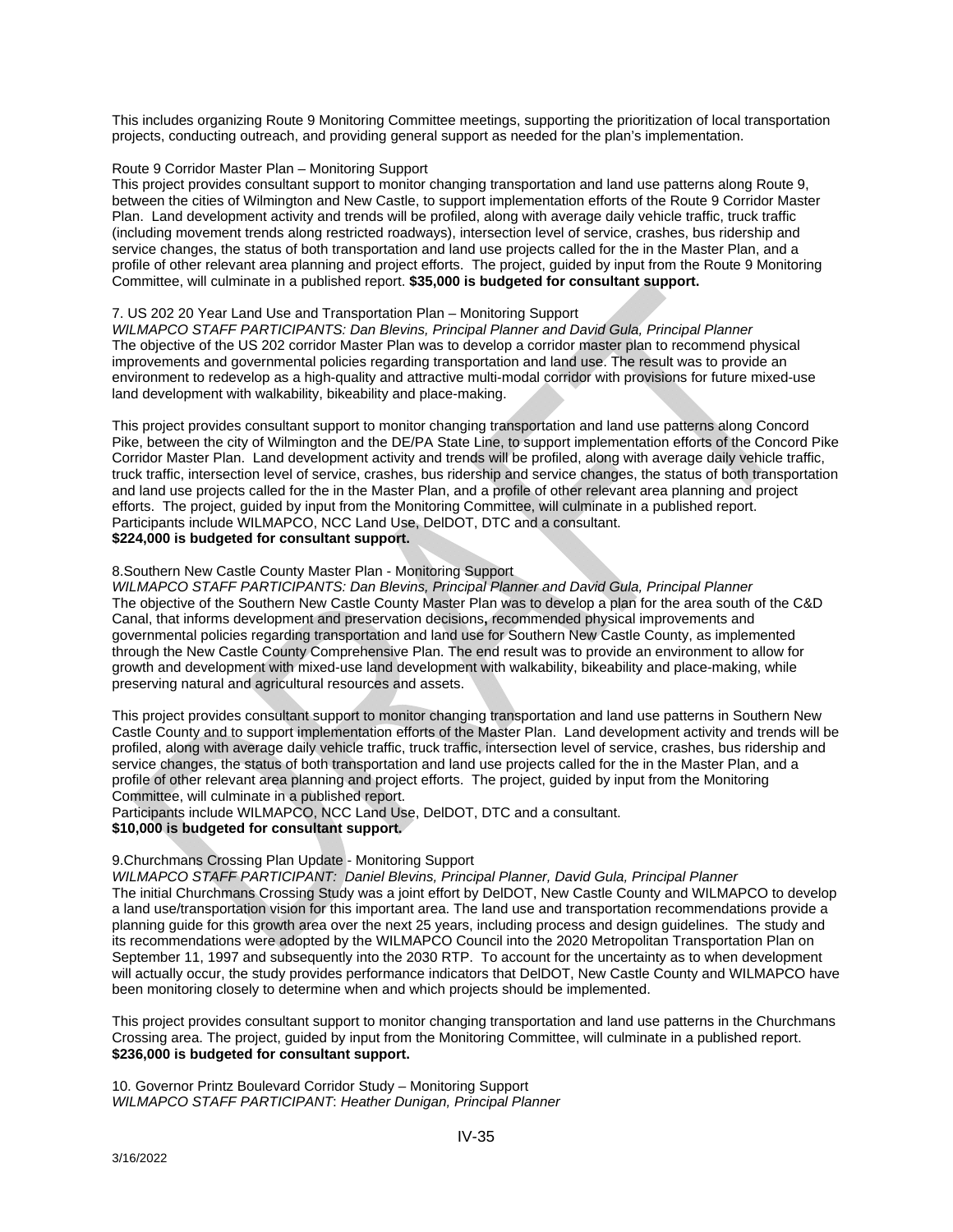The study identified and assessed the feasibility of multimodal transportation projects to accommodate current and future transportation and land use needs, including roadway, transit, and nonmotorized travel including the East Coast Greenway. Staff will work with a Monitoring Committee to track existing conditions and further assess multimodal improvements recommended in the Study.

## **\$30,000 is budgeted for consultant support.**

#### 11. New Castle County Bicycle Plan

#### *WILMAPCO STAFF PARTICIPANT: Heather Dunigan, Principal Planner*

WILMAPCO, New Castle County, municipalities and other stakeholders developed an accompanying New Castle County Bicycle Plan to support implementation of the 2018 Blueprint for a Bicycle-Friendly Delaware. WILMAPCO will monitor existing conditions and proposed projects from other local, county, regional and state plans and work with agencies, local governments and stakeholders to support the Plan's implementation and periodically update the recommendations.

#### **23.13.07 – Delaware City Transportation Plan**

*WILMAPCO STAFF PARTICIPANT: Heather Dunigan, Principal Planner, William Swiatek, Principal Planner*  The Plan identified and made recommendations to address the community's transportation concerns and recommended enhancements to the transportation system. WILMAPCO will continue to coordinate with DelDOT, Delaware City and DTC to support its implementation.

#### **23.13.08– Delaware Department of Transportation and Delaware Transit Corporation**

#### 1.Route 40 Corridor Improvements

*WILMAPCO STAFF PARTICIPANT: Daniel Blevins, Principal Planner, David Gula, Principal Planner*  The Route 40 Corridor Improvements Project was initiated by DelDOT in partnership with New Castle County and WILMAPCO in September 1998. The Route 40 Corridor 20-Year Transportation Plan was completed on June 19, 2000 and was adopted by the Steering Committee. The final step of the project, now underway, is the implementation of the Plan recommendations. As part of this step a Corridor Monitoring Committee was created in order to assure that all projects in the Plan are implemented as conditions dictate – neither prior to the anticipated need, nor subject to unnecessary delay after need is identified. Staff is participating as a member of the Committee and providing assistance to the effort. **\$25,000 is budgeted for consultant support.**

#### 2.Tyler McConnell Bridge

*WILMAPCO STAFF PARTICIPANT: Daniel Blevins, Principal Planner and David Gula, Principal Planner*  This effort will support staff participation in the Tyler McConnell Bridge working group committee and provide technical and coordinating assistance as needed.

#### 3.Route 301

#### *WILMAPCO STAFF PARTICIPANT: Daniel Blevins, Principal Planner*

The initial Greater Route 301 MIS was a joint effort by DelDOT, New Castle County and WILMAPCO to reach a conclusion on a locally preferred alternative package of investment endorsed by New Castle County, municipalities and the State of Delaware through the WILMAPCO Council. WILMAPCO staff is participating in the implementation of these projects including the monitoring of traffic conditions as part of the US 301 Spur Trigger Analysis.

#### 4.DTC Business Plan / Long-Range Plan

*WILMAPCO STAFF PARTICIPANT: David Gula, Principal Planner* 

This effort will support staff participation in the DTC Business Plan / Long-Range Plan implementation and provide technical and coordinating assistance as needed.

#### 5.Claymont Transportation Plan

*WILMAPCO STAFF PARTICIPANT: David Gula, Principal Planner, Randi Novakoff, Outreach Manager*  Staff will work with DelDOT, New Castle County and community groups to develop a transportation plan for the area and provide technical assistance as needed.

#### 6.Amtrak Northeast Corridor Studies

#### *WILMAPCO STAFF PARTICIPANT*: *David Gula, Principal Planner, Daniel Blevins, Principal Planner, Heather Dunigan, Principal Planner*

WILMAPCO Staff will work with DelDOT, Norfolk Southern Railroad, Amtrak FRA, and Maryland DOT, to determine the feasibility and cost estimate to develop an infrastructure solution (additional track, switches, etc.) on the Amtrak Northeast Corridor that will allow 24/7 access for freight movements between Perryville, Maryland and Newark, Delaware. This work will be coordinated with the NEC Future Tier I and Tier II Studies that are being carried forward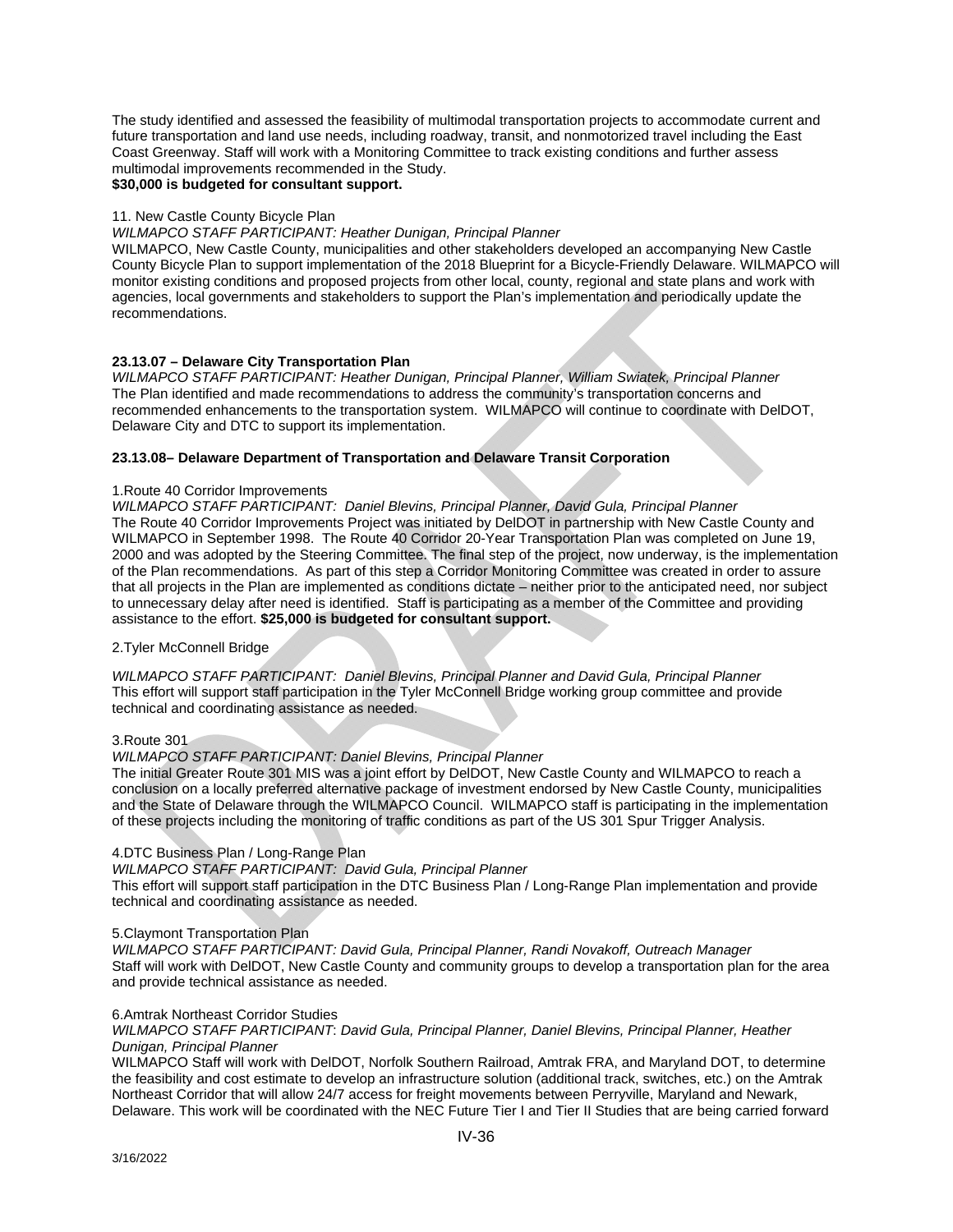by the FRA. The Perryville-Newark Link has been identified in the Delaware and WILMAPCO freight plans, as well as by the NS Delmarva Business Unit, as a very important freight rail project for the State and region. The additional track capacity between Perryville and Newark will facilitate the long-term expansion of transit service (MARC) to areas north of Perryville, including possible new service to Delaware. The *MARC Growth & Investment Plan* cites the need for expanded transit to: 1) provide fast, reliable transportation in key corridors and serve BRAC-related travel markets; 2) reduce the need to expand highways; 3) offer efficient, environmentally sustainable transportation choices to commuters and regional travelers; 4) encourage efficient regional land use and transit-oriented development, and 5) support more efficient freight rail movement.

#### 7.Claymont Regional Transportation Center

*WILMAPCO STAFF PARTICIPANT: David Gula, Principal Planner* 

WILMAPCO Staff will work DTC and their consultant as they complete NEPA work, develop the TIGER Agreement, complete station design, and coordinated with TOD development for this station improvement project. Staff will work with FTA to develop performance measures for the TIGER Agreement document.

#### **23.13.09 – MDOT, Cecil County Office of Planning and Zoning, Parks and Recreation, and Cecil County Department of Aging**

1**.** Cecil County Transit Study

*WILMAPCO STAFF PARTICIPANT: Heather Dunigan, Principal Planner, David Gula, Principal Planner*  Staff will assist with and monitor the implementation of the recommendations from the transit study conducted by the Cecil County Department of Aging.

2. Incorporate the Lower Susquehanna Heritage Greenways Management Plan into Cecil County Mobility Friendly Design Standards in Perryville and Port Deposit, Maryland

*WILMAPCO STAFF PARTICIPANT: Heather Dunigan, Principal Planner, David Gula, Principal Planner*  Staff will participate in the Mobility and Transit Friendly Design Standards Studies and provide technical assistance as needed. Staff will provide assistance as requested to Cecil County and their consultant to support the work begun in FY 2002 with North East, to develop and adopt mobility friendly design standards.

#### 3. Transit Service, Between Harford and Cecil Counties—*Filling the Gap*

*WILMAPCO STAFF PARTICIPANT: David Gula, Principal Planner, Heather Dunigan, Principal Planner*  Staff will work with the Maryland Department of Transportation and Maryland Transit Administration in collaboration with Harford and Cecil counties, BMC, and DTC in seeking short-term means to improve connections between existing transit services in Harford and Cecil Counties; thereby "filling the gap" for transit riders traversing the Harford and Cecil County lines. The objectives of this effort are to examine near-term improvements that: 1) link the existing local transit service offered in Harford and Cecil Counties, 2) serve longer regional transit needs to Baltimore and Wilmington through extension of commuter bus service or better interface with existing commuter bus and rail service, and 3) improve communication regarding availability of local and regional transit services and how such linkages between the services can be made.

#### 4. Cecil County Bicycle Plan

#### *WILMAPCO STAFF PARTICIPANT: David Gula, Principal Planner*

The Cecil County Bicycle Plan was developed in coordination with Cecil County, the Maryland Department of Transportation (MDOT), municipalities, cyclists and other stakeholders to establish recommendations for improved access and comfort of bicycling. The Plan proposed bicycle facilities for both unincorporated and incorporated areas of Cecil County, while integrating the bicycle recommendations for Elkton and Perryville. WILMAPCO staff will coordinate with staff from Cecil County Planning and Zoning and incorporated towns to implement the recommendations.

#### 5. Cecil County Design Guidelines

*WILMAPCO STAFF PARTICIPANT: Heather Dunigan, Principal Planner*

Staff will develop best practices design guidelines that would reconcile good new urbanist, neo-traditional, transit neighborhood design and complete street design elements with good environmental design elements

#### 6.Cecil County Route 40 Program Development Support

*WILMAPCO STAFF PARTICIPANT: Dan Blevins, Principal Planner* 

Staff will develop annual report monitoring transportation and land use changes to the US 40 corridor in Cecil County. This report will establish baseline and future traffic and land use projections and monitor on ongoing basis. In addition, the report will assess the conditions which may trigger the need to implement projects that were evaluated and identified in the 2007 Roadway Improvement Strategic Plan for Cecil County.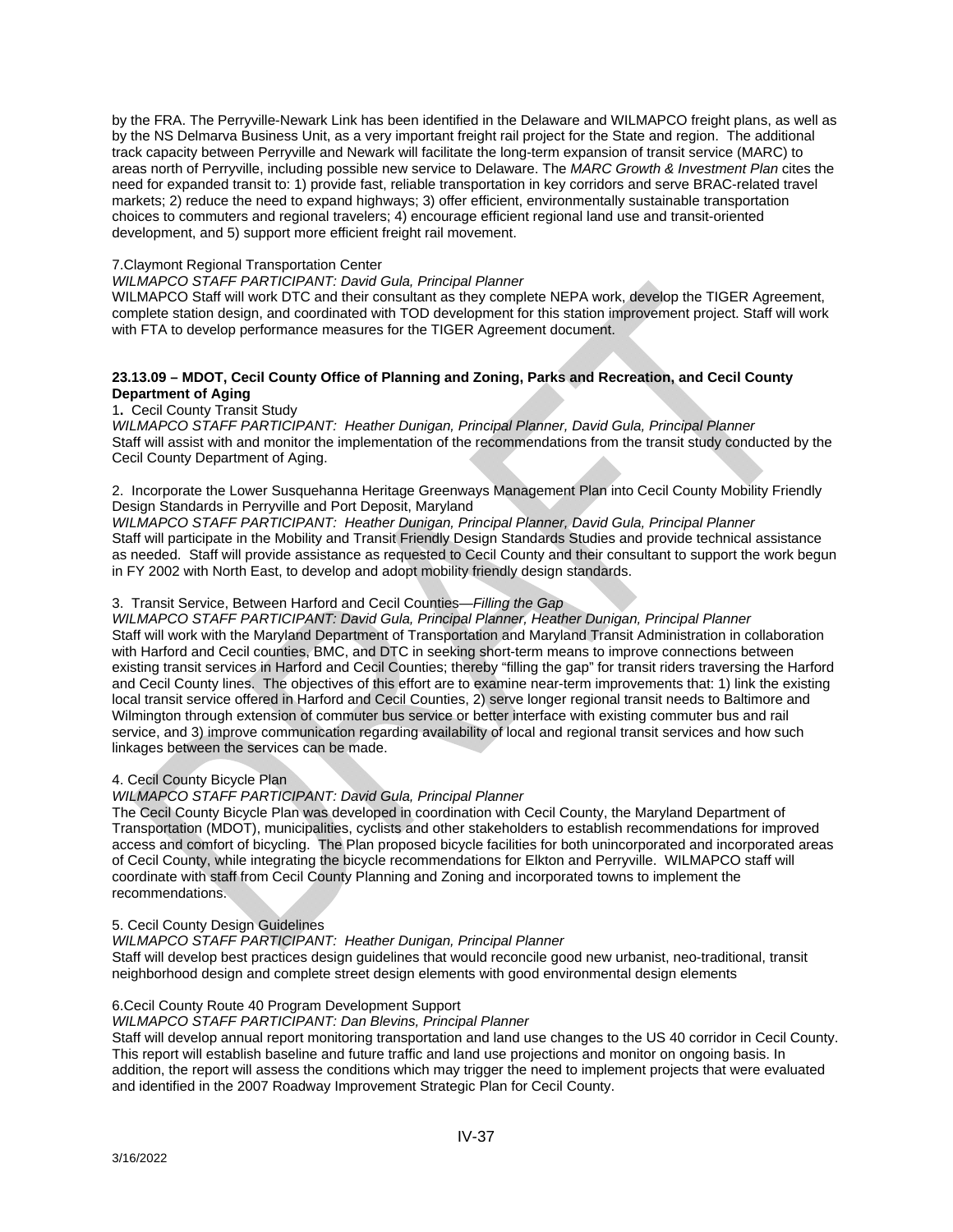#### 7. MARC Commuter Rail Service Extension Ridership Analysis

#### *WILMAPCO STAFF PARTICIPANT: David Gula, Principal Planner*

Staff will provide assistance to update the commuter ridership model to show past trends in ridership, current ridership, and projected ridership and will take into account county to county workflow and rail use potential that may be affected by lack of parking. The project will also analyze the full market, both north and south bound, and will be expanded to assume Baltimore and Philadelphia as endpoints.

#### **23.13.10– Town of Chesapeake City**

1. Town of Chesapeake City Comprehensive Plan Update

*WILMAPCO STAFF PARTICIPANT: Heather Dunigan, Principal Planner, William Swiatek, Principal Planner*  Staff will work with the Town of Chesapeake City in implementing their Comprehensive Plan.

#### 2.Town of Chesapeake City Zoning Ordinance

*WILMAPCO STAFF PARTICIPANT: Heather Dunigan, Principal Planner, William Swiatek, Principal Planner*  Staff will work with the Town as they implement the Town of Chesapeake City Zoning Ordinance and Zoning Map so that it is in alignment with the town's Comprehensive Plan and WILMAPCO's Long Range Regional Transportation Plan.

3. Town of Chesapeake City Parking Plan

*WILMAPCO STAFF PARTICIPANT: Heather Dunigan, Principal Planner*  Staff will work with the Town of Chesapeake City in implementing their Parking Plan recommendations.

#### 4. Town of Chesapeake City Subdivision Regulations

*WILMAPCO STAFF PARTICIPANT: Heather Dunigan, Principal Planner, William Swiatek, Principal Planner*  Staff will work with the Town as they implement the Town of Chesapeake City Subdivision Regulations so that it is in alignment with the town's Comprehensive Plan and WILMAPCO's Long Range Regional Transportation Plan.

#### 5. Walking and Biking Plan & Implementation Program

*WILMAPCO STAFF PARTICIPANT: Heather Dunigan, Principal Planner, William Swiatek, Principal Planner*  WILMAPCO will assist the Town with development of funding applications for the Transportation Alternatives Program or other sources of implementing funds to complete identified improvements from the Walkable Community Workshop and town plans.

#### **23.13.11– Town of Elkton Planning**

1. Town of Elkton TOD Feasibility Study

*WILMAPCO STAFF PARTICIPANT: David Gula, Principal Planner, William Swiatek, Principal Planner*  Staff will work with the Town of Elkton in implementing recommendations from the TOD Feasibility Study.

#### 2. Town of Elkton Bicycle Plan

*WILMAPCO STAFF PARTICIPANT: David Gula, Principal Planner, William Swiatek, Principal Planner* Staff will work with the Town of Elkton in implementing recommendations from the bicycle plan.

#### 3. Town of Elkton Zoning Ordinance and Subdivision Update

*WILMAPCO STAFF PARTICIPANT: David Gula, Principal Planner, William Swiatek, Principal Planner*  Staff will work with the Town as they implement the zoning ordinances and subdivision regulations to be consistent with Elkton's Comprehensive Plan and WILMAPCO's Regional Transportation Plan (RTP).

#### 4. Elkton Pedestrian Plan

*WILMAPCO STAFF PARTICIPANT: Jacob Thompson, Senior Transportation Planner & William Swiatek, Principal Planner*

Staff will work with the Town of Elkton in implementing recommendations from the pedestrian plan.

#### **23.13.12 – City of Wilmington**

1. Wilmington Initiatives Implementation

*WILMAPCO STAFF PARTICIPANT: David Gula, Principal Planner, Tigist Zegeye, Executive Director The Wilmington Land Use and Development Capacity Assessm*ent and *The Downtown Circulation Study* were both adopted by the WILMAPCO Council on September 11, 1997. The Downtown Circulation Study is updated. Results from these studies call for major improvements in the City of Wilmington encompassing several design project development efforts, such as:

Market Street Retail Corridor Improvement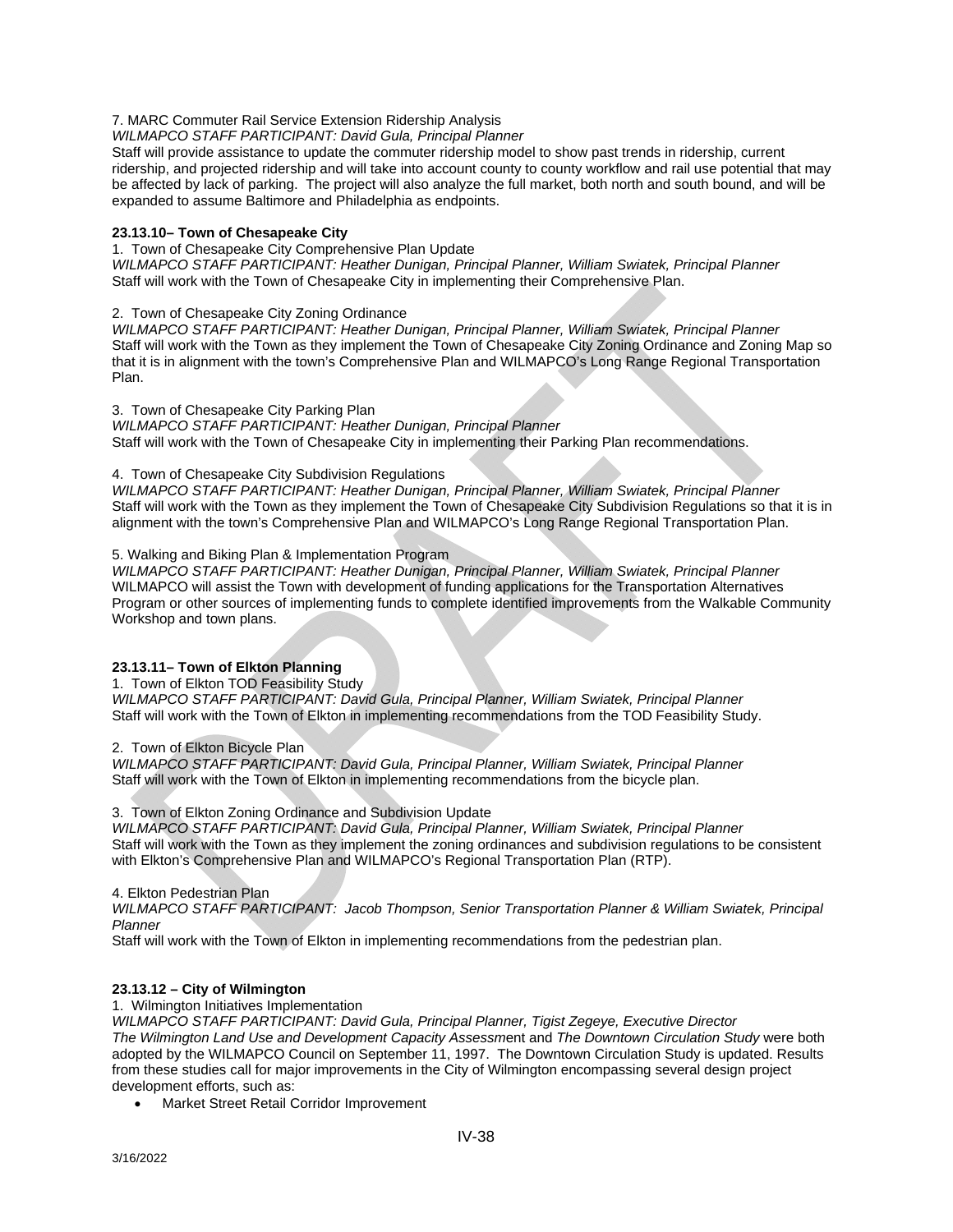- Delaware Avenue/Washington Street Gateway Improvements
- King and Orange Streets Transit Corridor Improvements
- Transportation Center Phase III Transit Hub (Porter Site)
- Downtown 4th Street Improvements Project
- Wilmington Signalization Project
- Northeast Boulevard Streetscape Improvements
- Two-Way King Street/Fletcher Brown Park Study

Staff is working with the City of Wilmington, DelDOT, and DTC to design and implement the above projects.

#### 2. Southbridge Circulation Study

*WILMAPCO STAFF PARTICIPANT: William Swiatek, Principal Planner, Randi Novakoff, Outreach Manager*  WILMAPCO will continue to work with the Southbridge community on the implementation of the Southbridge Circulation Study. This work includes supporting a Transportation Alternatives Program effort along Heald Street and New Castle Avenue, efforts to reduce diesel emissions in South Wilmington, leadership within the South Wilmington Planning Network, and support for the update to the Southbridge Neighborhood Plan.

#### 3. Downtown Wilmington Circulation Study

#### *WILMAPCO STAFF: David Gula, Principal Planner*

Staff will be working with the City of Wilmington, DelDOT, and DTC to design and implement recommendations from the circulation study

#### 4. City of Wilmington updates to Subdivision Regulations

*WILMAPCO STAFF PARTICIPANT: Tigist Zegeye, Executive Director, William Swiatek, Principal Planner*  Staff will work with the City as they implement the subdivision regulations to be consistent with their Comprehensive Plans and WILMAPCO's Long Range Regional Transportation Plan (RTP).

#### 5. Delaware Avenue/11<sup>th</sup>/12<sup>th</sup> Streets Curve Study

*WILMAPCO STAFF PARTICIPANT: Tigist Zegeye, Executive Director, David Gula, Principal Planner*  The Downtown Circulation Study completed by WILMAPCO in 2010, identified the Delaware Avenue/11th/12th Streets as an area for further study. The Delaware Avenue/11th/12th Streets Curve Study developed recommendations to improve road geometry of this area and include streetscape, pedestrian, and bicycle accommodations along the corridor. The analysis identified recommendations for reconstructing this corridor. WILMAPCO Staff will work with the Wilmington Departments of Planning and Public Works, and the Wilmington Initiatives Partnership (DelDOT, DTC, WILMAPCO, and the City of Wilmington), and affected community representatives.

#### 6.Wilmington Bicycle Plan

*WILMAPCO STAFF PARTICIPANT: David Gula, Principal Planner, Jacob Thompson, Senior Transportation Planner*  WILMAPCO staff will coordinate with staff from the City of Wilmington's Mayor's Office Planning & Urban Design and Public Works Department on the City's Advisory Committee that will work to implement the recommendations of the Bike Plan.

#### 7.12th Street Connector Alignment Study

*WILMAPCO STAFF PARTICIPANT: Tigist Zegeye, Executive Director, David Gula, Principal Planner*  The purpose of this project was to evaluate and recommend the optimal location and design for the proposed  $12<sup>th</sup>$ Street Connector. This roadway will provide a more direct route to downtown Wilmington, and redirect current traffic from Price's Run, Riverside and East Side neighborhoods. The concept will generate economic development opportunities by opening new land in the vicinity of and along the Brandywine Creek while providing the necessary multimodal improvements to reduce neighborhood congestion, improve connections to the creek and make the area more bicycle and pedestrian friendly. This study was conducted in partnership with the Wilmington Initiative partners; DelDOT, DTC and City of Wilmington departments. Staff will work with the City as they implement the plan elements.

#### 8. East 7<sup>th</sup> Street Peninsula Roadway Improvements/ Development Study

#### *WILMAPCO STAFF PARTICIPANT: Tigist Zegeye, Executive Director, David Gula, Principal Planner*

The goal of the project was to prepare a master plan which identifies and prioritizes the implementation of necessary roadway and utility improvements. The plan evaluates and recommends land use and development potential that will attract suitable public/private investment opportunities to facilitate future economic development on the East 7<sup>th</sup> Street Peninsula. This study was conducted in partnership with the Wilmington Initiative partners; DelDOT, DTC and City of Wilmington departments. Staff will work with the City as they implement the plan elements.

9. Safety & Capacity Improvement Study for 5-Point Intersection *WILMAPCO STAFF PARTICIPANT: Tigist Zegeye, Executive Director, David Gula, Principal Planner*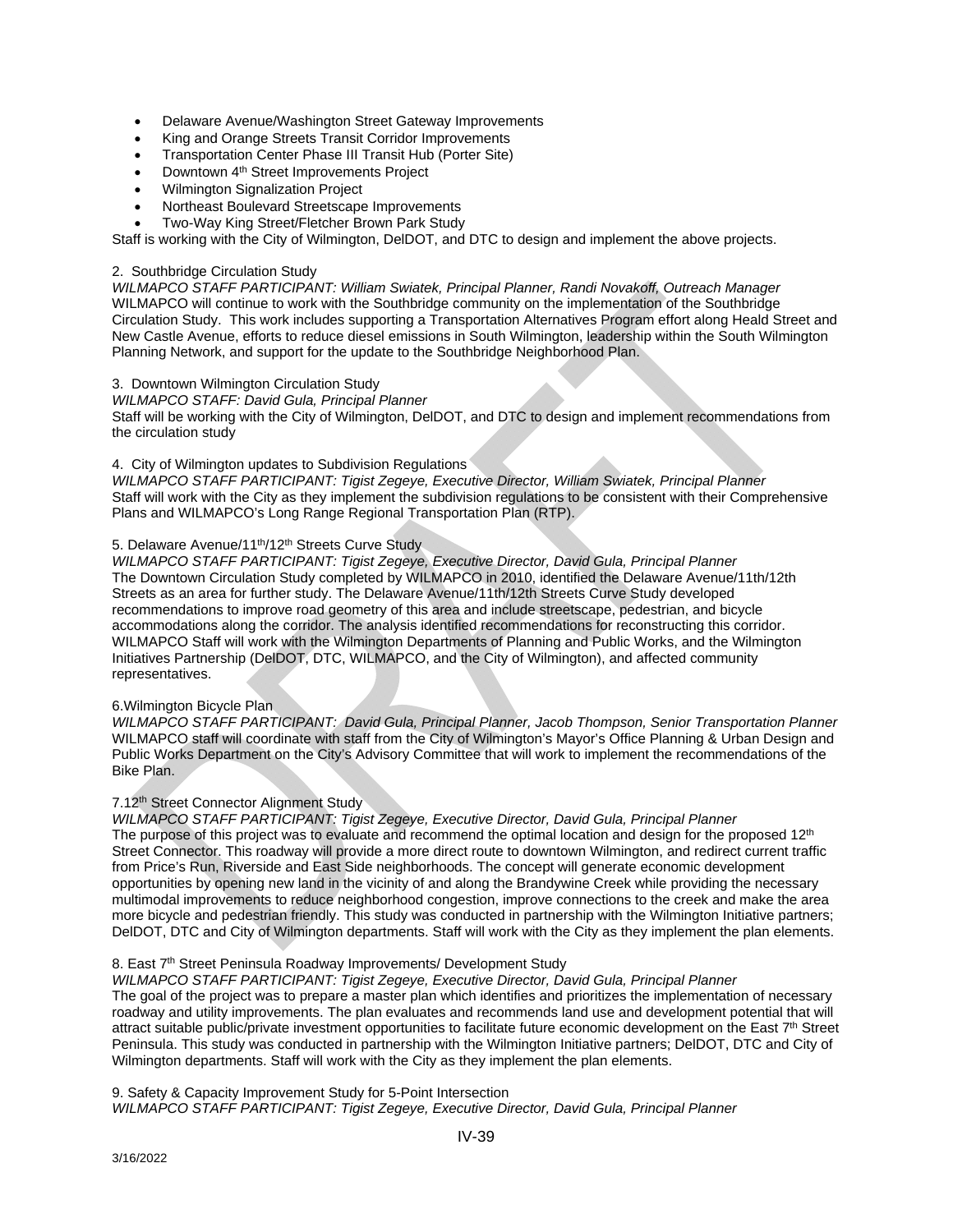The goal of the project was to evaluate and recommend roadway and infrastructure improvements to address operational and safety issues in the vicinity of Maryland Avenue, S. Madison Street, Martin Luther King Jr. Boulevard and West Street to improve the efficiency and effectiveness of the transportation grid which serves downtown Wilmington, the Christina Riverfront, local neighborhoods and regional interests. The study addressed necessary safety and capacity improvements, optimized circulation and access, and planned multimodal connectivity at and around the 5-Point Intersection. This study was conducted in partnership with the Wilmington Initiative partners; DelDOT, DTC and City of Wilmington departments. Staff will work with the City as they implement the plan elements.

#### 10. Wilmington Resilience Plan

*WILMAPCO STAFF PARTICIPANT: David Gula, Principal Planner and William Swiatek, Principal Planner*  WILMAPCO supported the City of Wilmington's efforts to create a Resiliency Plan. The plan identifies actions Wilmington can reduce its carbon footprint and better prepare for climate change. These include advancing cleaner forms of transportation and planning for sea level rise impacts. Staff will work with the City as they implement the plan elements.

#### 11. Union St Reconfiguration and Streetscapes Improvement Study *WILMAPCO STAFF PARTICIPANT: David Gula, Principal Planner*

The Union Street Rapid Configuration Project resulted in the reduction of lanes between SR 52 (Pennsylvania Avenue) and Sycamore Street from 3 to 2, while reconfiguring existing left-side parallel parking to back-in angle parking with an adjacent bicycle lane. This project was intended as an interim step to the final design as it was mainly a re-striping effort which limited changes to the left travel and curb lanes, with limited curb ramp and crosswalk additions.

This UPWP study resulted in a preferred configuration that is optimal to support future land use and transportation needs. The new concept is a result of a community driven process to develop a long term vision for the Union Street corridor. The project team evaluated the existing design and operation and collaborated with the community to create a configuration that will balance the flow of vehicular traffic with the need for a pedestrian and bicycle friendly corridor that prioritizes wider sidewalks and traffic calming measures, while also serving transit operations. The report includes the preferred concept with cost estimates and includes a Planning and Environmental Linkage (PEL) Study that contributes to the necessary NEPA work and enables the project to be eligible for state and federal funds.

#### **23.13.13 – Town of Perryville**

#### 1. Town of Perryville Greenway Plan

*WILMAPCO STAFF PARTICIPANT: Heather Dunigan, Principal Planner, Randi Novakoff, Outreach Manager*  WILMAPCO and the Town of Perryville have developed a master plan for pedestrian and bicycle facilities and policies that were completed in FY 2012. Staff will work with the town and the Perryville Greenway Committee as they implement the recommendations.

#### 2. Town of Perryville Transit Oriented Development (TOD)

*WILMAPCO STAFF PARTICIPANT: Heather Dunigan, Principal Planner, David Gula, Principal Planner*  The Town of Perryville TOD study examined opportunities to enhance the existing MARC commuter service and surrounding land uses and was completed in FY 2012. Staff will work with the Town as they implement the land use and transportation recommendations.

#### **23.13.14 – Town of North East**

#### 1. Transportation and Land Use Maps Update

*WILMAPCO STAFF PARTICIPANT: Heather Dunigan, Principal Planner, William Swiatek, Principal Planner*  The Town of North East completed revisions to the Transportation and Land Use Maps. Staff will work with the town as they implement roads, trails, bicycle paths, sidewalks and identify the course of planning for North East.

#### 2. Town of North East Transit Oriented Development

*WILMAPCO STAFF PARTICIPANT: Heather Dunigan, Principal Planner, William Swiatek, Principal Planner*  WILMAPCO and the Town of North East completed a Transit Oriented Development (TOD) Study Plan to identify opportunities and land areas within North East for future transit supportive development and transportation around existing and future transit. The Plan identified a potential location for a future train station and transit hub, and included recommendations for land use master planning, zoning and urban design to support new development that will be sensitive to the existing character and desired development patterns, and included implementation strategies, to provide a rail link to the Town of North East by examining existing and future demand on the land areas. They will also develop a transit-oriented plan for rail service, which would accommodate existing and future needs of the Town. The Study will include recommendations and choices of locations where a rail station is feasible, a plan to include suitable land uses associated with rail use and identify the impacts to the town in relationship to parking and street improvements. Participants include an Advisory Committee that included North East Planning Commission, The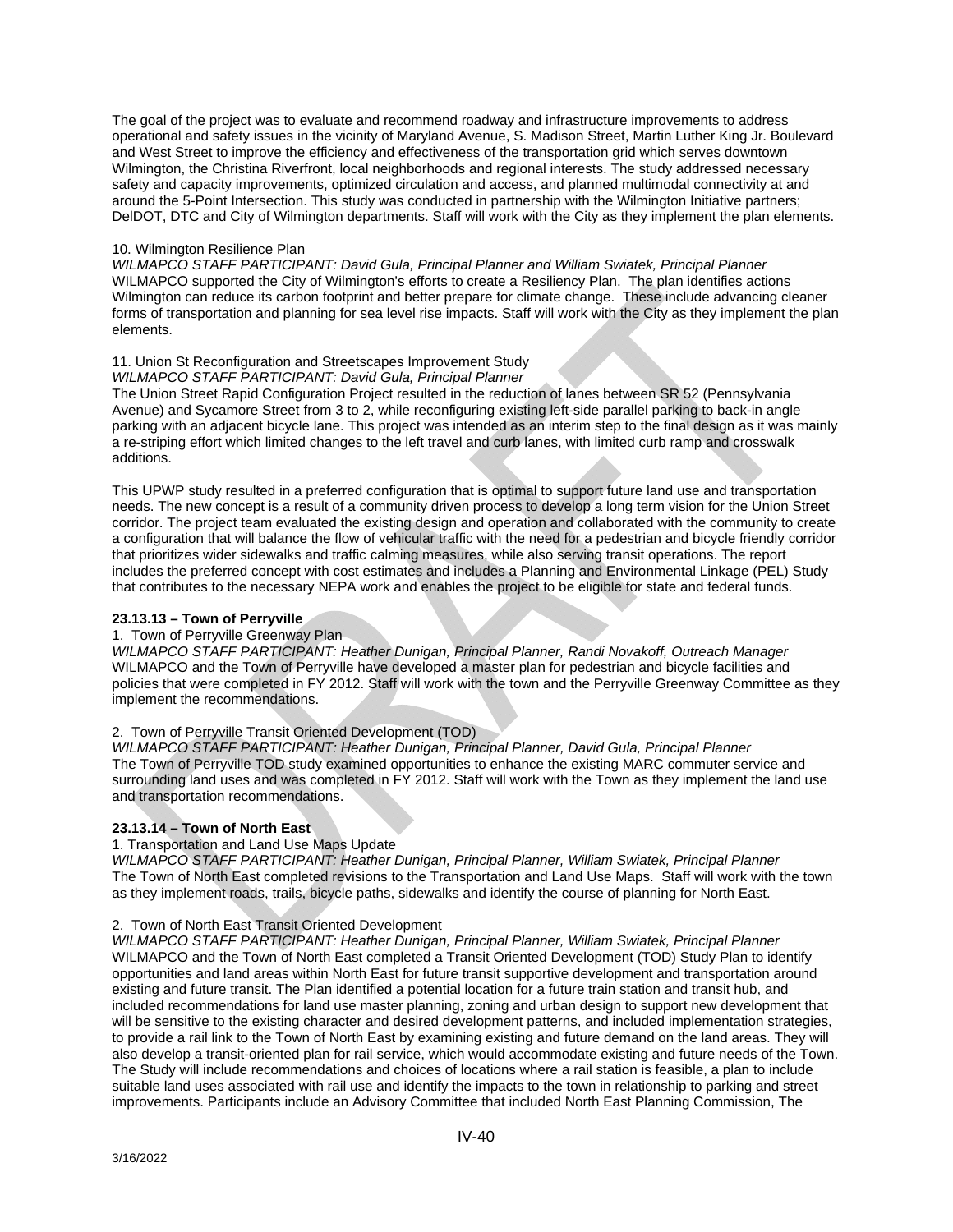North East Mayor and Commissioner's Town Board, State Highway Administration, Chesapeake Bay Critical Area Commission, Maryland Department of Planning, Cecil County, North East Rail Service Committee (to be established), Homeowners Associations, and interested citizens.

#### 3. Town of North East Subdivision Regulations and Road Code Revisions

*WILMAPCO STAFF PARTICIPANT: Heather Dunigan, Principal Planner, William Swiatek, Principal Planner*  The Town of North East will complete revisions to Town of North East Subdivision Regulations and Road Code so that it is in alignment with the town's Comprehensive Plan and WILMAPCO's Regional Transportation Plan.

#### **23.13.15 - Coordination with the Town of Port Deposit**

#### Transit Feasibility Study

*WILMAPCO STAFF PARTICIPANT: Heather Dunigan, Principal Planner, William Swiatek, Principal Planner* The Port Deposit Transit Feasibility Study was completed in FY 2013 and assessed potential routes, ridership and cost for fixed route public transit as well as alternative measures to improve mobility within the town and promote access to areas outside the town. Staff will work with Port Deposit and Cecil County to promote implementation of improvements and services.

#### **23.13.16- Coordination with the Village of Marshallton**

Village of Marshallton Circulation Study

#### *WILMAPCO STAFF PARTICIPANT: William Swiatek, Principal Planner*

In coordination with the Village of Marshallton, DelDOT and New Castle County the Marshallton Circulation Study was completed in 2014. The study made recommendations to address heavy vehicle volumes and speeding traffic on Old Capitol Trail, along with improving the village's multimodal transportation network. Staff will support the implementation of these recommendations as needed.

#### **23.13.17– Coordination with the Village of Ardentown**

#### *Ardentown Paths Plan*

*WILMAPCO STAFF PARTICIPANT: Jacob Thompson, Senior Transportation Planner & William Swiatek, Principal Planner* 

The Ardentown Paths Plan identified necessary improvements to the historic network of pedestrian paths in Ardentown to preserve its natural and cultural history and to support making the village a more walkable and bikable community. Staff will support the Ardentown Planning Committee, DelDOT, New Castle County, DNREC and others to realize the implementation of this plan.

#### **23.13.18- Coordination with the Town of Newport**

Newport Transportation Plan - Monitoring Support

*WILMAPCO STAFF PARTICIPANT*: *David Gula, Principal Planner and Jake Thompson, Senior Transportation Planner*

The Newport Transportation Plan examined the impacts that new development in Newport, and in the surrounding area, will have on the Town, and identified multimodal improvements to the Town's transportation infrastructure to create a walkable, bikeable and transit-friendly town. The study area includes the Town of Newport and the surrounding area in unincorporated New Castle County.

This project provides consultant support to monitor changing transportation and land use patterns in the study area for the Newport Transportation Plan, to support implementation efforts of the Plan. Land development activity and trends will be profiled, along with average daily vehicle traffic, truck traffic, intersection level of service, crashes, bus ridership and service changes, the status of both transportation and land use projects called for the in the Plan, and a profile of other relevant area planning and project efforts. The consultant team will also develop an updated cost estimate for the proposed Newport Train Station to reflect recent rail project cost trends. The project, guided by input from the Monitoring Committee, will culminate in a published report. Participants include WILMAPCO, NCC Land Use, DelDOT, DTC and a consultant.

#### **\$60,000 is budgeted for consultant support.**

#### **23.13.19 – Other**

*ADMINISTRATOR: Tigist Zegeye, Executive Director, Heather Dunigan, Principal Planner* Other sub-regional study implementation tasks as identified.

OUTCOME AND FINAL PRODUCTS: Implemented plans and projects that will help to achieve the goals of WILMAPCO's 2050 RTP

SCHEDULE: FY 2023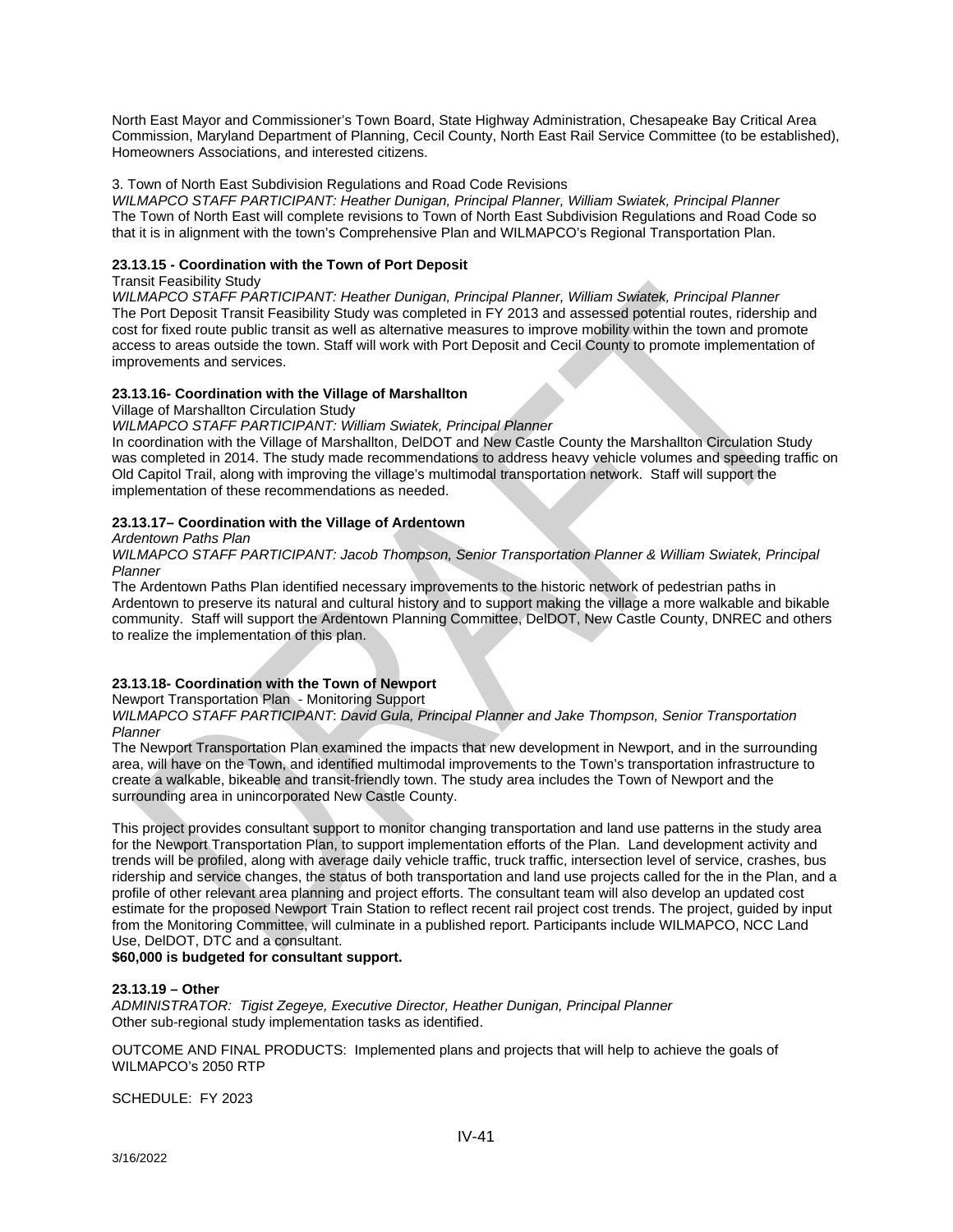#### TASK TYPE: Recurring

PUBLIC PARTICIPATION: Member agencies are responsible for implementing public participation strategies for their projects. WILMAPCO will assist when possible by placing notices in our newsletter, e-news and other mailings.

BENEFIT: Assurance that plans and projects are implemented in such a manner as to conform to the goals and strategies of WILMAPCO's 2050 RTP.

PARTICIPANTS: WILMAPCO Staff, Member Agencies, and the Public

#### TOTAL COSTS:

|                                      | <b>WILMAPCO</b>          | \$221,069 |
|--------------------------------------|--------------------------|-----------|
| <b>Resource</b><br><b>Allocation</b> | <b>CONSULTANT</b>        | \$650,000 |
|                                      | <b>TOTAL</b>             | \$871,069 |
|                                      |                          |           |
| <b>Cost Allocation</b>               | <b>Total Cash Budget</b> |           |
| FHWA DF                              |                          | \$555,718 |
| FTA DE                               |                          | \$110,593 |
| FHWA MD                              |                          | \$22,621  |
| FTA MD                               |                          | \$7,923   |
| Delaware                             |                          | \$153,919 |
| Maryland                             |                          | \$3,818   |
| <b>New Castle County</b>             |                          | \$9,210   |
| <b>Cecil County</b>                  |                          | \$3,818   |
| City of Wilmington                   |                          | \$3,449   |
| <b>TOTALS</b>                        |                          | \$871,069 |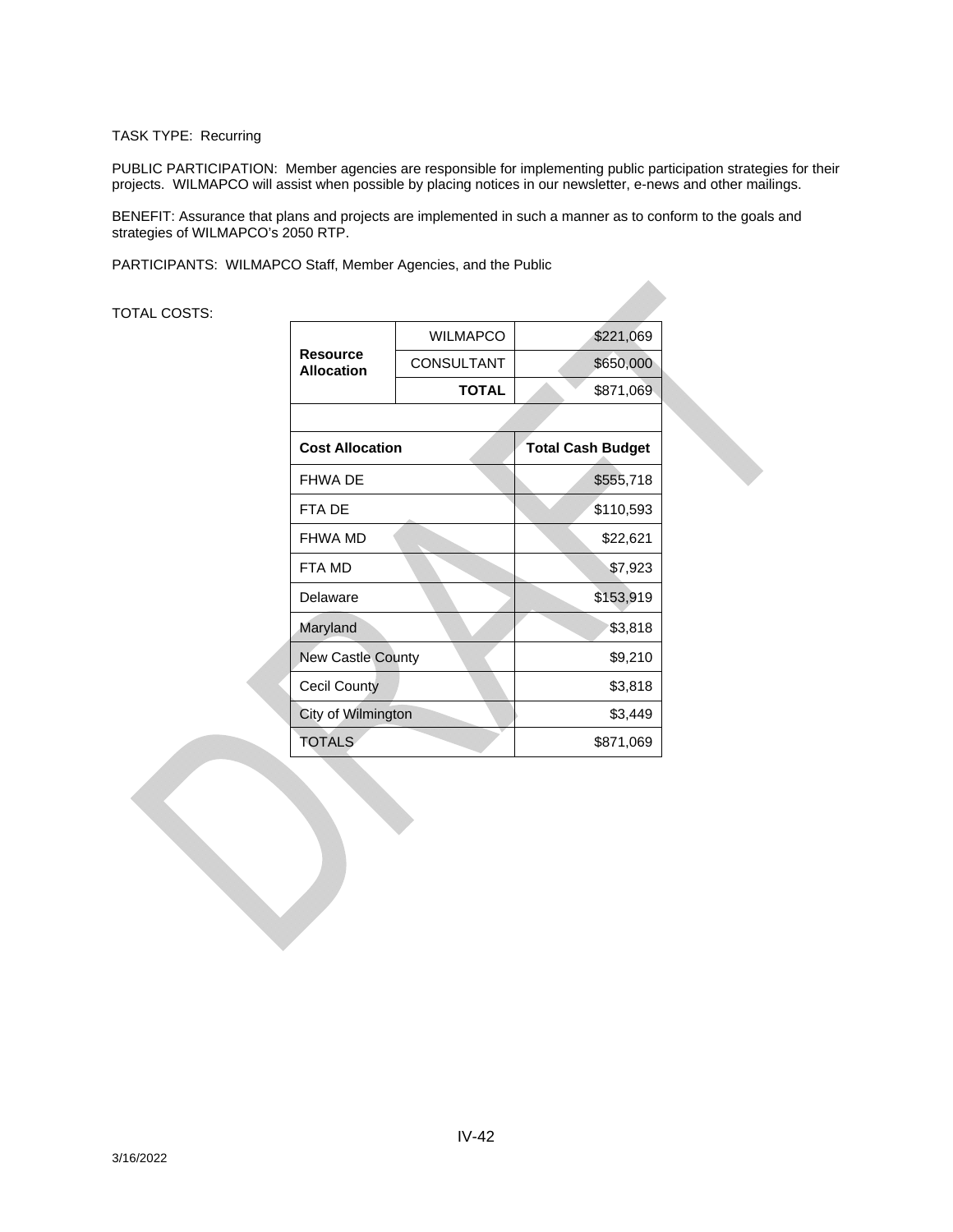# **V PRIOR YEARS' WORK TASKS CARRIED OVER**

## **THE FOLLOWING PAGE INTENTIONALLY LEFT BLANK**

Information to be inserted upon program amendment.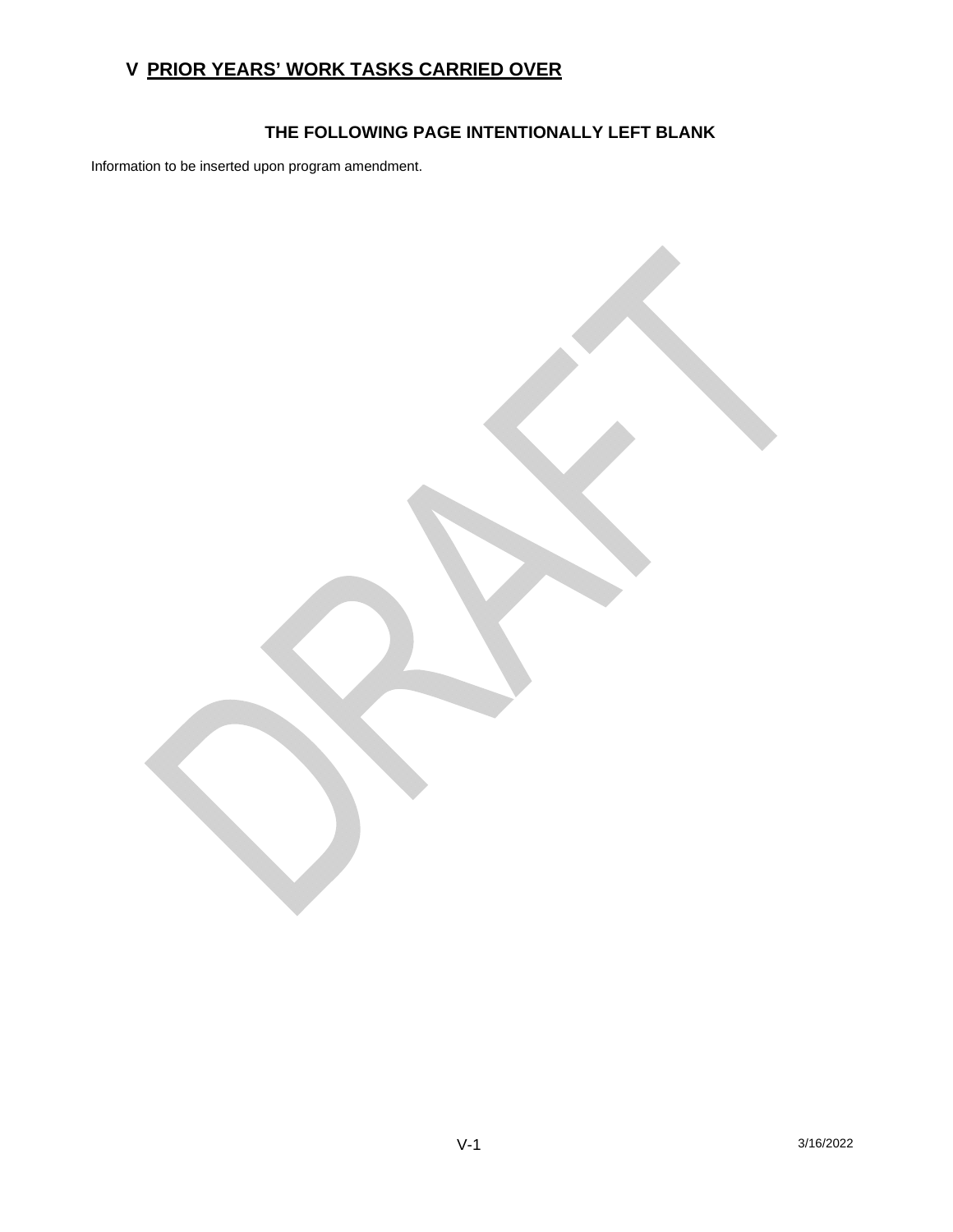# **VI FY 2023 UPWP COST ALLOCATION BY FUNDING SOURCE**

| FY 2023 WORK TASKS - WILMAPCO                      |                                |                |             |            |           |                   |                                |              |                                            |                          |
|----------------------------------------------------|--------------------------------|----------------|-------------|------------|-----------|-------------------|--------------------------------|--------------|--------------------------------------------|--------------------------|
| TASK#                                              |                                | <b>FEDERAL</b> |             |            |           | <b>STATE</b>      |                                | LOCAL        |                                            |                          |
|                                                    | <b>FHWA</b>                    | FTA            | <b>FHWA</b> | <b>FTA</b> |           |                   | <b>NEW</b>                     |              |                                            |                          |
|                                                    | DELAWARE                       |                | MARYLAND    |            |           | DELAWARE MARYLAND | <b>CASTLE</b><br><b>COUNTY</b> | <b>CECIL</b> | <b>CITY OF</b><br><b>COUNTY WILMINGTON</b> | FY2023<br><b>PROGRAM</b> |
|                                                    | <b>TOTAL TASK COST</b>         |                |             |            |           |                   |                                |              |                                            |                          |
| Administration                                     |                                |                |             |            |           |                   |                                |              |                                            |                          |
| MPO 23.01                                          | \$190,680                      | \$37,947       | \$7,762     | \$2,719    | \$52,813  | \$1,310           | \$3,160                        | \$1,310      | \$1,183                                    | \$298,885                |
| Jnified Planning Work Program (UPWP)               |                                |                |             |            |           |                   |                                |              |                                            |                          |
| MPO 23.02                                          | \$65,537                       | \$13,042       | \$2,668     | \$934      | \$18,152  | \$450             | \$1,086                        | \$450        | \$407                                      | \$102,727                |
| <b>Public Outreach &amp; Education</b>             |                                |                |             |            |           |                   |                                |              |                                            |                          |
| MPO 23.03                                          | \$107,677                      | \$21,429       | \$4,383     | \$1,535    | \$29,824  | \$740             | \$1,784                        | \$740        | \$668                                      | \$168,780                |
| Data Collection, Management & Distribution         |                                |                |             |            |           |                   |                                |              |                                            |                          |
| MPO 23.04                                          | \$89,829                       | \$17,877       | \$3,657     | \$1,281    | \$24,880  | \$617             | \$1,489                        | \$617        | \$557                                      | \$140,804                |
| Regional Planning & Technical Analysis             |                                |                |             |            |           |                   |                                |              |                                            |                          |
| MPO 23.05                                          | \$199,933                      | \$39,788       | \$8,139     | \$2,850    | \$55,376  | \$1,374           | \$3,313                        | \$1,374      | \$1,241                                    | \$313,389                |
|                                                    |                                |                |             |            |           |                   |                                |              |                                            |                          |
| Air Quality Coordination and Analysis<br>MPO 23.06 | \$33,045                       | \$6,576        | \$1,345     | \$471      | \$9,153   | \$227             | \$548                          | \$227        | \$205                                      | \$51,797                 |
|                                                    |                                |                |             |            |           |                   |                                |              |                                            |                          |
| New Federal Regulation Compliance                  |                                |                |             |            |           |                   |                                | \$255        | \$230                                      |                          |
| MPO 23.07                                          | \$37,123                       | \$7,388        | \$1,511     | \$529      | \$10,282  | \$255             | \$615                          |              |                                            | \$58,189                 |
| Goods Movement Plan Implementation                 |                                |                |             |            |           |                   |                                |              |                                            |                          |
| MPO 23.08                                          | \$60,516                       | \$12,043       | \$2,463     | \$863      | \$16,761  | \$416             | \$1,003                        | \$416        | \$376                                      | \$94,857                 |
| <b>Regional Coordination</b>                       |                                |                |             |            |           |                   |                                |              |                                            |                          |
| MPO 23.09                                          | \$78,347                       | \$15,592       | \$3,189     | \$1,117    | \$21,700  | \$538             | \$1,298                        | \$538        | \$486                                      | \$122,806                |
| <b>RTP Implementation</b>                          |                                |                |             |            |           |                   |                                |              |                                            |                          |
| MPO 23.10                                          | \$74,120                       | \$14,750       | \$3,017     | \$1,057    | \$20,529  | \$509             | \$1,228                        | \$509        | \$460                                      | \$116,180                |
| Sub-regional Studies & Coordination                |                                |                |             |            |           |                   |                                |              |                                            |                          |
| MPO 23.11                                          | \$226,061                      | \$44,988       | \$9,202     | \$3,223    | \$62,613  | \$1,553           | \$3,746                        | \$1,553      | \$1,403                                    | \$354,343                |
| Transportation Improvement Program                 |                                |                |             |            |           |                   |                                |              |                                            |                          |
| MPO 23.12                                          | \$45,187                       | \$8.993        | \$1,839     | \$644      | \$12,516  | \$310             | \$749                          | \$310        | \$280                                      | \$70,829                 |
| Monitoring of Sub-regional Studies                 |                                |                |             |            |           |                   |                                |              |                                            |                          |
| MPO 23.13                                          | \$555,718                      | \$110,593      | \$22,621    | \$7,923    | \$153,919 | \$3,818           | \$9,210                        | \$3,818      | \$3,449                                    | \$871,069                |
| TOTAL FY 2023 TASKS                                |                                |                |             |            |           |                   |                                |              |                                            |                          |
|                                                    | \$1,763,774 \$351,006 \$71,796 |                |             | \$25,146   | \$488,518 | \$12,118          | \$29,230                       | \$12,118     | \$10,946                                   | \$2,764,654              |
| Vacation &<br>Holiday                              | \$136,950                      | \$27,254       | \$5,575     | \$1,953    | \$37,932  | \$941             | \$2,270                        | \$941        | \$850                                      | \$214,664                |
| Grand Total \$1,900,724 \$378,260 \$77,371         |                                |                |             | \$27,099   | \$526,450 | \$13,059          | \$31,500                       | \$13,059     | \$11.796                                   | \$2,979,318              |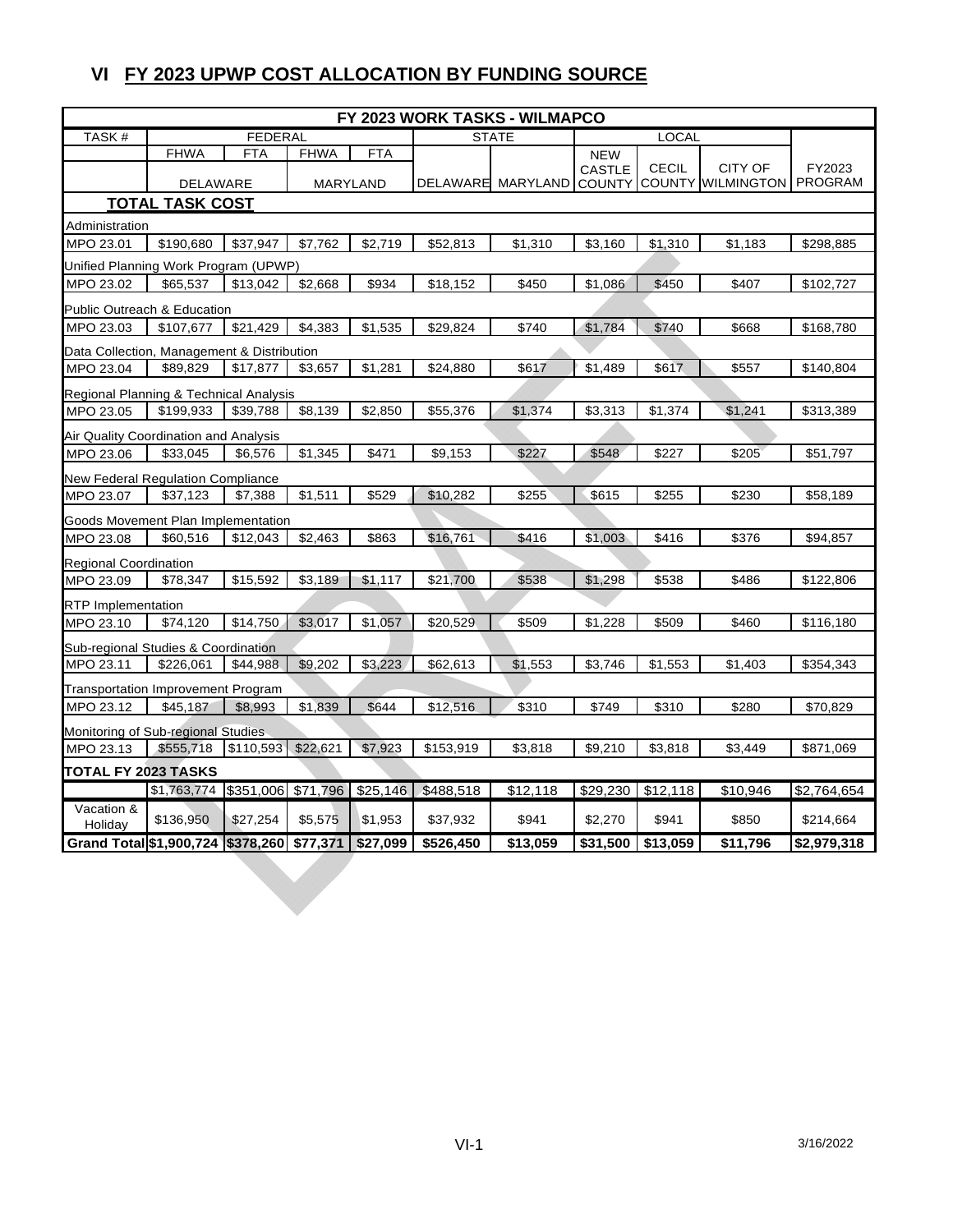# **THIS PAGE INTENTIONALLY LEFT BLANK**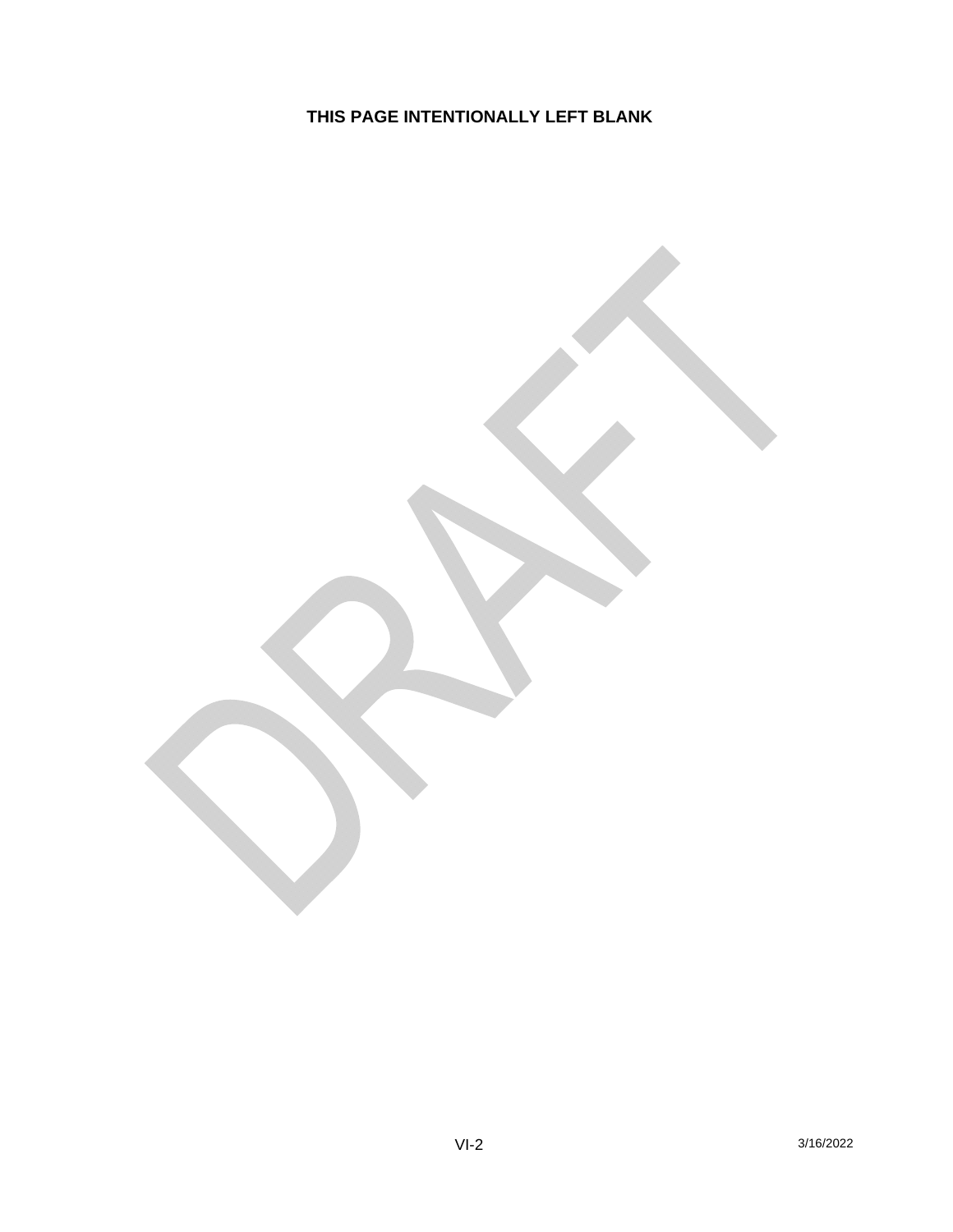## **VII** COUNCIL RESOLUTION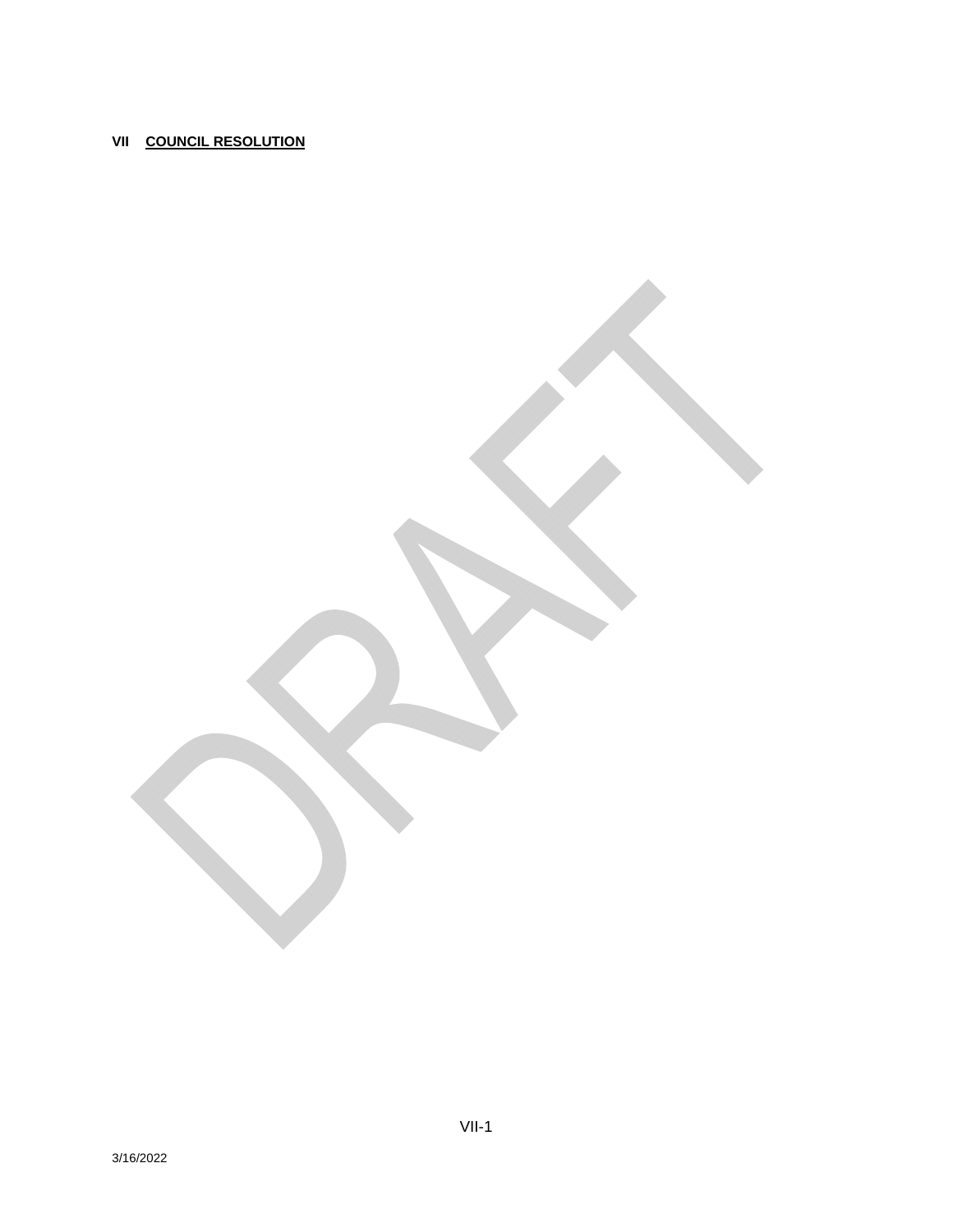# **THE FOLLOWING PAGES INTENTIONALLY LEFT BLANK**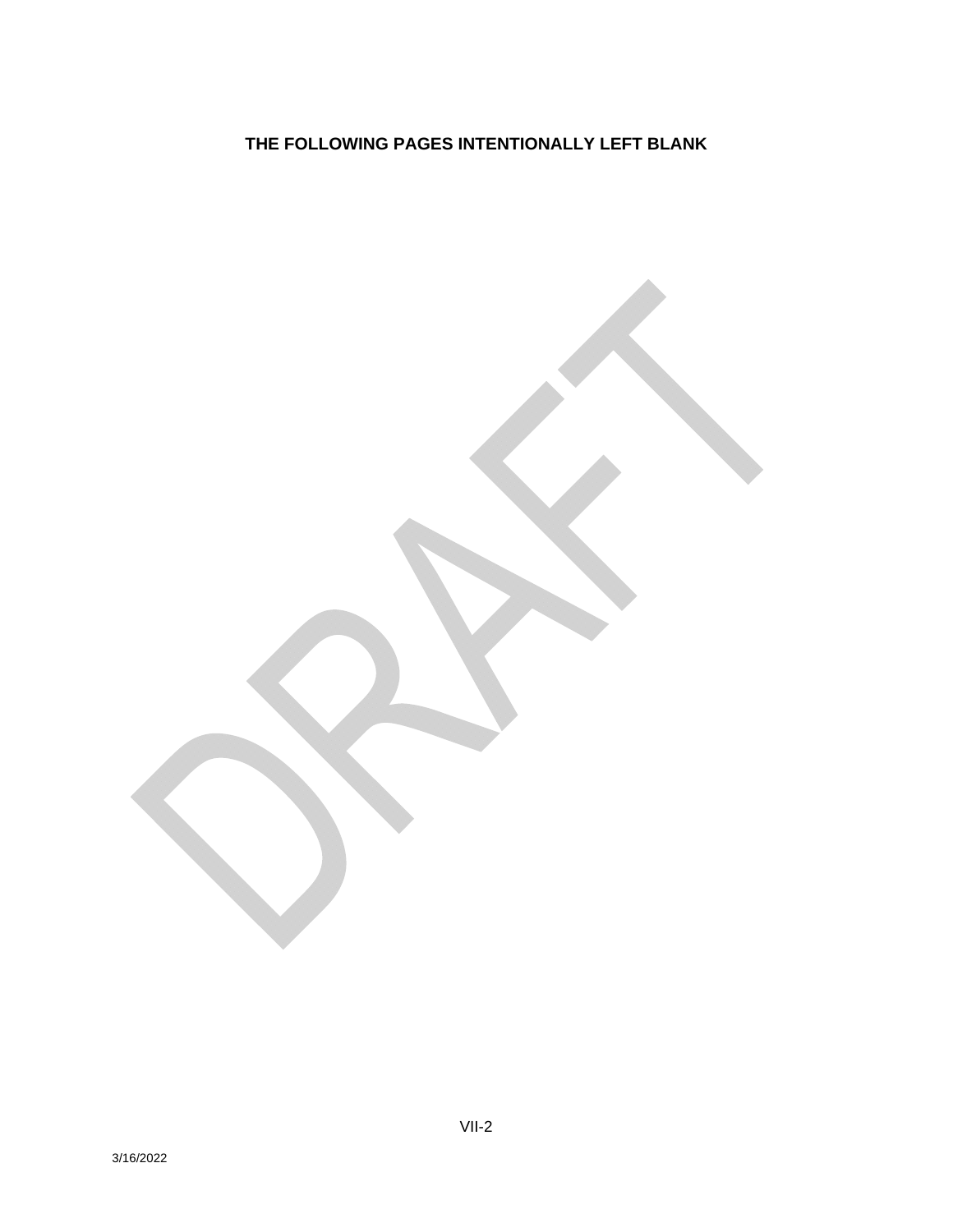## **THE FOLLOWING PAGES INTENTIONALLY LEFT BLANK**